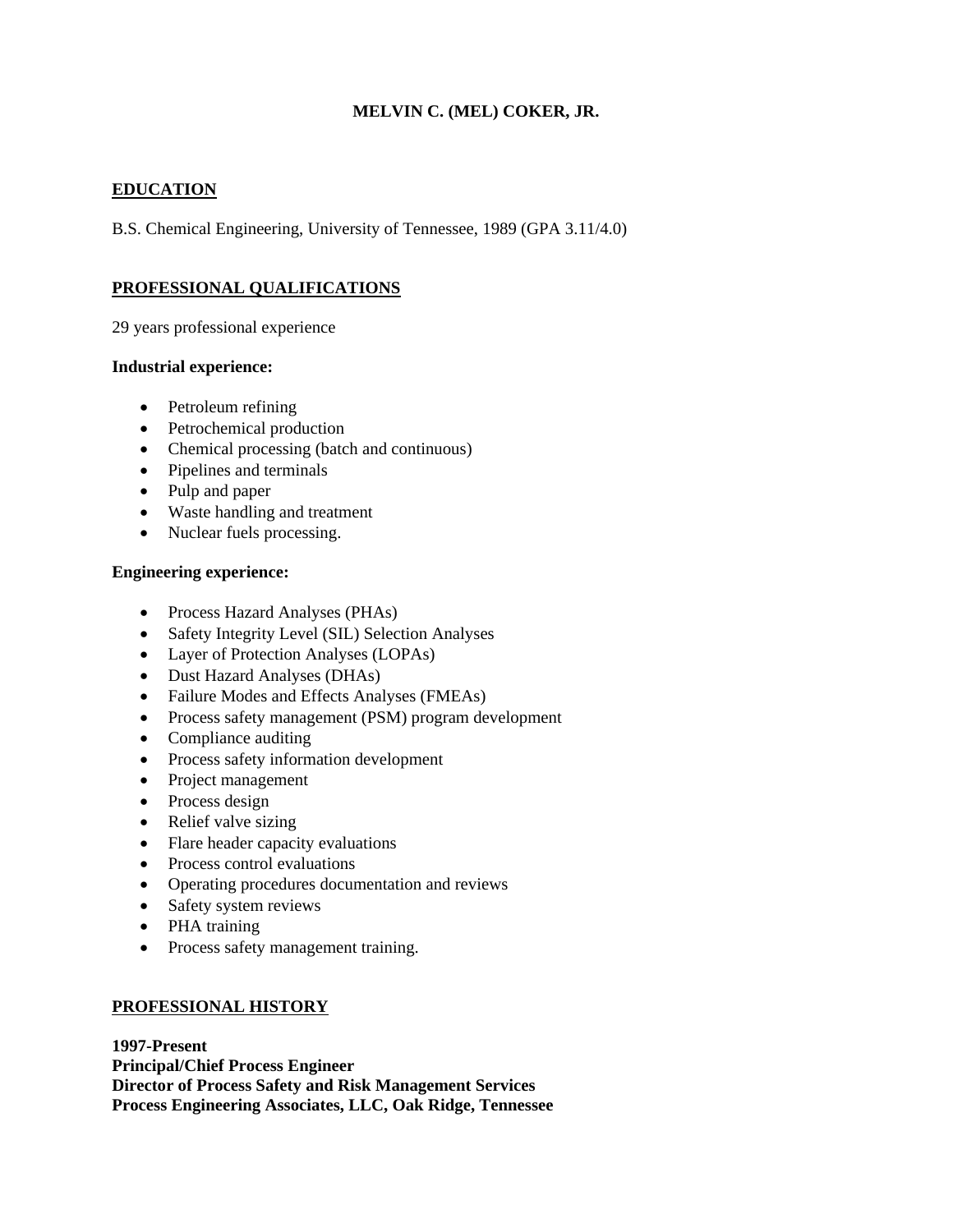### **Responsibilities:**

- Company and project management
- Process hazard analyses, SIL selection analyses, layer of protection analyses, dust hazard analyses, compliance auditing, process design, process engineering, and operations support for chemical, petrochemical, petroleum refinery, and nuclear fuels processing facilities.

## **Specific Experience:**

- Performed a PSM Regulatory Coverage Assessment of the Bimax, Inc. Plant in Glen Rock, Pennsylvania
- Performed a PHA of the CHS, Inc. Energy Division propane terminal in Carrollton, Missouri
- Conducted a PHA and LOPA Training Course for personnel at the Emerald Polymer Additives, LLC plant in Akron, Ohio. The training course covered the HAZOP, What-If, Checklist, FMEA, and LOPA techniques
- Performed a Preliminary PHA of Project Marlin for the Veolia North America Regeneration Services, LLC Burnside Plant in Darrow, Louisiana
- Performed a Process Safety Management/Risk Management Program Compliance Audit at the Emerald Performance Materials, LLC plant in Henry, Illinois
- Conducted a Process Hazard Analysis (PHA) and Layer of Protection Analysis (LOPA) Training course and a PHA of the Scrubber Process at the Johnson Matthey Plant in Smithfield, Pennsylvania. The PHA Leader training course covered the HAZOP, What-If, Checklist, FMEA, and LOPA techniques
- Performed PHAs of the Railcar and Asphalt Truck Loading Racks and the Crude Storage Tanks at the CHS, Inc. refinery in Laurel, Montana
- Performed a PHA of the R-1101 Reactor Process at the Emerald Kalama Chemical, LLC plant in Kalama, Washington
- Performed a PHA of the Refinery Sector Rule (RSR) Flare Project at the Calumet Montana Refining, LLC refinery in Great Falls, Montana
- Performed a PHA, including addressing a Safer Technology and Alternatives Analysis (STAA) using an inherently safer technologies (IST) checklist, of the Flare Systems at the CHS, Inc. refinery in Laurel, Montana
- Performed PHA revalidations of the CHS, Inc. Energy Division propane terminals in Glenwood, Minnesota; Hannaford, North Dakota; and Hixton, Wisconsin
- Performed a PHA of the Asphalt Emulsion Plant at the Calumet Montana Refining, LLC refinery in Great Falls, Montana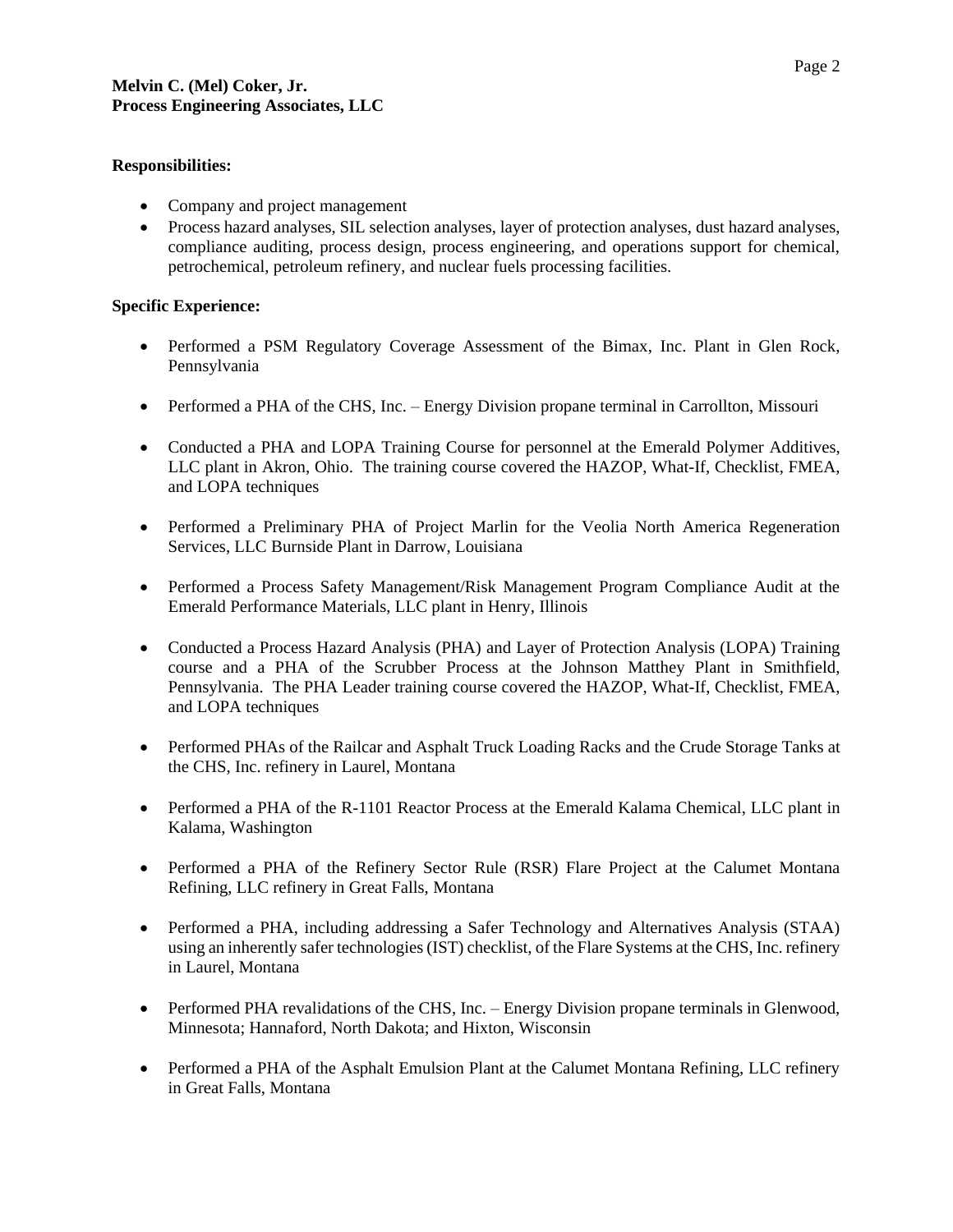- Performed a hazard and operability (HAZOP) analysis of the Municipal Solid Waste (MSW)-Based Electrical Generation Unit to be constructed at the Paradigm Manufacturing Company electrical generation facility in Barnesville, Georgia
- Performed a PHA of the Commercial Plant at the PureCycle Technologies facility in Ironton, Ohio
- Performed a PHA of the No. 2 Crude Revamp Project at the CHS, Inc. refinery in Laurel, Montana
- Performed a PHA of the Waste Water Treatment Plant at the CHS, Inc. refinery in Laurel, Montana
- Performed a Reliability PHA of Boilers 11 and 13 at the Calumet Specialty Products Partners, L.P. refinery in Shreveport, Louisiana
- Performed complete redo PHA Revalidations of the HF Alkylation and Catalytic Polymerization Units at the Calumet Montana Refining, LLC refinery in Great Falls, Montana
- Performed a PHA of the New NaHS Storage Tank Project at the Calumet Montana Refining, LLC refinery in Great Falls, Montana
- Performed a PHA Revalidation of the Sour Water Stripper (SWS) Unit at the Calumet Montana Refining, LLC refinery in Great Falls, Montana
- Performed a PHA Revalidation of the Primary Crude Unit at the Calumet Specialty Products Partners, LP refinery in Princeton, Louisiana
- Conducted a private PHA Leadership/Scribe Training Class for Process and Safety Solutions, LLC at Process Engineering Associates' offices in Oak Ridge, Tennessee. The PHA Leadership/Scribe Training course covered the HAZOP, What-If, Checklist, FMEA, and LOPA techniques
- Performed a PHA Revalidation of the Hydrocal Complex at the Calumet Specialty Products Partners, LP refinery in Princeton, Louisiana
- Conducted a publicly offered PHA Leadership Training Class in King of Prussia, Pennsylvania. The PHA Leadership Training course covered the HAZOP, What-If, Checklist, FMEA, and LOPA techniques
- Performed a PHA of the Arsenic/Selenium Project for the Waste Water Treatment Plant at the CHS, Inc. refinery in Laurel, Montana
- Performed a PHA of the Tire Pyrolysis Process at the Golden Isles Conservation Center in Nahunta, Georgia for Seven Islands Environmental Solutions, LLC
- Conducted a PHA Leadership Training Class for personnel at the Muti-Chem Group, LLC corporate offices in Houston, Texas. The PHA Leadership Training course covered the HAZOP, What-If, Checklist, FMEA, and LOPA techniques
- Performed a PHA Revalidation of the 5 MM SCFD Hydrogen Plant at the Calumet Montana Refining, LLC refinery in Great Falls, Montana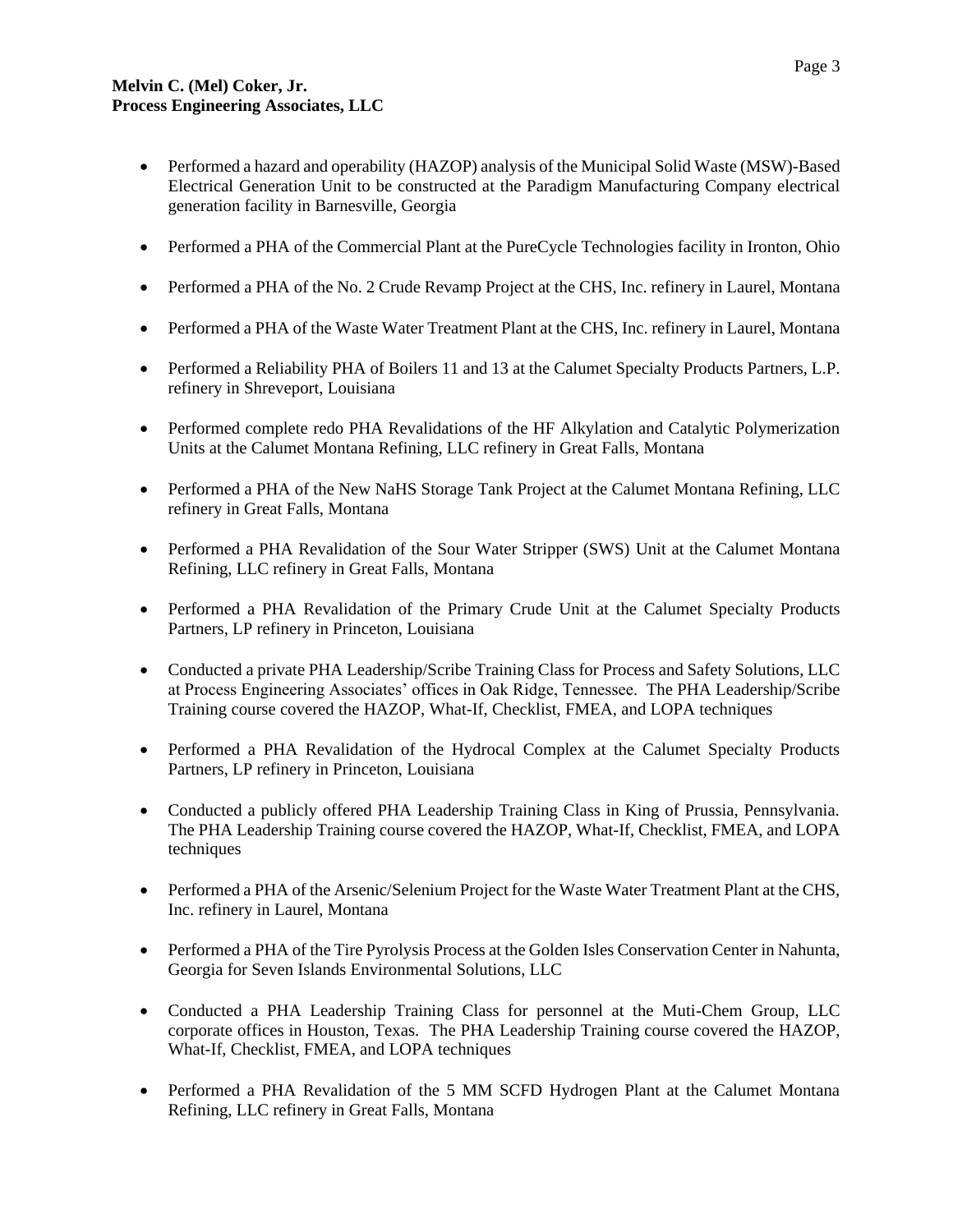- Performed a PHA Revalidation of the Hydrotreating Unit (HTU) at the Calumet Montana Refining, LLC refinery in Great Falls, Montana
- Conducted a Process Hazard Analysis (PHA) and Layer of Protection Analysis (LOPA) Training course and a PHA of the TPS Electric Oven at the Johnson Matthey Plant in Wayne, Pennsylvania. The PHA Leader training course covered the HAZOP, What-If, Checklist, FMEA, and LOPA techniques
- Performed a PHA of the U-16, U-7, and U-3 Boiler Systems at the Emerald Kalama Chemical, LLC plant in Kalama, Washington
- Performed a Reliability PHA of the Flare Gas Compressors at the Calumet Specialty Products Partners, L.P. refinery in Shreveport, Louisiana
- Performed a Reliability PHA of Boiler 12 at the Calumet Specialty Products Partners, L.P. refinery in Shreveport, Louisiana
- Performed a Dust Hazard Analysis of the Coke Conveyor System in the Delayed Coker Unit (DCU) at the CHS, Inc. refinery in Laurel, Montana
- Conducted a PHA Leadership Training Class for personnel at the Nuclear Fuel Services (NFS) plant in Erwin, Tennessee. The PHA Leadership Training course covered the HAZOP, What-If, Checklist, FMEA, and LOPA techniques
- Performed a PHA and LOPA of the Latex Unit at the Emerald Polymer Additives, LLC plant in Akron, Ohio
- Performed a PHA and LOPA of the Polysulfones Process at the KMCO, LLC facility in Crosby, Texas
- Performed a Management of Change (MOC) PHA of the Zone 1 Relief System Replacement Project at the Calumet Montana Refining, LLC refinery in Great Falls, Montana
- Performed a Process Safety Management/Risk Management Program Compliance Audit at the Calumet Montana Refining, LLC refinery in Great Falls, Montana
- Performed a Hazard Review of the Stevia Processing Plants that are to be constructed in Brazil, including the Stevia Farm Plants and the Central Processing Plant, for Heartland Food Products Group
- Performed a PHA Revalidation of the Zone D Unit 1000 Hydrogen Plant at the CHS, Inc. refinery in Laurel, Montana
- Performed a PHA Revalidation of the Zone D Ultra Low Sulfur Diesel (ULSD) Unit (Unit 900) at the CHS, Inc. refinery in Laurel, Montana
- Performed a PHA Revalidation of the Zone D Amine Unit (Unit 300), Sulfur Recovery Unit (Unit 400), Tail Gas Treating Unit (Unit 500), and Sour Water Stripper Unit (Unit 600) at the CHS, Inc. refinery in Laurel, Montana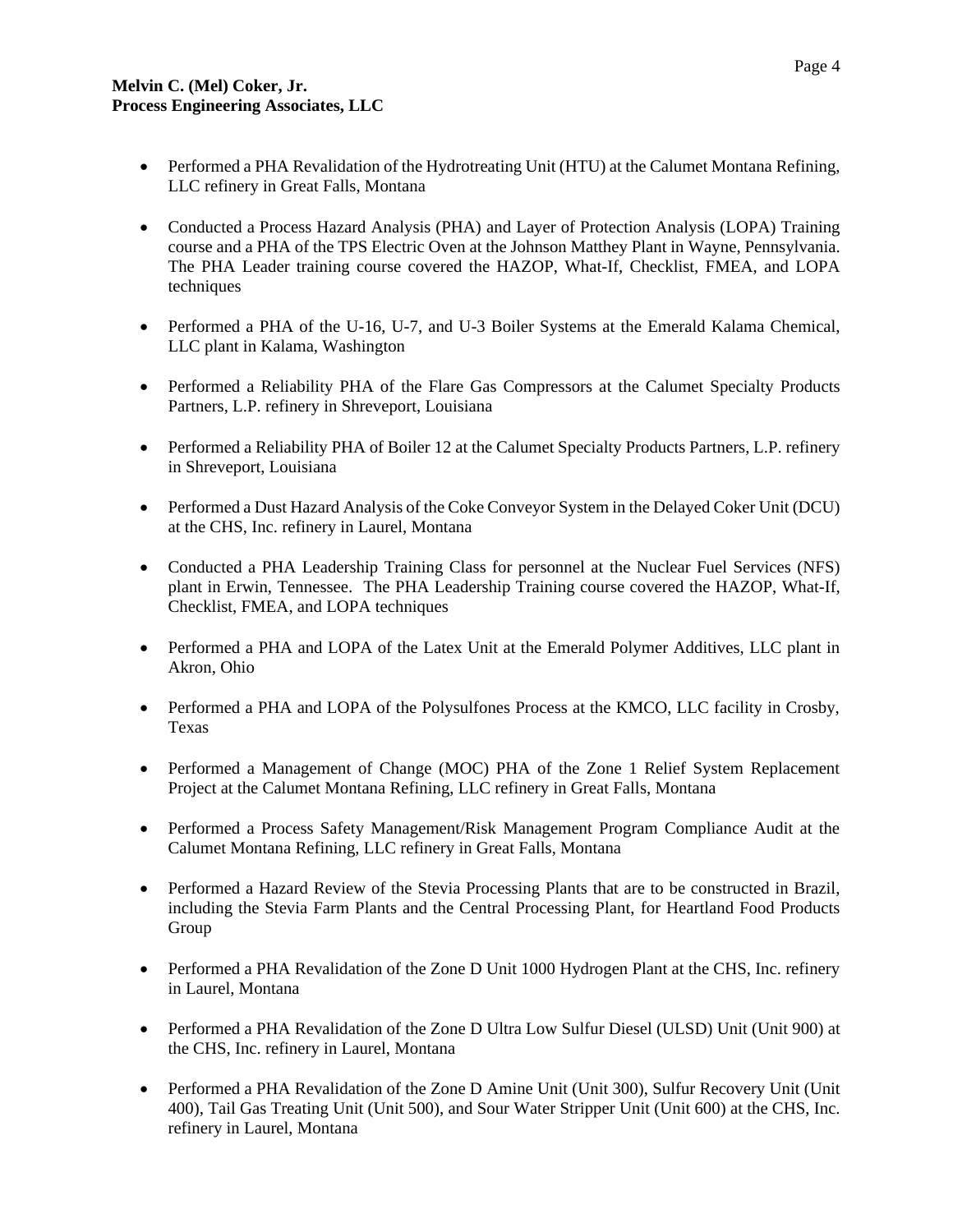- Performed a PHA of the Waste Water Treatment Plant at the W. R. Grace and Company plant in Albany, Oregon
- Performed a PHA of the Building 8 Fine Chemicals Unit at the W. R. Grace and Company plant in Albany, Oregon
- Performed a PHA of the Building 8 Single Site Catalyst Unit at the W. R. Grace and Company plant in Albany, Oregon
- Conducted a PSM Overview Training Class for personnel at the BAE Systems, Ordinance Systems, Inc., explosives manufacturing plant in Kingsport, Tennessee
- Conducted a PHA Leadership Training Class for personnel at the BAE Systems, Ordinance Systems, Inc., explosives manufacturing plant in Kingsport, Tennessee. The PHA Leadership Training course covered the HAZOP, What-If, Checklist, and FMEA techniques
- Conducted a PHA Leadership Training Class for personnel at the Nuclear Fuel Services (NFS) plant in Erwin, Tennessee. The PHA Leadership Training course covered the HAZOP, What-If, Checklist, and FMEA techniques
- Performed an audit of the process safety information of the MHC Unit, the No. 2 Crude Unit, the 15 MM SCFD Hydrogen Plant, the 5 MM SCFD Hydrogen Plant, and the HTU, which are due for PHA revalidations the following year at the Calumet Montana Refining, LLC refinery in Great Falls, Montana
- Performed a PHA and LOPA of the Epoxy Unit at the CVC Thermoset Specialties Plant in Maple Shade, New Jersey along with Consequence Analysis Modeling in compliance with the New Jersey Toxic Catastrophe Prevention Act (TCPA) Program NJAC 7:31
- Performed an Update to the Safety Integrity Level (SIL) Selection Analyses of the Baker Hughes chemical manufacturing plant in Sand Springs, Oklahoma
- Performed a PHA of the Control Rooms at the CHS, Inc. refinery in Laurel, Montana
- Performed a PHA of the Reverse Osmosis (RO) and Boiler House at the CHS, Inc. refinery in Laurel, Montana
- Performed a PHA of the LPG Bullet Tank Project at the Calumet Montana Refining, LLC refinery in Great Falls, Montana
- Performed a PHA of the SWS Overhead to the new SWS Project at the Calumet Montana Refining, LLC refinery in Great Falls, Montana
- Performed a PHA of the Ammonia Water Wash Project at the Calumet Montana Refining, LLC refinery in Great Falls, Montana
- Performed an engineering review of the burner management systems of fired heaters at the Calumet Montana Refining, LLC refinery in Great Falls, Montana, including a comparison of the design of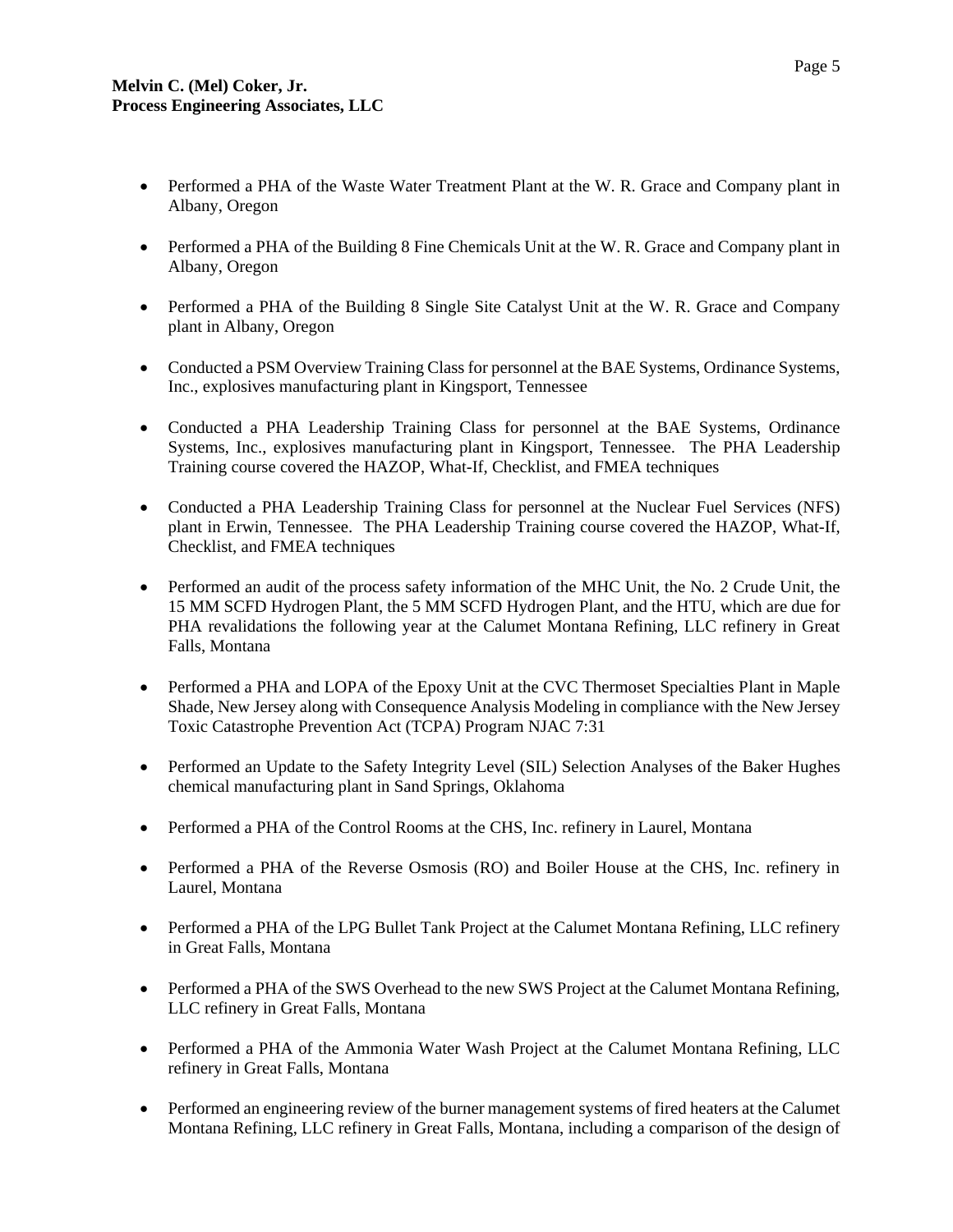existing systems to industry standards and best practices (e.g., American Petroleum Institute (API) Recommended Practice (RP) 556 and the International Systems and Automation (ISA) Society Standard for Safety Instrumented Systems, 84.00.01 – 2004)

- Performed a PHA of the PSM-Covered Utility Systems at the Calumet Montana Refining, LLC refinery in Great Falls, Montana, including the fuel gas system and pilot gas system
- Performed a PHA of the Non-PSM Covered Utility Systems at the Calumet Montana Refining, LLC refinery in Great Falls, Montana, including the cooling water system, instrument air system, plant air system, and steam boilers
- Performed a PHA of the PSM-Covered Storage and Loading Areas at the Calumet Montana Refining, LLC refinery in Great Falls, Montana, including pressurized storage, naphtha storage, gasoline storage and blending, truck loading for propane, butane, and gasoline, truck unloading for isobutane, and rail loading for gasoline and naphtha
- Performed a PHA of the Non-PSM Covered Storage and Loading Areas at the Calumet Montana Refining, LLC refinery in Great Falls, Montana, including hydrochloric acid storage, sulfuric acid storage, peroxide storage, and caustic storage
- Performed a simple update PHA Revalidation of the Merox Treater Unit at the Calumet Montana Refining, LLC refinery in Great Falls, Montana
- Performed a Process Safety Management/Risk Management Program Compliance Audit at the Emerald Kalama Chemical, LLC plant in Kalama, Washington
- Performed a Management of Change (MOC) PHA of the MANGAP Project and an MOC PHA of the Tank TK-47 Project at the Calumet Montana Refining, LLC refinery in Great Falls, Montana
- Performed a PHA Revalidation of the Benzene Reduction Unit and Platformer Unit at the CHS, Inc. refinery in Laurel, Montana
- Performed a PHA of the Toluene Receiving and Distribution System at the Emerald Kalama Chemical, LLC plant in Kalama, Washington
- Performed a PHA of the 8500 Side Process at the Emerald Kalama Chemical, LLC plant in Kalama, Washington
- Performed a design hazard review of the Municipal Solid Waste (MSW)-Based Electrical Generation Unit to be constructed at the Paradigm Manufacturing Company electrical generation facility located in Barnesville, Georgia
- Performed an audit of the process safety information of the Merox Treaters, Utilities and Auxiliary Systems, and Plant Storage/Loading Systems, which are due for PHA revalidations the following year at the Calumet Montana Refining, LLC refinery in Great Falls, Montana
- Performed a simple update PHA revalidation of the Secondary Caustic Scrubber (SCS) and Sodium Hydrosulfide (NaHS) Units at the Calumet Montana Refining, LLC refinery in Great Falls, Montana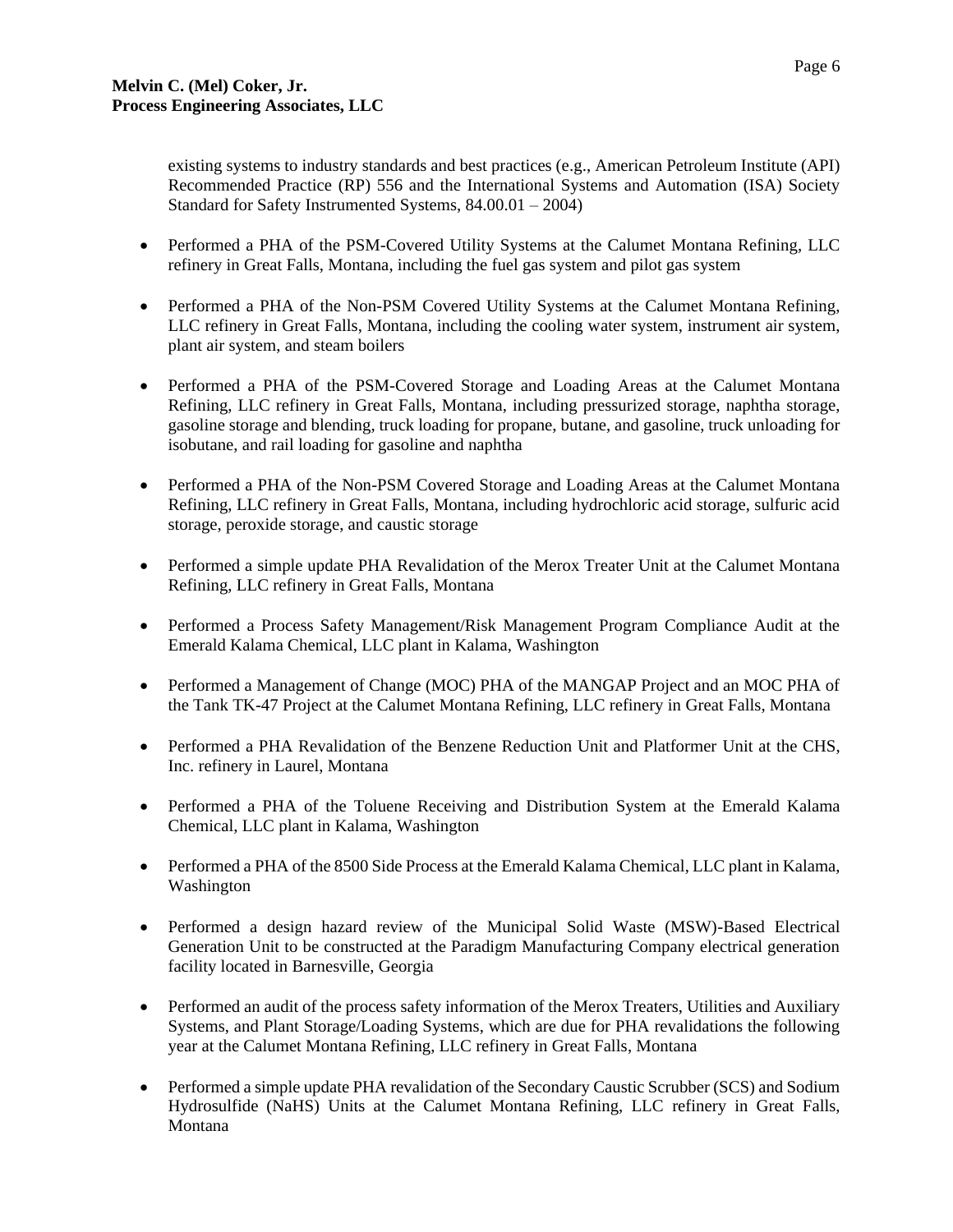- Performed a simple update PHA revalidation of the Flare Gas Scrubber (FGS) Unit and Flare at the Calumet Montana Refining, LLC refinery in Great Falls, Montana
- Performed a PHA of the CHS, Inc. Energy Division LPG terminal in Nooksack, Washington
- Performed a PHA of the CHS, Inc. Energy Division LPG terminal in Yakima, Washington
- Performed an Update to the Safety Integrity Level (SIL) Selection Analysis of the FCCU at the CHS, Inc. refinery in Laurel, Montana
- Performed a PHA of the Western Refining, Inc. LPG terminal in Jal, New Mexico
- Performed a PHA of the 400 Side Process at the Emerald Kalama Chemical, LLC plant in Kalama, Washington
- Performed a PHA of the Specialty Distillation Process at the Emerald Kalama Chemical, LLC plant in Kalama, Washington
- Performed a Management of Change (MOC) PHA update of the No. 1 Crude Revamp Project at the CHS, Inc. refinery in Laurel, Montana
- Performed a PHA of the Plant Air and Breathing Air Utility Systems at the CHS, Inc. refinery in Laurel, Montana
- Conducted two Management of Change (MOC) Hazard Review Leadership Training Classes for personnel at the CHS, Inc. refinery in Laurel, Montana
- Performed a PHA Revalidation of the Delayed Coker Unit at the CHS, Inc. refinery in Laurel, Montana
- Performed a PHA Revalidation of the Zone E Sulfur Complex, including the Amine Unit, Sour Water Stripper Unit, Sulfur Recovery Unit, and Tailgas Treating Unit, at the CHS, Inc. refinery in Laurel, Montana
- Performed a PHA Revalidation of the Naphtha Hydrotreating (NHT) Unit at the CHS, Inc. refinery in Laurel, Montana
- Performed an initial PHA of the Crude Storage Area at the Calumet Montana Refining, LLC refinery in Great Falls, Montana
- Performed a simple update PHA revalidation of the No. 1 Crude Unit at the Calumet Montana Refining, LLC refinery in Great Falls, Montana
- Performed a simple update PHA revalidation of the Isomerization (Isom) Unit at the Calumet Montana Refining, LLC refinery in Great Falls, Montana
- Performed a PHA Revalidation of the Mild Hydrocracker (MHC) Unit (Unit 200) at the CHS, Inc. refinery in Laurel, Montana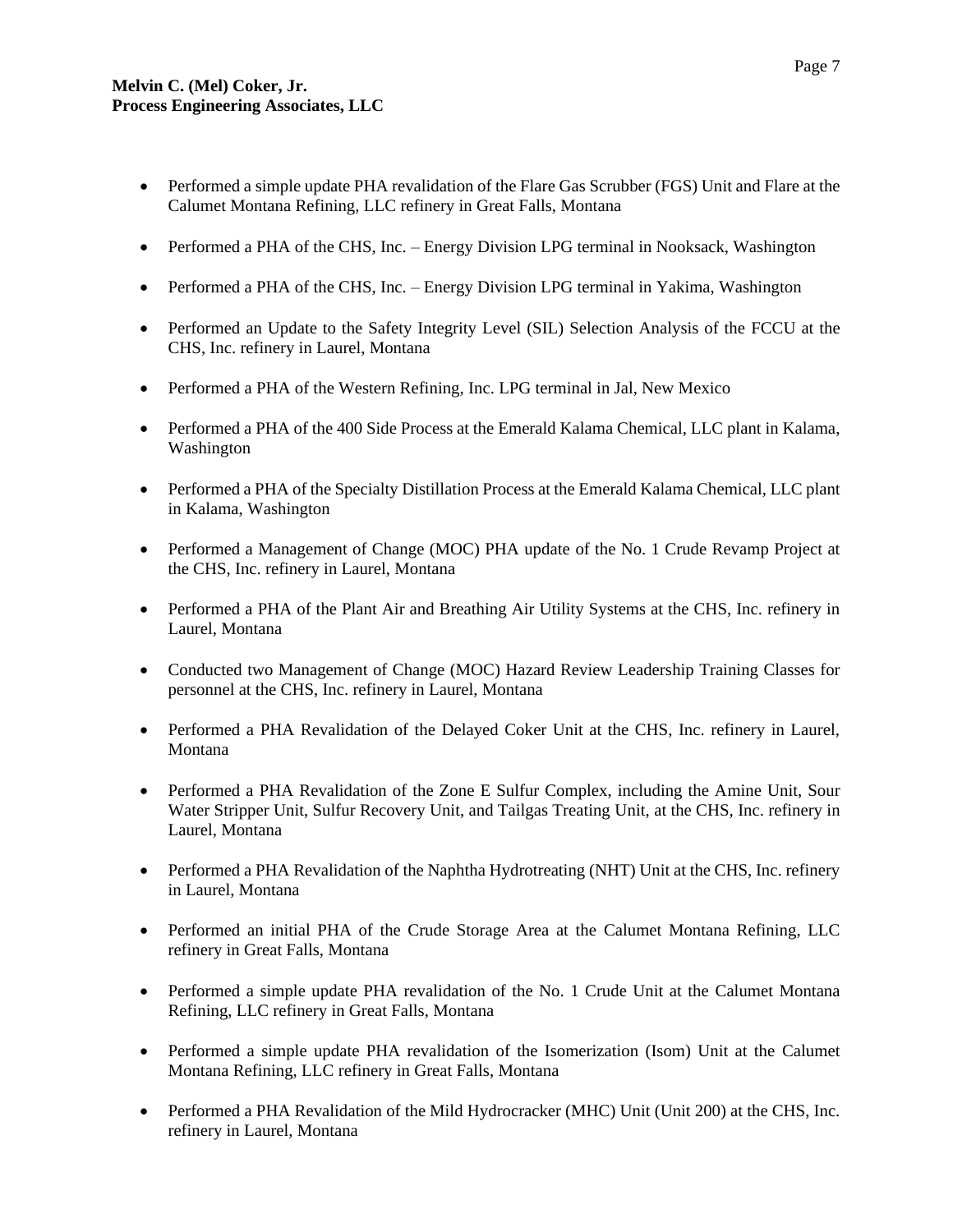- Performed an initial PHA of the No. 3 Hydrogen Plant at the CHS, Inc. refinery in Laurel, Montana
- Performed a Process Safety Management/Risk Management Program Compliance Audit at the CHS, Inc. refinery in Laurel, Montana
- Performed a PHA of the propane terminal for Rockville Propane Terminal, LLC in St. Cloud, Minnesota
- Developed the PSM / RMP program manual for the Rockville Propane Terminal, LLC propane terminal in St. Cloud, Minnesota
- Performed a Gap Analysis of the PHA Program for the Emerald Kalama Chemical, LLC plant in Kalama, Washington. The objective of the Gap Analysis was to identify any improvements that could be made to the PHA program that would help ensure compliance with the OSHA PSM and EPA RMP regulations and/or to help improve efficiency of conducting PHAs and layer of protection analyses (LOPAs) at the Emerald Kalama plant
- Performed a Preliminary Prestartup Safety Reviews (PSSRs) of the Mild Hydrocracker (MHC) Unit and the Sour Water Stripper Unit at the Calumet Montana Refining, LLC refinery in Great Falls, Montana. During the Preliminary PSSR, the team reviewed changes to the process design since the initial PHA, reviewed changes to the P&IDs, reviewed a Calumet PSSR checklist, reviewed prioritization of alarms, reviewed commissioning steps, and reviewed status of action items from the initial PHA
- Performed a PHA Revalidation of the No. 2 Crude Unit, at the CHS, Inc. refinery in Laurel, Montana
- Performed a PHA Revalidation of the No. 1 Crude Unit, at the CHS, Inc. refinery in Laurel, Montana
- Performed a PHA of the Firewater and Nitrogen Systems at the CHS, Inc. refinery in Laurel, Montana
- Performed a review of operating procedures for new process units being commissioned at the Calumet Montana Refining, LLC refinery in Great Falls, Montana
- Performed a Hazard Review of the 2017 Turnaround Project for the Fluidized Catalytic Cracking Unit (FCCU) at the CHS, Inc. refinery in Laurel, Montana
- Performed a PHA Revalidation of the Zone A Sulfur Complex, including the Amine Unit, Sulfur Recovery Units, and Tailgas Treating Unit, at the CHS, Inc. refinery in Laurel, Montana
- Participated in a P&ID Review of the Mild Hydrocracker Phase II Project at the CHS, Inc. refinery in Laurel, Montana
- Conducted a Process Hazard Analysis (PHA) Leader Training course and a PHA of the Heated Blend Stations of the One Pot Process at the Johnson Matthey Plant in Smithfield, Pennsylvania. The PHA Leader training course covered the HAZOP, What-If, Checklist, and FMEA techniques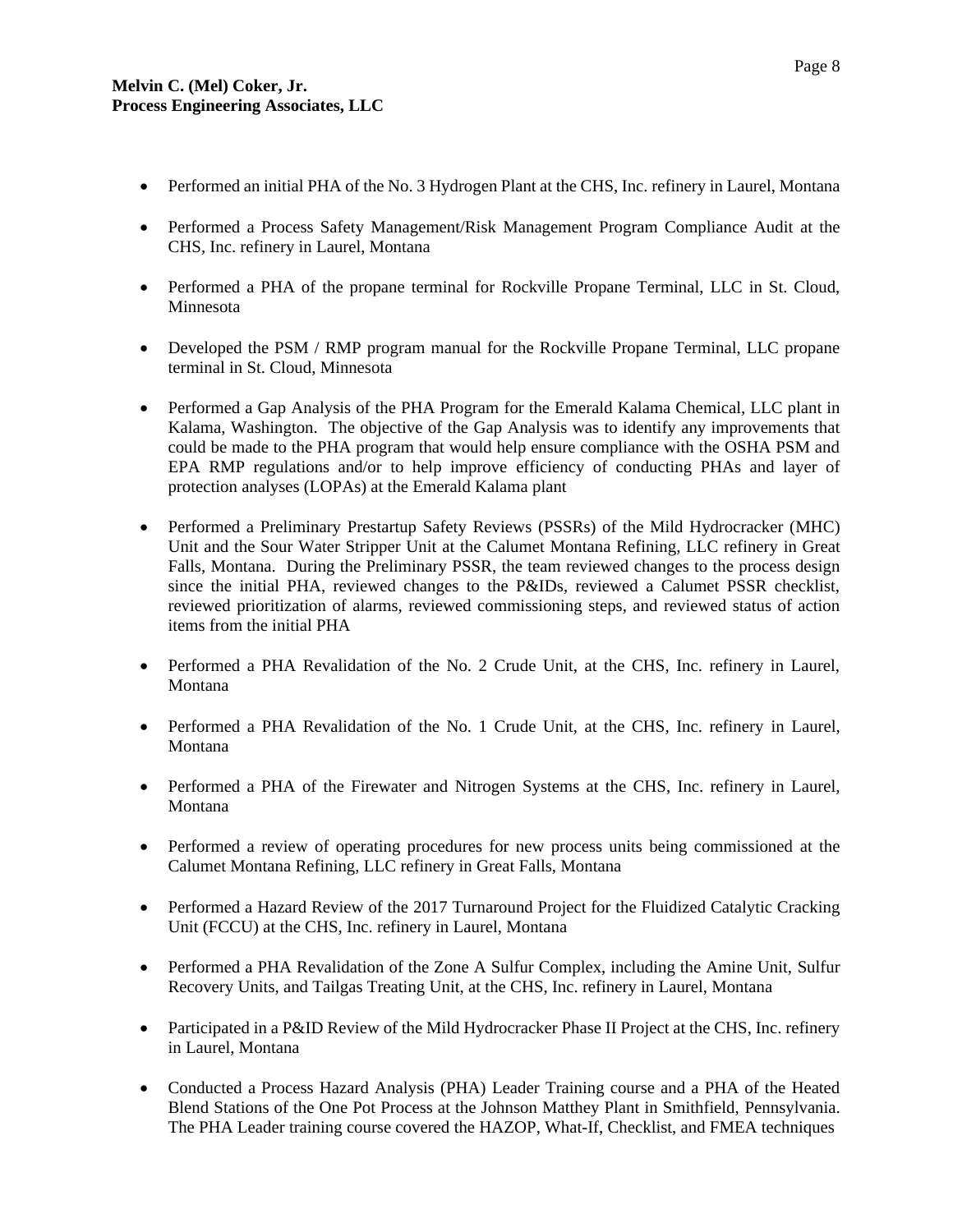- Performed a Preliminary Prestartup Safety Review (PSSR) of the Flare Gas Scrubber (FGS) Unit at the Calumet Montana Refining, LLC refinery in Great Falls, Montana. During the Preliminary PSSR, the team reviewed changes to the process design since the initial PHA, reviewed changes to the P&IDs, reviewed a Calumet PSSR checklist, reviewed prioritization of alarms, reviewed commissioning steps, and reviewed status of action items from initial PHA
- Attended a preliminary HAZOP review of the CEP Process and provided guidance for layer of protection analysis (LOPA) for Goldcorp, Inc. at the Fluor Canada Ltd. offices in Vancouver, British Columbia, Canada
- Performed an initial PHA of the 2-Stage Sour Water Stripper (2SSWS) Unit at the CHS, Inc. refinery in Laurel, Montana
- Conducted a PHA Leadership Training Class for personnel at the BAE Systems, Ordinance Systems, Inc., explosives manufacturing plant in Radford, Virginia. The PHA Leadership Training course covered the HAZOP, What-If, Checklist, and FMEA techniques
- Performed a Preliminary Prestartup Safety Review (PSSR) of the No. 2 Crude Unit at the Calumet Montana Refining, LLC refinery in Great Falls, Montana. During the Preliminary PSSR, the team reviewed changes to the process design since the initial PHA, reviewed changes to the P&IDs, reviewed a Calumet PSSR checklist, reviewed prioritization of alarms, reviewed commissioning steps, and reviewed status of action items from initial PHA
- Performed a Preliminary Prestartup Safety Review (PSSR) of the NaHS Unit at the Calumet Montana Refining, LLC refinery in Great Falls, Montana. During the Preliminary PSSR, the team reviewed changes to the process design since the initial PHA, reviewed changes to the P&IDs, reviewed a Calumet PSSR checklist, reviewed prioritization of alarms, reviewed commissioning steps, and reviewed status of action items from initial PHA
- Performed a Preliminary Prestartup Safety Review (PSSR) of the 15 MMSCFD Hydrogen Plant at the Calumet Montana Refining, LLC refinery in Great Falls, Montana. During the Preliminary PSSR, the team reviewed changes to the process design since the initial PHA, reviewed changes to the P&IDs, reviewed a Calumet PSSR checklist, reviewed prioritization of alarms, reviewed commissioning steps, and reviewed status of action items from initial PHA
- Performed a Safety Integrity Level (SIL) Selection Analysis of the Secondary Caustic Scrubber (SCS) Unit at the Calumet Montana Refining, LLC refinery in Great Falls, Montana
- Performed an initial PHA of the Secondary Caustic Scrubber (SCS) Unit at the Calumet Montana Refining, LLC refinery in Great Falls, Montana
- Performed a simple update PHA revalidation of the Kerosene Hydrodesulfurization (KHDS) Unit at the Calumet Montana Refining, LLC refinery in Great Falls, Montana
- Performed a simple update PHA Revalidation of the Naphtha Hydrodesulfurization (NHDS) and Catalytic Reformer Units at the Calumet Montana Refining, LLC refinery in Great Falls, Montana
- Performed a simple update PHA revalidation of the Fluidized Catalytic Cracking Unit (FCCU) at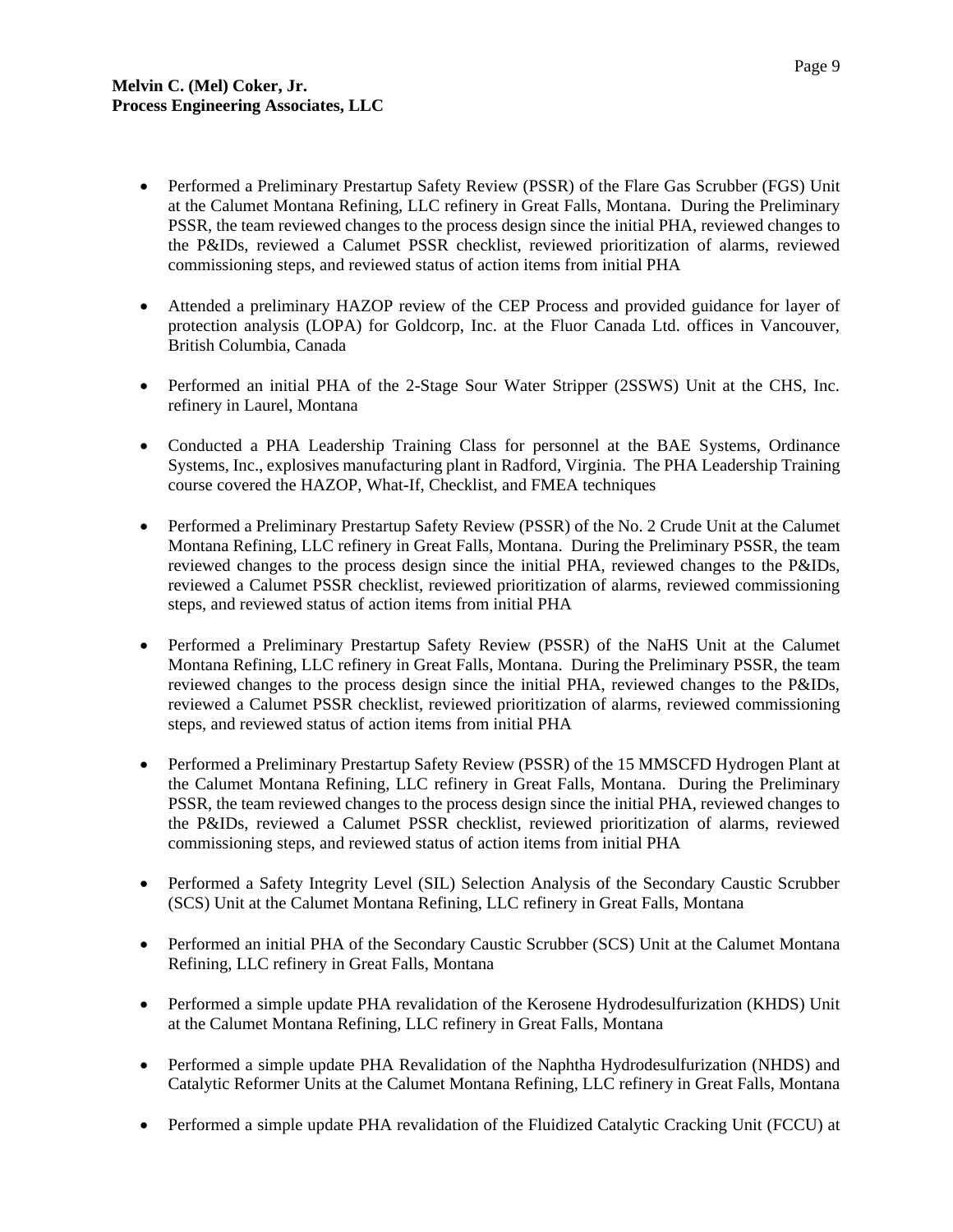the Calumet Montana Refining, LLC refinery in Great Falls, Montana

- Performed a Design Hazard Review of the Offsite Areas at the Calumet Montana Refining, LLC refinery in Great Falls, Montana
- Performed a PHA of the CHS, Inc. Energy Division LPG terminal in Ross, North Dakota
- Performed a PHA of the CHS, Inc. Energy Division propane terminal in Biddeford, Maine
- Performed a PHA of the Natural Gas and Fuel Gas Systems at the CHS, Inc. refinery in Laurel, Montana
- Performed a PHA of the Gasoline Storage and Blending Areas at the CHS, Inc. refinery in Laurel, Montana
- Performed a Design Hazard Review of the Secondary Caustic Scrubber (SCS) Unit and Ammonia Storage at the Calumet Montana Refining, LLC refinery in Great Falls, Montana
- Performed a PHA of the BioKrush Process at the AES Environmental, LLC plant in Morgantown, West Virginia
- Performed a PHA Revalidation of the Unit 100 Hydrogen Plant at the CHS, Inc. refinery in Laurel, Montana
- Performed a Safety Integrity Level (SIL) Selection Analysis of Unit 1000 at the CHS, Inc. refinery in Laurel, Montana
- Performed a PHA of the Propane Distribution System at the CHS, Inc., Petroleum Terminal in Laurel, Montana
- Performed a PHA Revalidation of the Final Distillation Unit (FDU), the Asphalt Oxidizer (AO) Unit, and the Clay Treating Unit at the Calumet Specialty Products Partners, LP refinery in Princeton, Louisiana
- Performed a PHA of the Waste Water Treatment Plant Expansion Project at the Calumet Montana Refining, LLC refinery in Great Falls, Montana
- Performed a Management of Change (MOC) Hazard Review of the Rail Expansion Project at the Calumet Montana Refining, LLC refinery in Great Falls, Montana
- Performed an initial PHA of the Flare Gas Scrubber (FGS) Unit at the Calumet Montana Refining, LLC refinery in Great Falls, Montana
- Performed a PHA of the Cooling Water and Instrument Air Systems at the CHS, Inc. refinery in Laurel, Montana
- Developed the electrical classification drawings of the CCP Composites chemical manufacturing plant in Marshall, Texas and performed an electrical classification assessment with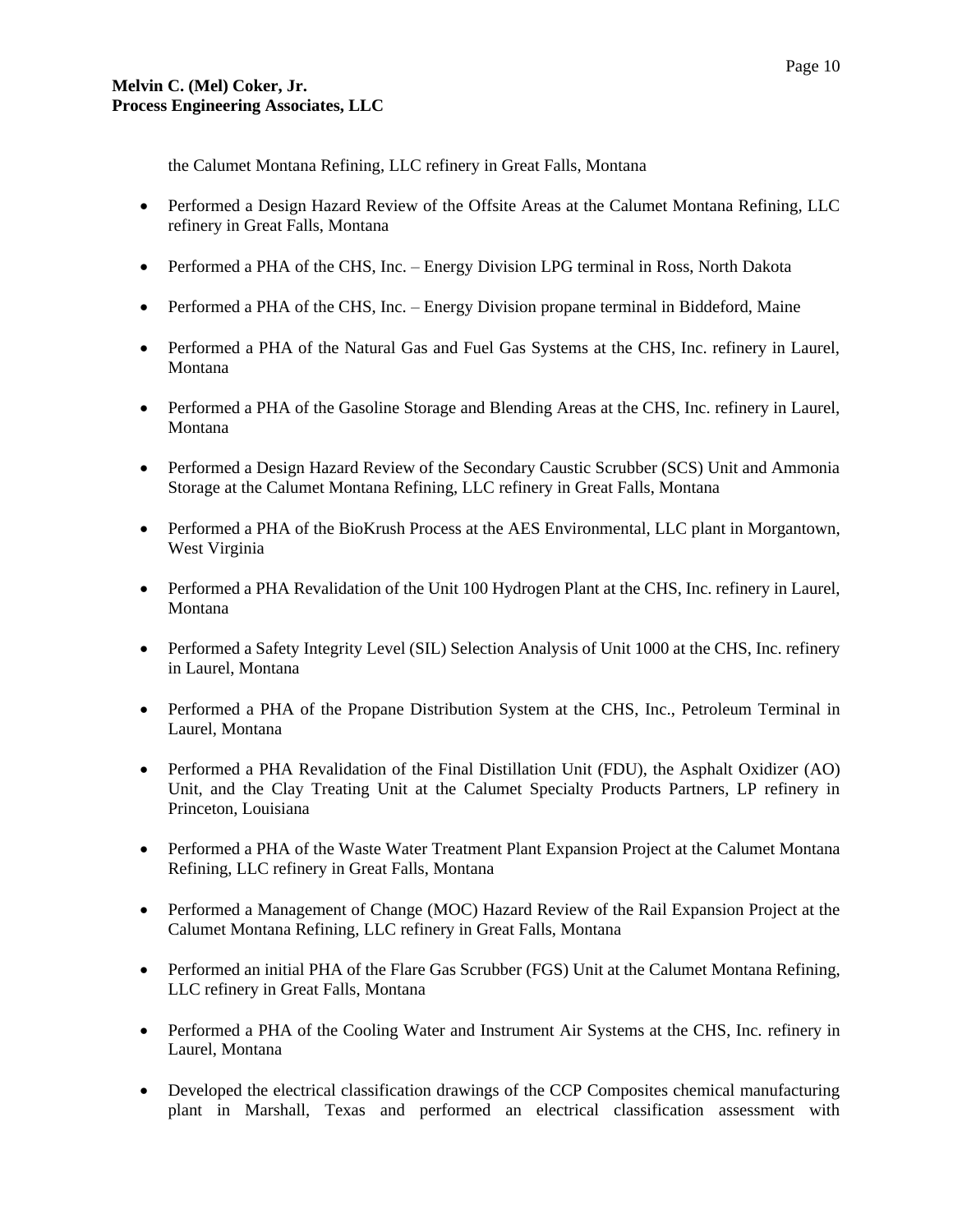recommendations for the plant to meet the requirements of American Petroleum Institute Recommended Practice (API RP) 500

- Performed a PHA Revalidation of the Fluidized Catalytic Cracking Unit (FCCU) at the CHS, Inc. refinery in Laurel, Montana
- Performed a PHA of the CHS, Inc. Energy Division propane terminal in Hannaford, North Dakota
- Performed a PHA of the CHS, Inc. Energy Division propane terminal in Glenwood, Minnesota
- Performed a PHA of the CHS, Inc. Energy Division propane terminal in Hixton, Wisconsin
- Performed a Safety Integrity Level (SIL) Selection Analysis of the 2-Stage Sour Water Stripper (2SSWS) Unit at the CHS, Inc. refinery in Laurel, Montana
- Developed the electrical classification drawings of the CCP Composites chemical manufacturing plant in Houston, Texas and performed an electrical classification assessment with recommendations for the plant to meet the requirements of American Petroleum Institute Recommended Practice (API RP) 500
- Performed a Safety Integrity Level (SIL) Selection Analysis of the Sour Water Stripper (SWS) and Sodium Hydrosulfide (NaHS) Units at the Calumet Montana Refining, LLC refinery in Great Falls, Montana
- Performed an initial PHA of the Sour Water Stripper (SWS) Unit at the Calumet Montana Refining, LLC refinery in Great Falls, Montana
- Performed an initial PHA of the Sodium Hydrosulfide (NaHS) Unit at the Calumet Montana Refining, LLC refinery in Great Falls, Montana
- Provided engineering support as a subcontractor to another engineering consulting firm for developing corporate engineering standards for the Avery Dennison Solvent Coating Operations at the Mentor, Ohio plant
- Subcontracted to conduct a Process Hazard Analysis (PHA) Leader training course for Pertamina, the Indonesian national oil company in Bali, Indonesia covering HAZOP, What-If, Checklist, and FMEA methodologies
- Performed a Process Safety Management/Risk Management Program Compliance Audit at the Calumet Montana Refining, LLC refinery in Great Falls, Montana
- Performed a PHA and PSM/RMP Regulatory Coverage Evaluation of the Crude Unloading System at the Calumet Specialty Products Partners, LP refinery in Princeton, Louisiana
- Performed a Design Hazard Review of the new Sour Water Stripper (SWS) Unit, Sodium Hydrosulfide (NaHS) Unit, Secondary Caustic Scrubber (SCS) Unit, and Flare Gas Scrubber (FGS) Unit at the Calumet Montana Refining, LLC refinery in Great Falls, Montana
- Performed simple update PHA Revalidations of the HF Alkylation and Catalytic Polymerization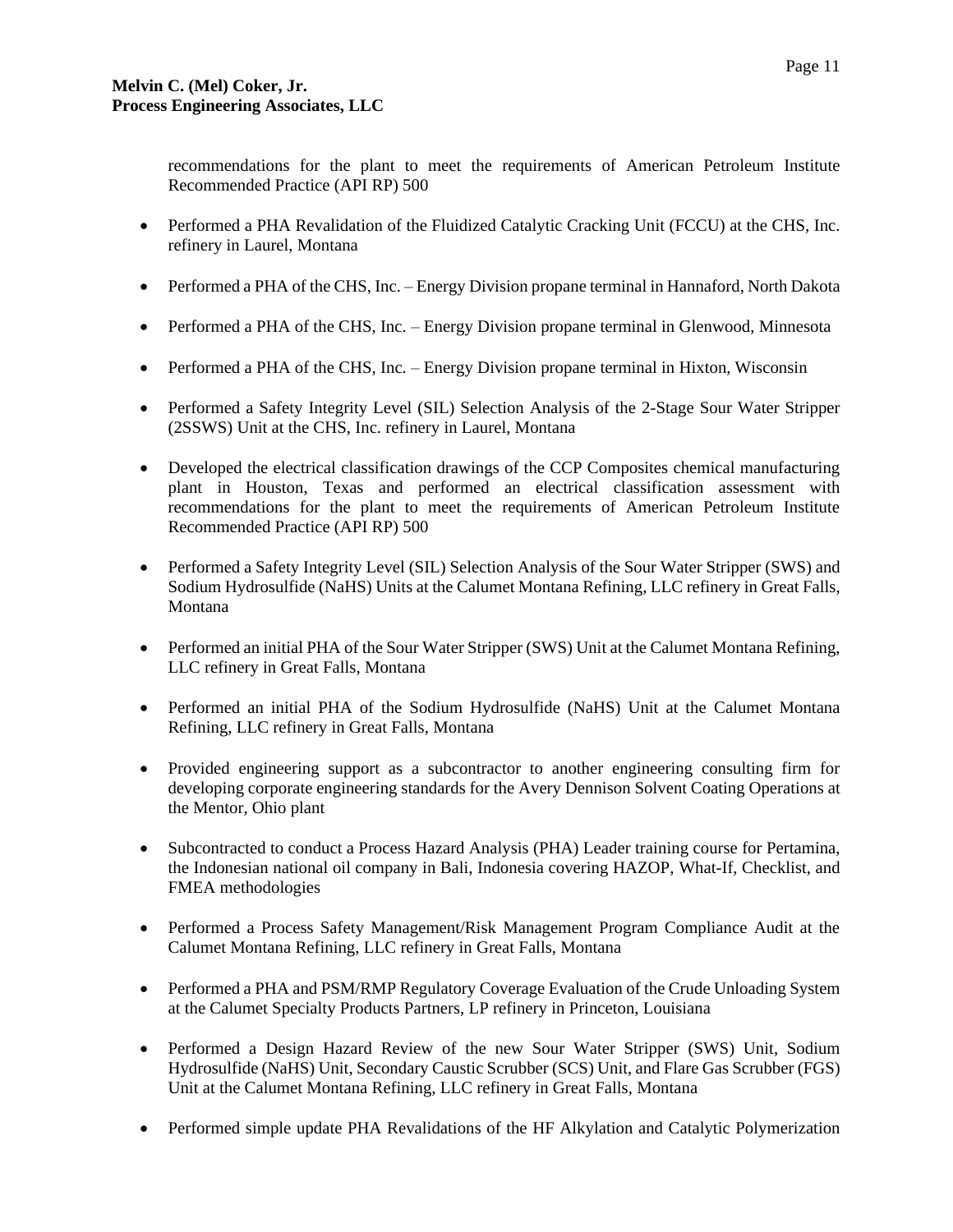Units at the Calumet Montana Refining, LLC refinery in Great Falls, Montana

- Performed a management of change (MOC) hazard review of the Truck Loading Rack Expansion Project at the Calumet Montana Refining, LLC refinery in Great Falls, Montana
- Performed a Safety Integrity Level (SIL) Selection Analysis and Recommended Practices Evaluation of Heater Burner Management Systems at the Calumet Specialty Products Partners, L.P. Cotton Valley refinery in Cotton Valley, Louisiana
- Performed a simple update PHA Revalidation of the HF Alkylation Unit at the Calumet Montana Refining LLC refinery in Great Falls, Montana
- Updated the Safe Operating Limits tables at the Western Gallup Refinery in Jamestown, New Mexico, including Safe Operating Limits for the reliability of rotating equipment
- Performed a Safety Integrity Level (SIL) Selection Analysis of Plant 5 and the Tank Farm at the Baker Hughes, Inc. Bayport chemical manufacturing plant in Pasadena, Texas
- Performed a Safety Integrity Level (SIL) Selection Analysis of the No. 2 Crude Distillation Unit at the Calumet Montana Refining, LLC refinery in Great Falls, Montana
- Performed a PHA of the No. 2 Crude Distillation Unit at the Calumet Montana Refining, LLC refinery in Great Falls, Montana
- Performed a Safety Integrity Level (SIL) Selection Analysis of the Hydrocal Unit at the Calumet Specialty Products Partners, LP refinery in Princeton, Louisiana
- Performed a PHA of the Hydrocal Unit at the Calumet Specialty Products Partners, LP refinery in Princeton, Louisiana
- Performed a Design Hazard Review of the Mild Hydrocracker Unit at the Calumet Montana Refining, LLC refinery in Great Falls, Montana
- Performed a Safety Integrity Level (SIL) Selection Analysis of the Mild Hydrocracker Unit at the Calumet Montana Refining, LLC refinery in Great Falls, Montana
- Performed a PHA of the 15 MM SCF/D Hydrogen Plant at the Calumet Montana Refining, LLC refinery in Great Falls, Montana
- Performed a Safety Integrity Level (SIL) Selection Analysis of the 15 MM SCF/D Hydrogen Plant at the Calumet Montana Refining, LLC refinery in Great Falls, Montana
- Performed a Design Hazard Review of the Crude Expansion Project at the Western Refining, Inc. refinery in El Paso, Texas at the Wood Group Mustang offices in Houston, Texas
- Developed the PSM Program Manual for the Baker Hughes, Inc., chemical blend plant in Leduc, Alberta, Canada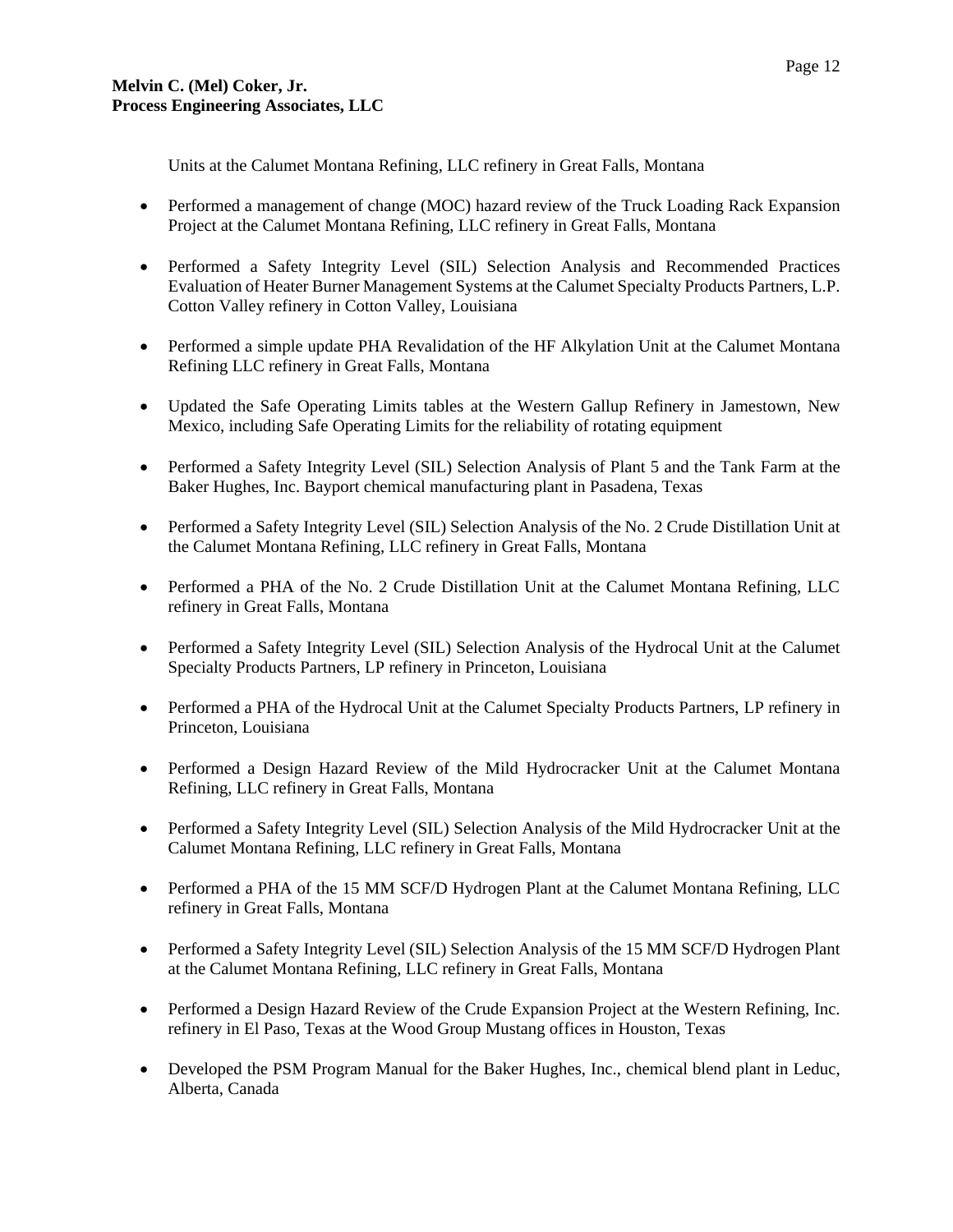- Performed a Safety Integrity Level (SIL) Selection Analysis at the Baker Hughes, Inc., chemical blend plant in Leduc, Alberta, Canada
- Performed a PHA of the Baker Hughes, Inc., chemical blend plant in Leduc, Alberta, Canada
- Developed the PSM Program Manual for the Baker Hughes, Inc., chemical blend plant in Calgary, Alberta, Canada
- Performed a Safety Integrity Level (SIL) Selection Analysis of the Baker Hughes, Inc., chemical blend plant in Calgary, Alberta, Canada
- Performed a PHA of the Baker Hughes, Inc., chemical blend plant in Calgary, Alberta, Canada
- Developed the PSM Program Manual for the Baker Hughes, Inc., chemical blend plant in Hobbs, New Mexico
- Developed the PSM Program Manual for the Baker Hughes, Inc., chemical blend plant in Kilgore, Texas
- Performed a PHA Revalidation of the Unit 1000 Hydrogen Plant at the CHS, Inc. refinery in Laurel, Montana
- Performed a PHA Revalidation of the Unit 900 Ultra Low Sulfur Diesel (ULSD) Unit at the CHS, Inc. refinery in Laurel, Montana
- Performed a PHA Revalidation of the Propane and Butane Pressurized Storage at the CHS, Inc. refinery in Laurel, Montana
- Performed a Management of Change (MOC) Hazard Review of the Oxygen Enrichment Project at the Calumet Specialty Products Partners, LP refinery in Princeton, Louisiana
- Performed a Preliminary Safety Integrity Level (SIL) Selection Analysis of selected burner management systems at the Calumet Specialty Products Partners, LP refinery in Princeton, Louisiana
- Performed a PHA of the new Amine Unit at the Calumet Specialty Products Partners, LP refinery in Princeton, Louisiana
- Performed a PHA Revalidation of the HF Alkylation, Saturates Liquids, and Butamer Units at the CHS, Inc. refinery in Laurel, Montana
- Performed a Safety Integrity Level (SIL) Selection Analysis of Plant 2 at the Baker Hughes, Inc. Bayport chemical manufacturing plant in Pasadena, Texas
- Developed the electrical classification drawings of the CCP Composites chemical manufacturing plant in Sandusky, Ohio and performed an electrical classification assessment with recommendations for the plant to meet the requirements of American Petroleum Institute Recommended Practice (API RP) 500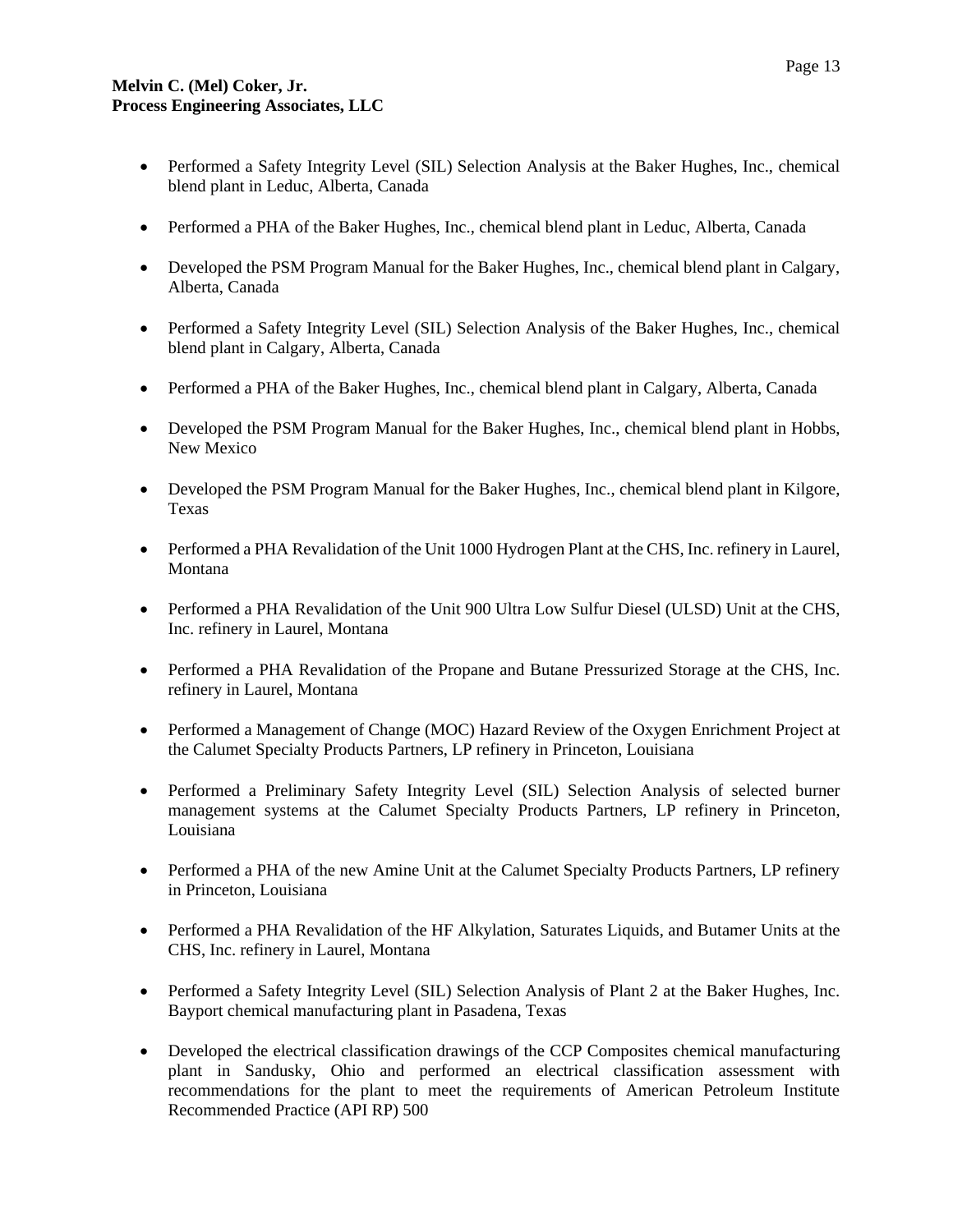- Developed the PSM Program Manual for the Baker Hughes, Inc., chemical blend plant in Bakersfield, California
- Performed a Safety Integrity Level (SIL) Selection Analysis of Plant 3 and Ethylene Oxide/Propylene Oxide Storage at the Baker Hughes, Inc. Bayport chemical manufacturing plant in Pasadena, Texas
- Developed the PSM Program Manual for the Baker Hughes, Inc., Houston Blend Plant in Houston, Texas
- Performed a Process Safety Management (PSM) and Risk Management Program (RMP) Compliance Audit for the Montana Refining Company refinery in Great Falls, Montana
- Performed a Design Hazard Review of the No. 2 Crude Distillation Unit at the Calumet Montana Refining, LLC refinery in Great Falls, Montana
- Performed a Safety Integrity Level (SIL) Selection Analysis of the No. 2 Crude Distillation Unit at the Calumet Montana Refining, LLC refinery in Great Falls, Montana
- Performed a Management of Change (MOC) PHA of the Pump Addition Project at the Genesis Energy, LP bitumen storage and transfer terminal in Natchez, Mississippi
- Performed a PHA and Safety Integrity Level (SIL) Selection Analysis of the Delayed Coker Unit at the Axion Energy Argentina S.R.L. refinery in Campana, Buenos Aires, Argentina for Foster Wheeler Canada Limited
- Developed the electrical classification drawings of the CCP Composites chemical manufacturing plant in Chatham, Virginia and performed an electrical classification assessment with recommendations for the plant to meet the requirements of American Petroleum Institute Recommended Practice (API RP) 500
- Performed a PHA revalidation of the Hydrotreating Unit (HTU) at the Calumet Montana Refining, LLC refinery in Great Falls, Montana
- Performed a PHA revalidation of the 5 MM SCF/D Hydrogen Plant at the Calumet Montana Refining, LLC refinery in Great Falls, Montana
- Performed a PHA revalidation of the 2 MM SCF/D Hydrogen Plant at the Calumet Montana Refining, LLC refinery in Great Falls, Montana
- Performed a Safety Integrity Level (SIL) Selection Analysis of the 2 MM SCF/D Hydrogen Plant at the Calumet Montana Refining, LLC refinery in Great Falls, Montana
- Performed a PHA Revalidation of the Zone D Amine Unit, Sulfur Recovery Unit, Tail Gas Treating Unit, and Sour Water Stripping Unit (Units 300, 400, 500, and 600) at the CHS, Inc. refinery in Laurel, Montana
- Directed a project for developing the PSM/RMP program at the Baker Hughes, Inc. chemical manufacturing plant in Sand Springs, Oklahoma. Project elements included developing a program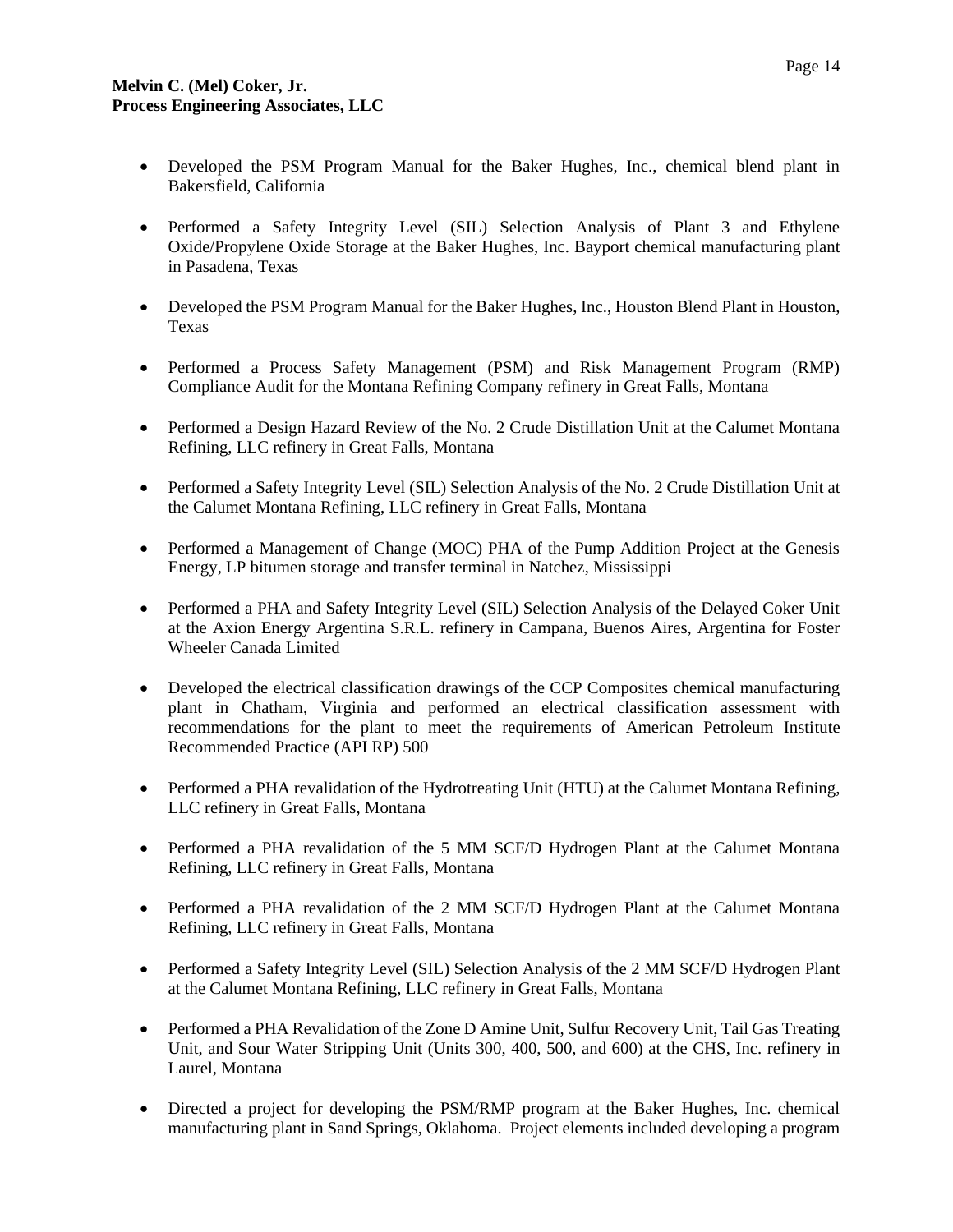manual, performing PHAs of all covered process areas, performing Safety Integrity Level (SIL) selection analyses of all covered process areas, developing P&IDs, developing maximum intended inventories, developing the sizing basis for all pressure relief devices throughout the plant, developing the safety requirement specifications (SRS) for all SIL-rated safety instrumented systems, and developing ventilation design documents for occupied buildings

- Performed a Management of Change (MOC) PHA update of the Mild Hydrocracking (MHC) Project and the Crude Revamp Project at the CHS, Inc. refinery in Laurel, Montana
- Conducted a Management of Change (MOC) Hazard Review Leadership Training Class in Calgary, Alberta, Canada for personnel from the Baker Hughes, Inc. blend plants in Eastfield and Leduc, Alberta, Canada
- Conducted three Management of Change (MOC) Hazard Review Leadership Training Classes for personnel at the Western Refining, Inc. refinery in El Paso, Texas
- Performed a PHA Revalidation of the Acrolein Process at the Baker Hughes, Inc. chemical manufacturing plant in Taft, California
- Performed a Safety Integrity Level (SIL) Selection Analysis of the Acrolein Process at the Baker Hughes, Inc. chemical manufacturing plant in Taft, California
- Conducted a Management of Change (MOC) Hazard Review Leadership Training Class for personnel at the Baker Hughes, Inc. chemical manufacturing plant in Sand Springs, Oklahoma
- Conducted a Management of Change (MOC) Hazard Review Leadership Training Class in Bakersfield, California for personnel from the Baker Hughes, Inc. chemical blend plant in Bakersfield, California and Baker Hughes, Inc. chemical manufacturing plant in Taft, California
- Conducted a Management of Change (MOC) Hazard Review Leadership Training Class in Rayne, Louisiana for personnel from the Baker Hughes, Inc. chemical blend plants in Rayne and Geismar, Louisiana
- Conducted a Management of Change (MOC) Hazard Review Leadership Training Class for personnel at the Baker Hughes, Inc. chemical blend plant in Hobbs, New Mexico
- Conducted a Management of Change (MOC) Hazard Review Leadership Training Class in Bayport, Texas for personnel from the Baker Hughes, Inc. chemical blend plant in Kilgore, Texas; the pilot plant in Bayport, Texas; the chemical manufacturing plant in Bayport, Texas; and the corporate office in Sugarland, Texas
- Performed a PHA of the entire Antelope Refining refinery in Douglas, Wyoming
- Performed a PHA of the entire process plant at the Baker Hughes, Inc. explosives manufacturing plant in Hampton, Arkansas
- Performed a failure modes and effects analysis (FMEA) of the BFW Pump Project (P-1350) for the CHS, Inc. refinery in Laurel, Montana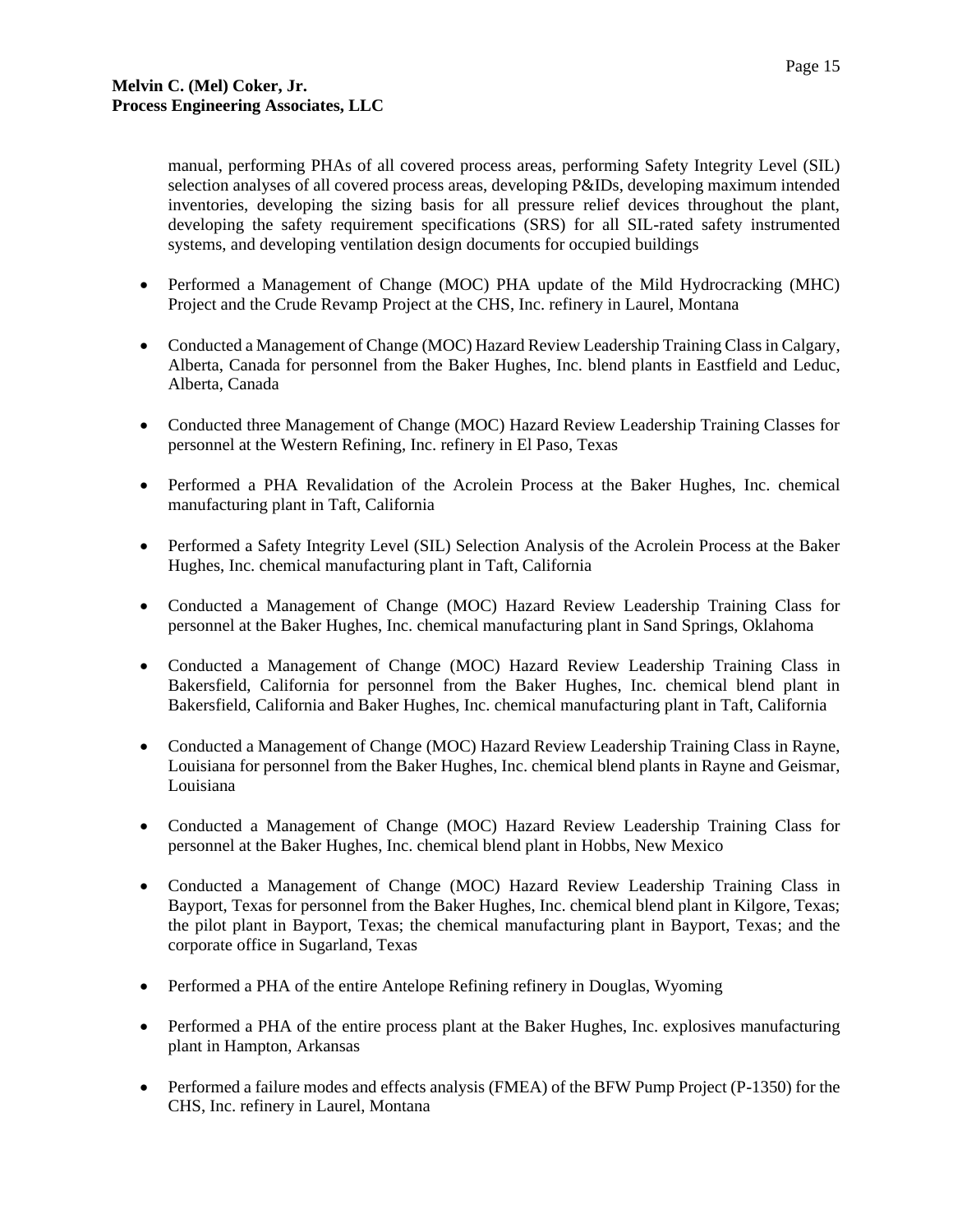- Performed a process safety Gap Analysis of the Baker Hughes, Inc. explosives manufacturing plant in Hampton, Arkansas
- Performed a process safety Gap Analysis of the Baker Hughes, Inc. chemical blend plant in Bakersfield, California
- Performed a process safety Gap Analysis of the Baker Hughes, Inc. chemical manufacturing plant in Taft, California
- Performed a PHA of the entire plant at the MultiChem, Inc. chemical blend plant in New Iberia, Louisiana
- Performed a process safety Gap Analysis of the Baker Hughes, Inc. explosives manufacturing plant in Pine Island, Texas
- Performed a process safety Gap Analysis of the Baker Hughes, Inc. Houston Blend Plant in Houston, Texas
- Performed a process safety Gap Analysis of the Baker Hughes, Inc. chemical manufacturing plant in Bayport, Texas
- Performed a PHA Revalidation of the Merox Treater Unit at the Montana Refining Company refinery in Great Falls, Montana
- Performed a PHA Revalidation of the Covered Utility Systems at the Montana Refining Company refinery in Great Falls, Montana
- Performed a PHA Revalidation of the Covered Tankage Processes at the Montana Refining Company refinery in Great Falls, Montana
- Performed a process safety Gap Analysis of the Baker Hughes, Inc. chemical manufacturing plant in Sand Springs, Oklahoma
- Performed a PHA of the Linde Process Plants, Inc., Tailgas Treatment and Light Hydrocarbon Recovery Plant for the Shaanxi Future Energy and Chemical Co., Ltd. Yulin Project
- Performed a Layer of Protection Analysis (LOPA) of the Linde Process Plants, Inc., Tailgas Treatment and Light Hydrocarbon Recovery Plant for the Shaanxi Future Energy and Chemical Co., Ltd. Yulin Project
- Performed a PHA and Layer of Protection Analysis (LOPA) for the SI Group chemical plant Franklin Project in Newport, Tennessee
- Managed a project for developing the PSM/RMP program at the Baker Hughes, Inc. chemical manufacturing plant in Barnsdall, Oklahoma. Project elements included developing a program manual, defining the limits of coverage on a plot plan, performing PHAs of all covered process areas, performing Safety Integrity Level (SIL) selection analyses of all covered process areas, developing operating procedures in a regulatory compliant format, developing P&IDs and PFDs, developing Safe Operating Limits with consequences of deviations and corrective actions,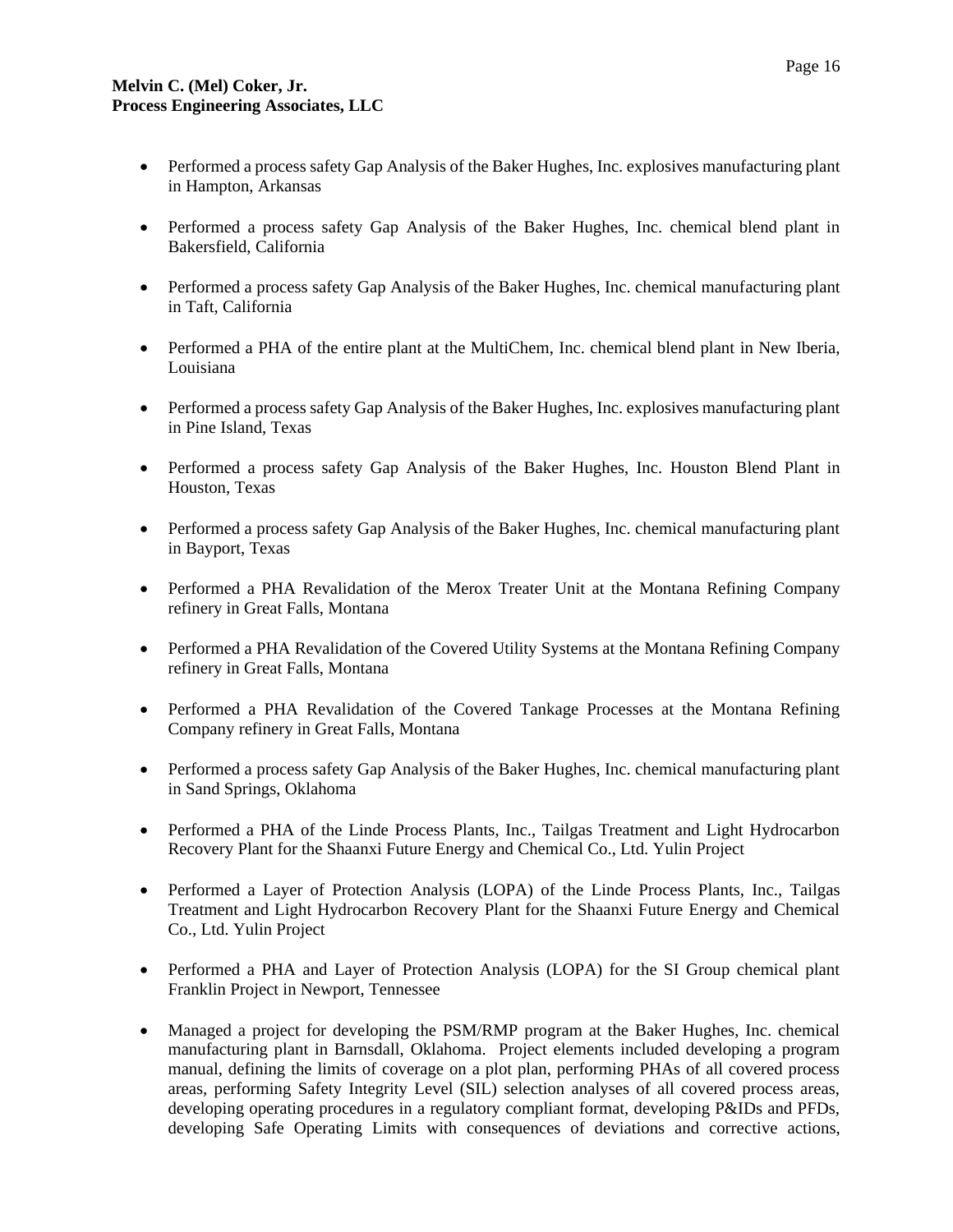developing maximum intended inventories, developing the sizing basis for all pressure relief devices throughout the plant, developing a document control system for process safety information (PSI), developing the safety requirement specifications (SRS) for all SIL-rated safety instrumented systems, developing ventilation design documents for occupied buildings, developing the Management of Change (MOC) and Pre-startup Safety Review (PSSR) procedure, and conducting training sessions for all plant personnel on an overview of PSM and MOC/PSSR

- Performed a PHA of a project to install a new flare at the CHS, Inc. refinery in Laurel, Montana
- Performed a Process Safety Management (PSM) / Risk Management Program (RMP) Compliance Audit of Western Refining Company's refinery in El Paso, Texas
- Performed a Management of Change (MOC) Process Hazard Analysis (PHA) and Safety Integrity Level (SIL) Selection Analysis of the FCCU Revamp Project at the CHS, Inc., refinery in Laurel, Montana
- Performed a Management of Change (MOC) Process Hazard Analysis (PHA) and Safety Integrity Level (SIL) Selection Analysis of the Mild Hydrocracker Project at the CHS, Inc. refinery in Laurel, Montana
- Performed a Management of Change (MOC) Process Hazard Analysis (PHA) and Safety Integrity Level (SIL) Selection Analysis of the Crude Revamp Project at the CHS, Inc. refinery in Laurel, Montana
- Performed a PHA revalidation of the Zone E Sour Water Stripper, Amine Unit, Sulfur Recovery Unit, and Tail Gas Treating Unit at the CHS, Inc. refinery in Laurel, Montana
- Performed a PHA revalidation of the Zone E Delayed Coker Unit at the CHS, Inc. refinery in Laurel, Montana
- Performed a Management of Change (MOC) PHA of the Flare and Hot Oil Systems Project for the Baker Hughes, Inc., chemical manufacturing plant in Barnsdall, Oklahoma
- Performed a Process Safety Management (PSM) / Risk Management Program (RMP) Compliance Audit of the SI Group chemical manufacturing plant in Newport, Tennessee
- Performed a process safety Gap Analysis of the Mead WestVaco paper mill in Charleston, South Carolina
- Performed a PHA of the Algae Extraction Process at the SRS Energy, LLC pilot plant in Dexter, Michigan
- Performed a Management of Change (MOC) PHA of the Mobile Source Air Toxics (MSAT) Project, including the Isomerization Unit, at Montana Refining Company's refinery in Great Falls, Montana
- Performed a (SIL) Selection Analysis of the Mobile Source Air Toxics (MSAT) Project, including the Isomerization Unit, at Montana Refining Company's refinery in Great Falls, Montana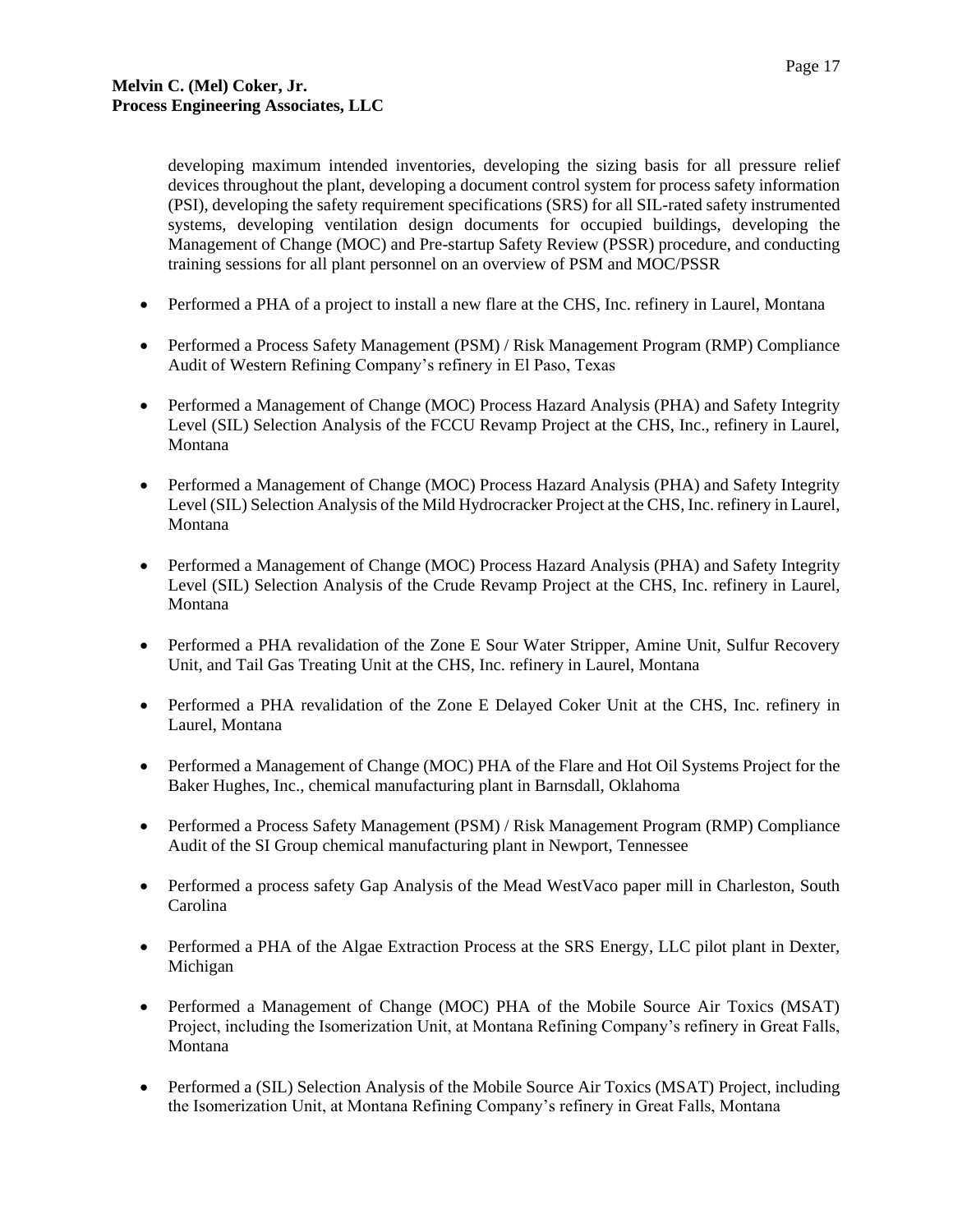- Performed a PHA revalidation of the Crude and Sodium Hydrosulfide (NaHS) Units at Montana Refining Company's refinery in Great Falls, Montana
- Performed a Safety Integrity Level (SIL) Selection Analysis of the Crude and Sodium Hydrosulfide (NaHS) Units at Montana Refining Company's refinery in Great Falls, Montana
- Performed PHA Revalidations of the No. 1 Crude Unit, the No. 2 Crude Unit, and the Zone A Amine Unit, Sulfur Recovery Unit (SRU), and Tailgas Treating Unit at the CHS, Inc. refinery in Laurel, Montana
- Developed safe operating limits information using best-in-class techniques to refine the limits to safe operating parameters and normal operating limits for the HF Alkylation Unit at the Western Refining Company refinery in Gallup, New Mexico
- Performed a Management of Change (MOC) PHA of the Carlyle Pot Project at the Alon USA, LP refinery in Big Spring, Texas
- Performed a PHA of the MK4 Gasifier at the Sierra Energy facility in McClellan, California
- Performed a Process Safety Management (PSM) and Risk Management Program (RMP) Compliance Audit for the Montana Refining Company refinery in Great Falls, Montana
- Performed a Safety Integrity Level (SIL) Selection Analysis of the Fluidized Catalytic Cracking Unit (FCCU) at the Montana Refining Company refinery in Great Falls, Montana
- Performed a PHA Revalidation of the Fluidized Catalytic Cracking Unit (FCCU) at the Montana Refining Company refinery in Great Falls, Montana
- Performed a Safety Integrity Level (SIL) Selection Analysis of the Kerosene Hydrodesulfurization Unit, the Naphtha Hydrodesulfurization Unit, and the Reformer Unit at the Montana Refining Company refinery in Great Falls, Montana
- Performed PHA Revalidations of the Kerosene Hydrodesulfurization Unit, the Naphtha Hydrodesulfurization Unit, and the Reformer Unit at the Montana Refining Company refinery in Great Falls, Montana
- Performed a Management of Change (MOC) PHA and Safety Integrity Level (SIL) Selection Analysis of the Unit 100 Hydrogen Plant Revamp Project at the CHS, Inc. refinery in Laurel, Montana
- Performed a PHA of the Gasoline Storage and Blending Areas at the CHS, Inc. refinery in Laurel, Montana
- Conducted a Management of Change PHA Leadership Training Class for personnel at the Alon USA, LP refinery in Big Spring, Texas
- Performed a Management of Change (MOC) PHA of the BOC CO Plant at the Linde Gas North America, LLC Plant in Clear Lake, Texas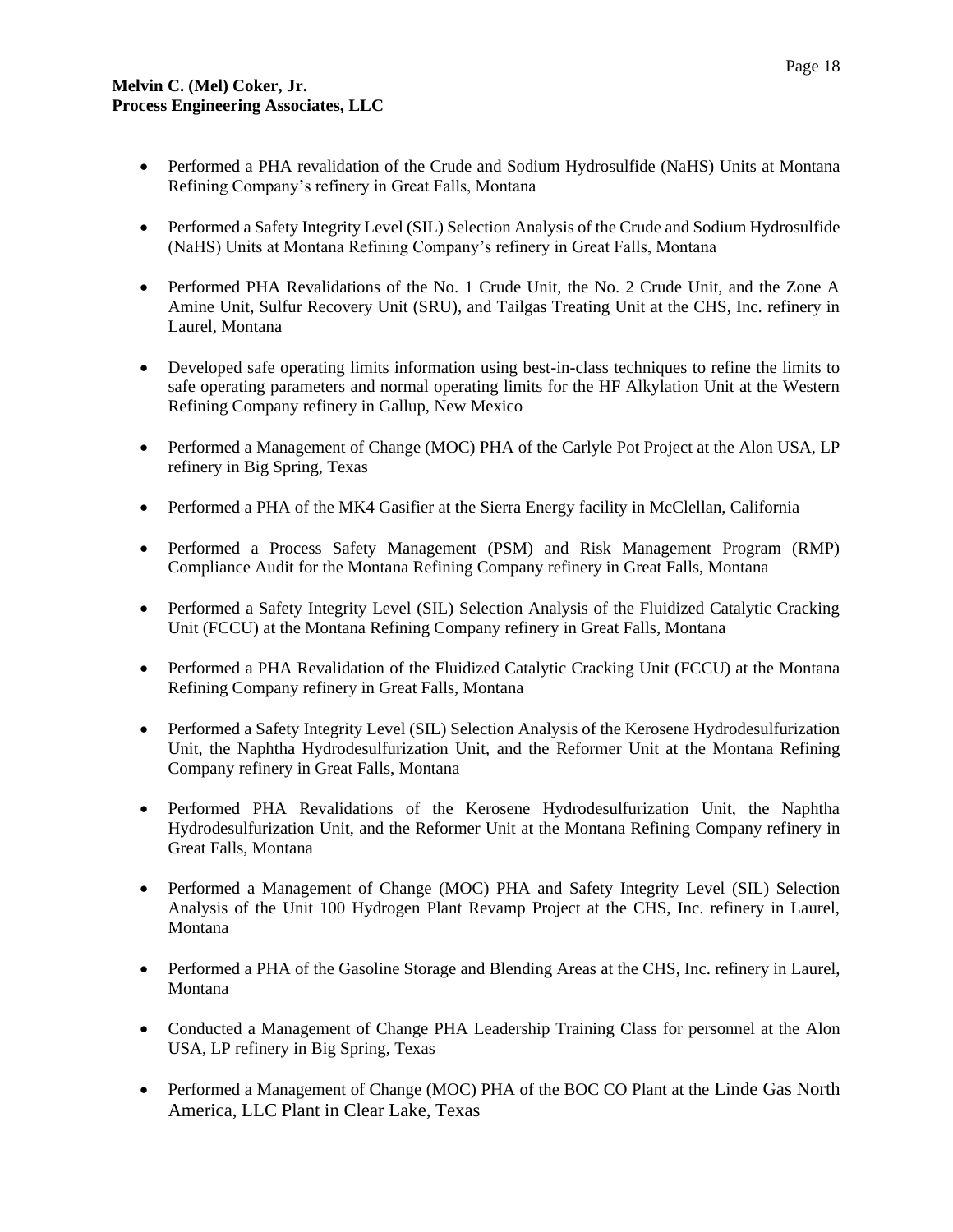- Performed a Failure Modes and Effects Analysis (FMEA) of Boilers 9 and 10 at the CHS, Inc. refinery in Laurel, Montana
- Performed a PHA Revalidation of the Fluidized Catalytic Cracking Unit (FCCU) at the CHS, Inc. refinery in Laurel, Montana
- Directed a project that performed a Management of Change (MOC) PHA of the Mobile Source Air Toxics (MSAT) II Project at Western Refining Company Gallup Refinery in Jamestown, New Mexico
- Served as an expert witness in discovery for a court case defending a refinery in Utah against OSHA citations that resulted from an NEP audit
- Performed a Process Safety Management/Risk Management Plan Compliance Audit for the Western Refining Company Yorktown Refinery in Grafton, Virginia
- Directed a project that performed a PHA Revalidation of the Fuel Gas Treaters Unit at the Alon USA, LP refinery in Big Spring, Texas
- Subcontracted to teach two (2) hazard review technique courses, including HAZOP, Checklists, What-If, and FMEA methodologies, for Saudi Aramco in Dhahran, Saudi Arabia. Each of the 1 week courses was attended by approximately 20 engineers and managers from Saudi Aramco (October/November 2009)
- Performed a Management of Change (MOC) PHA of the Sulfur Recovery Unit and Tailgas Treater Unit (Units 400 and 500) Revamp Project at the CHS, Inc. refinery in Laurel, Montana
- Performed a Safety Integrity Level (SIL) Selection Analysis of the Gas Treating Unit (GTU) at the Western Refining Company Yorktown Refinery in Grafton, Virginia
- Performed a PHA of the GTU at the Western Refining Company Yorktown Refinery in Grafton, Virginia
- Directed a project that developed refinery-wide Cause and Effect Diagrams and performed refinery-wide Safety Integrity Level (SIL) Selection Analyses for Wyoming Refining Company in Newcastle, Wyoming
- Directed a project that performed a Safety Integrity Level (SIL) Selection Analysis of the Cat Light Ends Unit at the Alon USA, LP refinery in Big Spring, Texas
- Directed a project that performed a PHA Revalidation of the Cat Light Ends Unit at the Alon USA, LP refinery in Big Spring, Texas
- Performed an MOC PHA of the Mobile Source Air Toxics (MSAT) Project at the Montana Refining Company refinery in Great Falls, Montana
- Directed a project that performed a PHA Revalidation of the Pressurized Storage Area at the Western Refining Company Gallup Refinery in Jamestown, New Mexico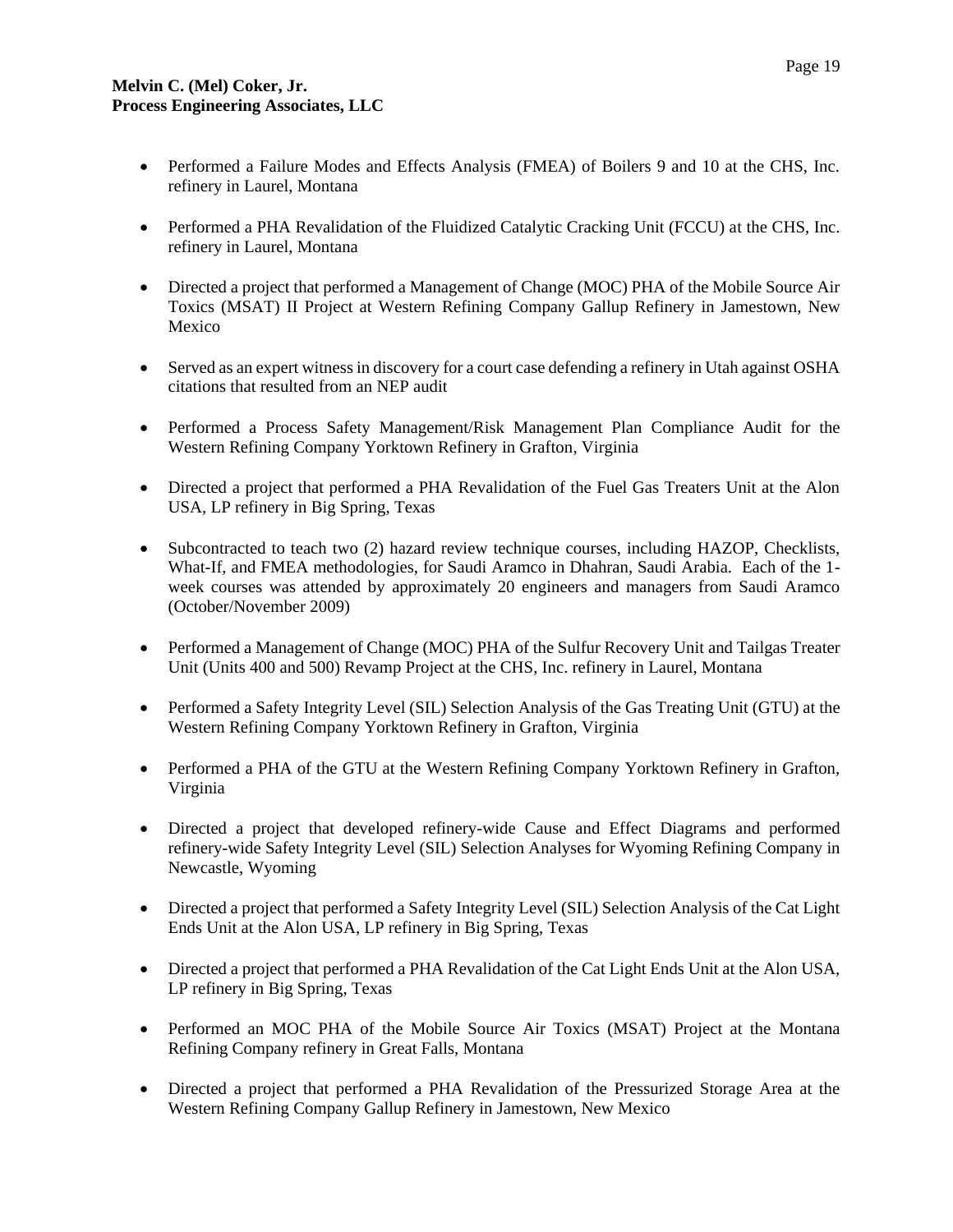- Performed a Safety Integrity Level (SIL) Selection Analysis of the Sour Water Ammonia to Ammonium Thiosulfate (SWAATS) Unit, the Amine Unit, and the Sour Water Stripper (SWS) Unit at the Wyoming Refining Company refinery in Newcastle, Wyoming
- Performed a PHA of the Sour Water Ammonia to Ammonium ThioSulfate (SWAATS) Unit, the Amine Unit, and the Sour Water Stripper (SWS) Unit at the Wyoming Refining Company refinery in Newcastle, Wyoming
- Directed a project that performed a Safety Integrity Level (SIL) Selection Analysis of the Gas Oil Hydrotreater in at the Alon USA, LP refinery in Big Spring, Texas
- Directed a project that performed a PHA Revalidation of the Gas Oil Hydrotreater at the Alon USA, LP refinery in Big Spring, Texas
- Subcontracted to perform a Relief System and Limited Process Safety Assessment for Enterprise Products Operating, LP Pump Station in Skellytown, Texas
- Directed a project that performed a PHA Revalidation of the Treaters Unit at the Western Refining Company Gallup Refinery in Jamestown, New Mexico
- Performed a Failure Modes and Effects Analysis (FMEA) of Boilers 11 and 12 at the CHS, Inc. refinery in Laurel, Montana
- Directed a project that performed a PHA Revalidation of the Saturates Gas Unit at the Western Refining Company Gallup Refinery in Jamestown, New Mexico
- Directed a project that performed a Safety Integrity Level (SIL) Selection Anaylsis of the Light Distillate Hydrotreater Unit at the Alon Refinery in Big Spring, Texas
- Directed a project that performed a PHA Revalidation of the Light Distillate Hydrotreater Unit at the Alon Refinery in Big Spring, Texas
- Directed a project that provided ISA training, developed Safety Requirement Specifications (SRS), and developed interlock testing procedures at the Montana Refining Company refinery in Great Falls, Montana
- Subcontracted to teach two (2) hazard review technique courses, including HAZOP, Checklists, What-If, and FMEA methodologies, for Saudi Aramco in Dhahran, Saudi Arabia. Each of the 1 week courses was attended by approximately 20 engineers and managers from Saudi Aramco (June 2009)
- Directed a project that developed operating procedures for the Final Distillation Unit, the Clay Treating Unit, and the Asphalt Oxidizer Unit at the Calumet Specialty Products Partners, LP refinery in Princeton, Louisiana
- Served as an expert witness in discovery for a court case defending a refinery in Wyoming against OSHA citations that resulted from an NEP audit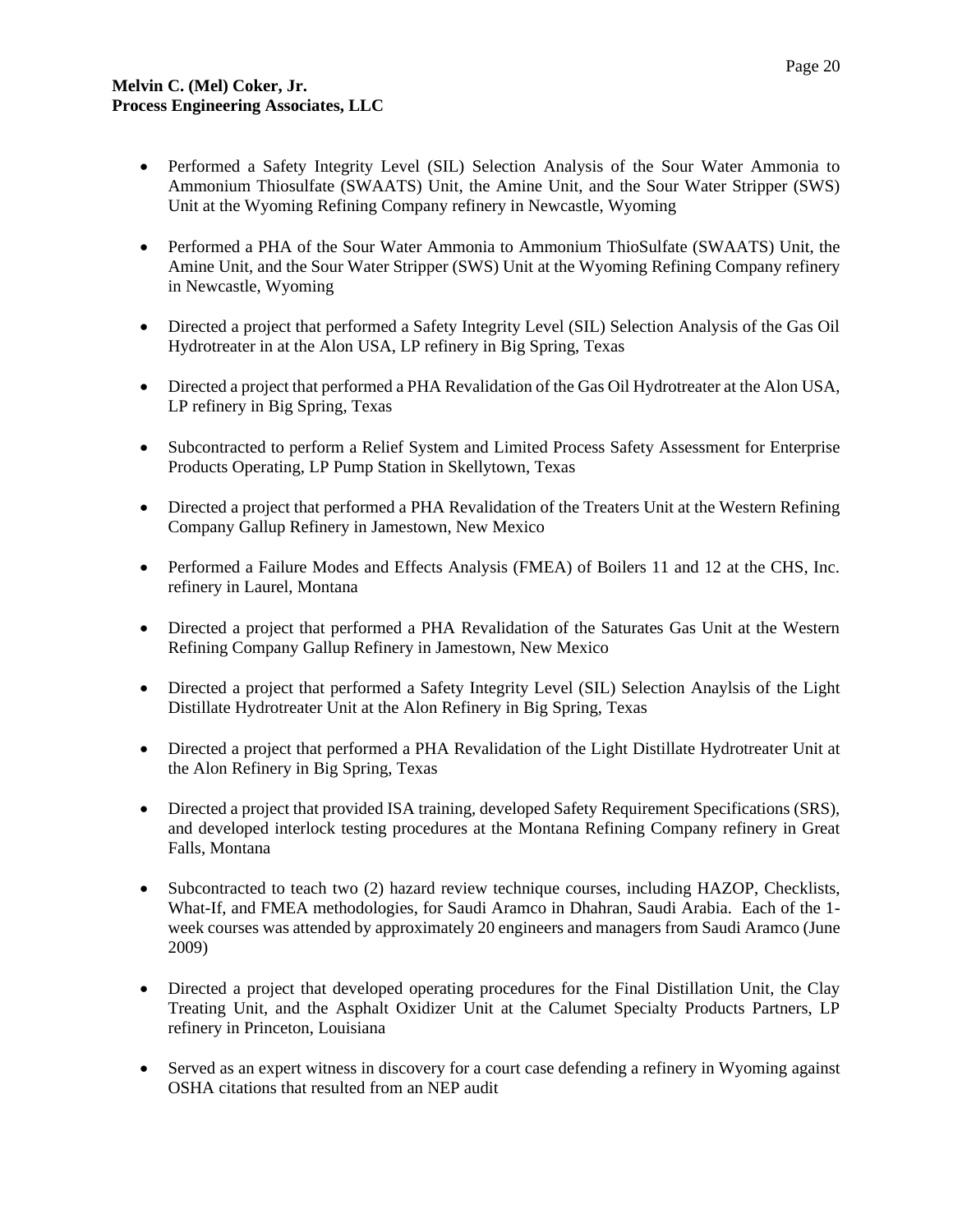- Performed a PHA of the Final Distillation Unit, the Clay Treating Unit, and the Asphalt Oxidizer Unit at the Calumet Specialty Products Partners, LP refinery in Princeton, Louisiana
- Performed a Process Safety Management/Risk Management Plan Compliance Audit for the Alon Refinery in Big Spring, Texas
- Served as an expert witness in discovery for a court case defending a refinery in Montana against OSHA citations that resulted from an NEP audit
- Performed a Safety Integrity Level (SIL) Selection Analysis of the Catalytic Polymerization Unit at the Montana Refining Company refinery in Great Falls, Montana
- Performed a PHA of the Catalytic Polymerization Unit at the Montana Refining Company refinery in Great Falls, Montana
- Performed a Safety Integrity Level (SIL) Selection Analysis of the HF Alkylation Unit at the Montana Refining Company refinery in Great Falls, Montana
- Performed a PHA of the HF Alkylation Unit at the Montana Refining Company refinery in Great Falls, Montana
- Performed a Management of Change (MOC) PHA of the FCCU Revamp Project at the Montana Refining Company refinery in Great Falls, Montana
- Performed a Safety Integrity Level (SIL) Selection Analysis of the Ultra Low Sulfur Diesel (ULSD) Unit (Unit 900) at the CHS, Inc. refinery in Laurel, Montana
- Performed a PHA Revalidation of the Ultra Low Sulfur Diesel (ULSD) Unit (Unit 900) at the CHS, Inc. refinery in Laurel, Montana
- Performed a Safety Integrity Level (SIL) Selection Analysis of the Unit 1000 Hydrogen Plant at the CHS, Inc. refinery in Laurel, Montana
- Performed a PHA Revalidation of the Unit 1000 Hydrogen Plant at the CHS, Inc. refinery in Laurel, Montana
- Performed a PHA Revalidation of the Pressurized Storage Areas at the Western Refining Company Yorktown Refinery in Grafton, Virginia
- Performed a Process Safety Management (PSM) Compliance Audit for the Unilever plant in Clinton, Connecticut
- Performed a Management of Change (MOC) PHA of the addition of the Oven Fire Suppression System for the Johns Manville International fiberglass manufacturing plant in Willows, California
- Performed a PHA of the Sulfur Recovery Unit (SRU) on behalf of the Ortloff Engineers, Ltd. office in Midland, Texas for Presson-Descon International Private Limited in Lahore, Pakistan and the Oil and Gas Development Company Limited Gas Processing Plant in Dakhni, Pakistan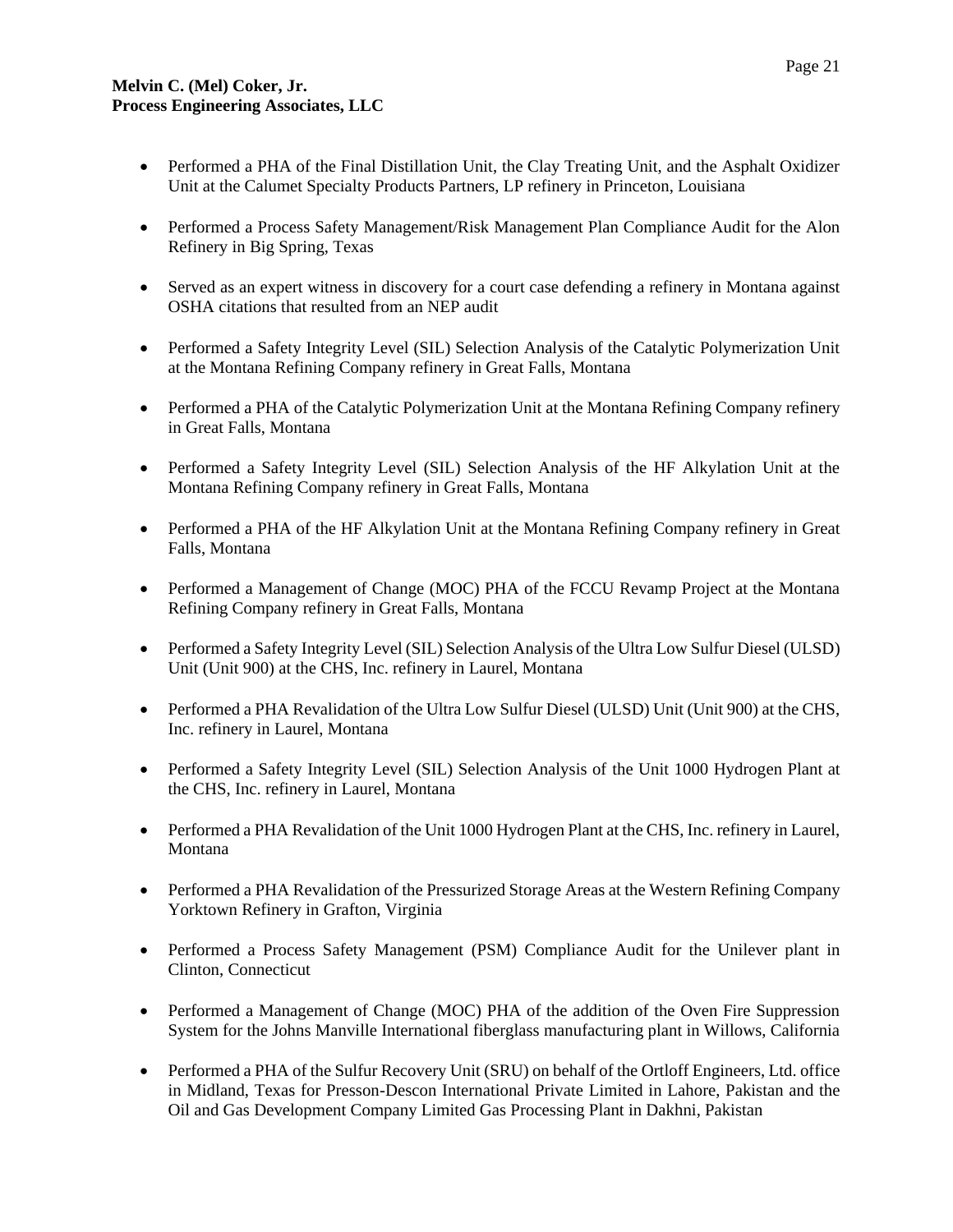- Performed a Safety Integrity Level (SIL) Selection Analysis of the HF Alkylation, Saturates Liquids, and Butamer Units at the CHS, Inc. refinery in Laurel, Montana
- Performed a PHA Revalidation of the HF Alkylation, Saturates Liquids, and Butamer Units at the CHS, Inc. refinery in Laurel, Montana
- Directed a series of Management of Change (MOC) PHAs and Layer of Protection Analyses (LOPAs) associated with the Benzene Reduction Project at the ConocoPhillips Company Refinery and NGL Complex in Borger, Texas for Kellogg, Brown, and Root, Inc. The MOC PHAs included 14 process units all within the scope of the project
- Performed a Management of Change (MOC) PHA of the Benzene Reduction Project at the CHS, Inc. refinery in Laurel, Montana
- Performed a Layer of Protection Analysis (LOPA) of the Sulfur Complex at the Sinclair Tulsa Refining Company in Tulsa, Oklahoma for Linde Process Plants, Inc. in Tulsa, Oklahoma
- Performed a Process Safety Management/Risk Management Program Compliance Audit for the SI Group, Inc. chemical plant in Newport, Tennessee
- Performed a PHA of the Sulfur Complex at the Sinclair Tulsa Refining Company in Tulsa, Oklahoma for Linde Process Plants, Inc. in Tulsa, Oklahoma
- Performed a PHA of the Primary II (Crude) Unit at the Calumet Lubricants Company refinery in Princeton, Louisiana
- Performed a PHA Revalidation of the Pressurized Storage Unit at the CHS, Inc. refinery in Laurel, Montana
- Directed a PHA and Safety Integrity Level (SIL) Selection Analysis of the Diesel Desulfurization Unit, the Naphtha Desulfurization Unit, and the Ultraformer Unit at the Western Refining Company Yorktown Refinery in Grafton, Virginia
- Performed a PHA Revalidation of the HF Alkylation Unit at the Western Refining Company Gallup Refinery in Jamestown, New Mexico
- Performed a PHA of the Hydrocal Complex at the Calumet Lubricants Company refinery in Princeton, Louisiana
- Directed a series of PHAs and Safety Integrity Level (SIL) Selection Analyses of the FCCU, Southside Flare Unit, DHT Unit, HF Alkylation Unit, SRU-1/SCOT-1 Unit, SRU-2/SCOT-2/SWS Units, and the ULSG Unit at the Alon USA, LP refinery in Big Spring, Texas
- Managed a project to develop process safety information for the Zone E Sulfur Complex and Delayed Coker Unit for the CHS, Inc. refinery in Laurel, Montana. Project tasks included developing material safety data sheets (MSDSs), developing safe upper and lower operating limits and consequences of deviations tables, developing maximum intended inventories, developing material interaction matrices, compiling relief valve sizing information, compiling heat and mass balance information, and developing process descriptions that include process chemistry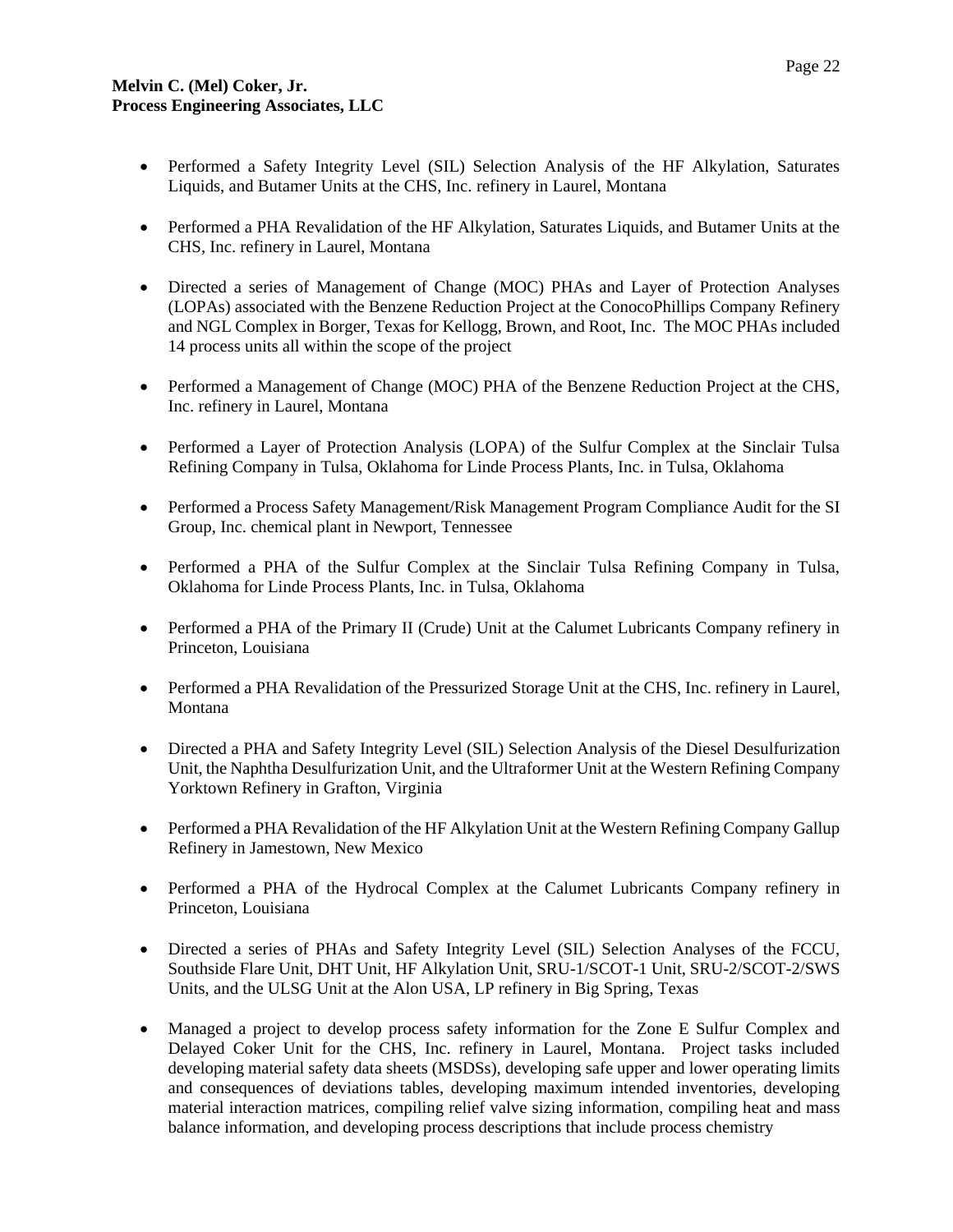- Performed a Management of Change (MOC) PHA of the Fuel Gas Treater Modification Project at the Alon USA, LP refinery in Big Spring, Texas
- Performed a Safety Integrity Level (SIL) Selection Analysis of the 2 MM SCF/D Hydrogen Plant at the Montana Refining Company refinery in Great Falls, Montana
- Performed a PHA Revalidation of the 2 MM SCF/D Hydrogen Plant at the Montana Refining Company refinery in Great Falls, Montana
- Performed a Safety Integrity Level (SIL) Selection Analysis of the 5 MM SCF/D Hydrogen Plant at the Montana Refining Company refinery in Great Falls, Montana
- Performed a Safety Integrity Level (SIL) Selection Analysis of the Hydrotreating Unit at the Montana Refining Company refinery in Great Falls, Montana
- Performed a PHA Revalidation of the Hydrotreating Unit at the Montana Refining Company refinery in Great Falls, Montana
- Performed a Preliminary PHA of the conceptual design of the NGL Consolidation Project at the ConocoPhillips Refinery and NGL Complex in Borger, Texas for SNC Lavalin-GDS in Houston, Texas
- Performed a Safety Integrity Level (SIL) Selection Analysis of the Zone D Amine Unit, Sulfur Recovery Unit, Tail Gas Treating Unit, and Sour Water Stripping Unit (Units 300, 400, 500, and 600) at the CHS, Inc. refinery in Laurel, Montana
- Performed a PHA Revalidation of the Zone D Amine Unit, Sulfur Recovery Unit, Tail Gas Treating Unit, and Sour Water Stripping Unit (Units 300, 400, 500, and 600) at the CHS, Inc. refinery in Laurel, Montana
- Performed a PHA Revalidation of the Oil Movements Unit at the Western Refining Company Yorktown Refinery in Grafton, Virginia
- Directed a project that performed a Safety Review of the Carbon Dioxide Capture Pilot Plant at the Wisconsin Energies Pleasant Prairie Power Plant for Alstom Power, Inc., in Knoxville, Tennessee
- Performed a Safety Integrity Level (SIL) Selection Analysis of the Unit 100 Hydrogen Plant at the CHS, Inc. refinery in Laurel, Montana
- Performed a Safety Integrity Level (SIL) Selection Analysis of the FCC Feed Desulfurizer Unit at the CHS, Inc. refinery in Laurel, Montana
- Performed a PHA Revalidation of the Unit 100 Hydrogen Plant at the CHS, Inc. refinery in Laurel, Montana
- Performed a PHA Revalidation of the FCC Feed Desulfurizer Unit at the CHS, Inc. refinery in Laurel, Montana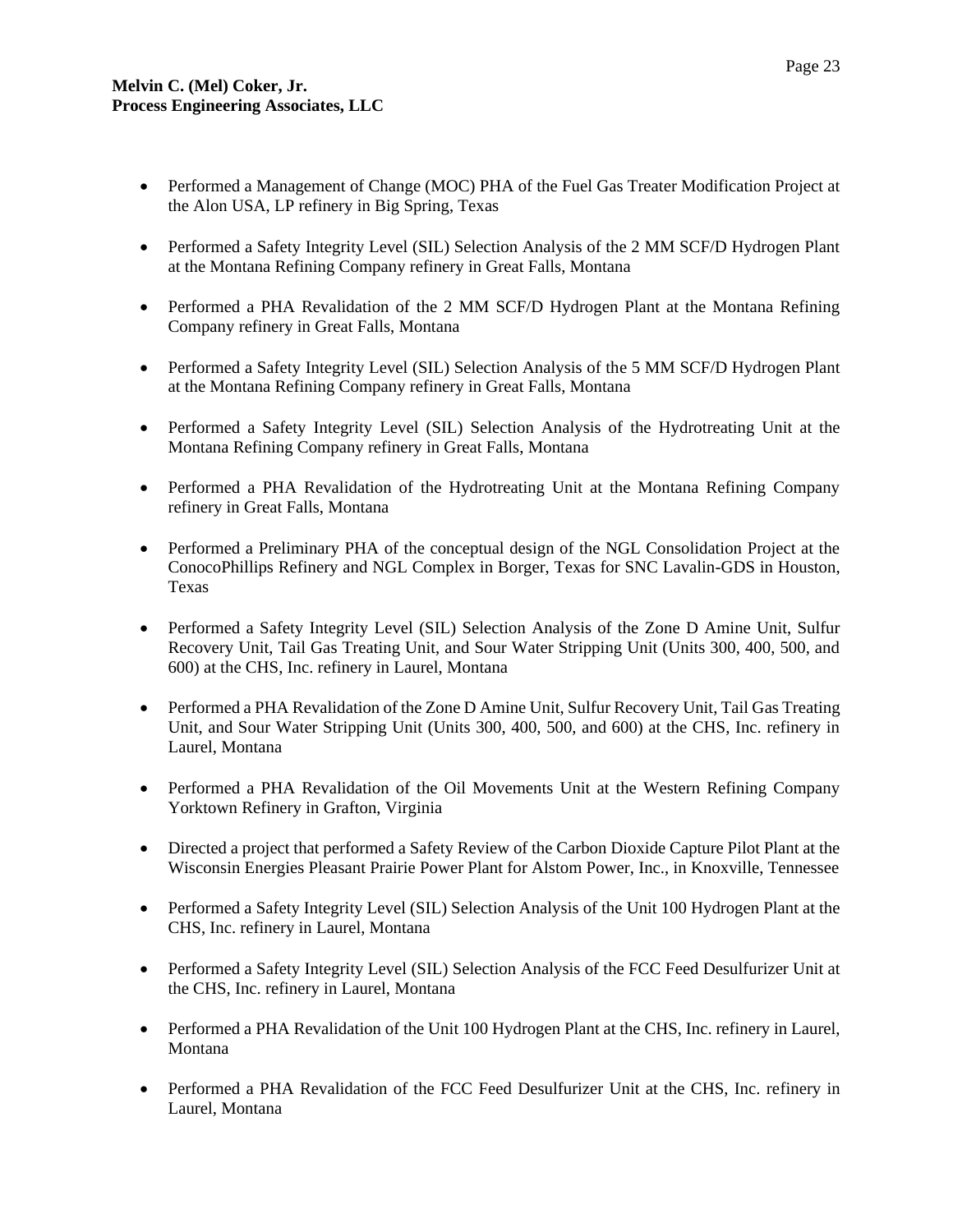- Performed a PHA Revalidation of the Control Rooms at the CHS, Inc. refinery in Laurel, Montana
- Performed a PHA Revalidation of the Flare Systems at the CHS, Inc. refinery in Laurel, Montana
- Managed a project that performed a PHA Revalidation of the Distillate Hydrotreating (Ultra Low Sulfur Diesel) Unit for the Western Gallup Refinery in Jamestown, New Mexico
- Performed a PHA Revalidation of the Naphtha Hydrotreating and Platformer Units for the Western Gallup Refinery in Jamestown, New Mexico
- Performed a PHA Revalidation of the Crude Unit for the Western Refining Company Gallup Refinery in Jamestown, New Mexico
- Managed a project for developing safe upper and lower operating limits for all covered process units at the Western Refining Company Gallup Refinery in Jamestown, New Mexico
- Managed a project for developing maximum intended inventories for all covered process units at the Western Refining Company Gallup Refinery in Jamestown, New Mexico
- Performed a PHA of a 5 MM SCF/D Hydrogen Plant for the Montana Refining Company refinery in Great Falls, Montana
- Directed a project to perform a PHA of the Tantalum Production Unit at the Niotan, Inc. facility in Mound House, Nevada
- Managed a project to implement a PSM/RMP Program at the Calumet Lubricants Company refinery in Princeton, Louisiana. Project tasks included developing design information for the ventilation systems of two control rooms, developing safe upper and lower operating limits information along with consequences of deviation and manual corrective actions, documenting operating procedures, conducting a Management of Change (MOC) PHA training course, and conducting an Incident Investigation training course
- Performed a Process Safety Management/Risk Management Program Gap Analysis and developed a template PSM/RMP Program for the Calumet Lubricants Company refinery in Princeton, Louisiana
- Performed a PHA Revalidation of the Crude Unit for the Western Refining Company Gallup Refinery in Jamestown, New Mexico
- Performed a Process Safety Management/Risk Management Program Compliance Audit for the Western Refining Company Gallup Refinery in Jamestown, New Mexico
- Directed a project to develop flare emissions models for refrigerated ammonia storage tanks at six ammonia storage terminals for Koch Nitrogen Company, Wichita, Kansas. The project involved developing models using Excel spreadsheets of the ambient heat transfer into the refrigerated storage tanks to determine the amount of ammonia that vaporizes when the compressor systems are not operating. This ammonia evaporation rate was then used to determine the amount of uncombusted ammonia and  $NO<sub>x</sub>$  that was emitted from the tank flares. The program outputs were formatted for ease of reporting to regulatory agencies. The project also involved evaluating each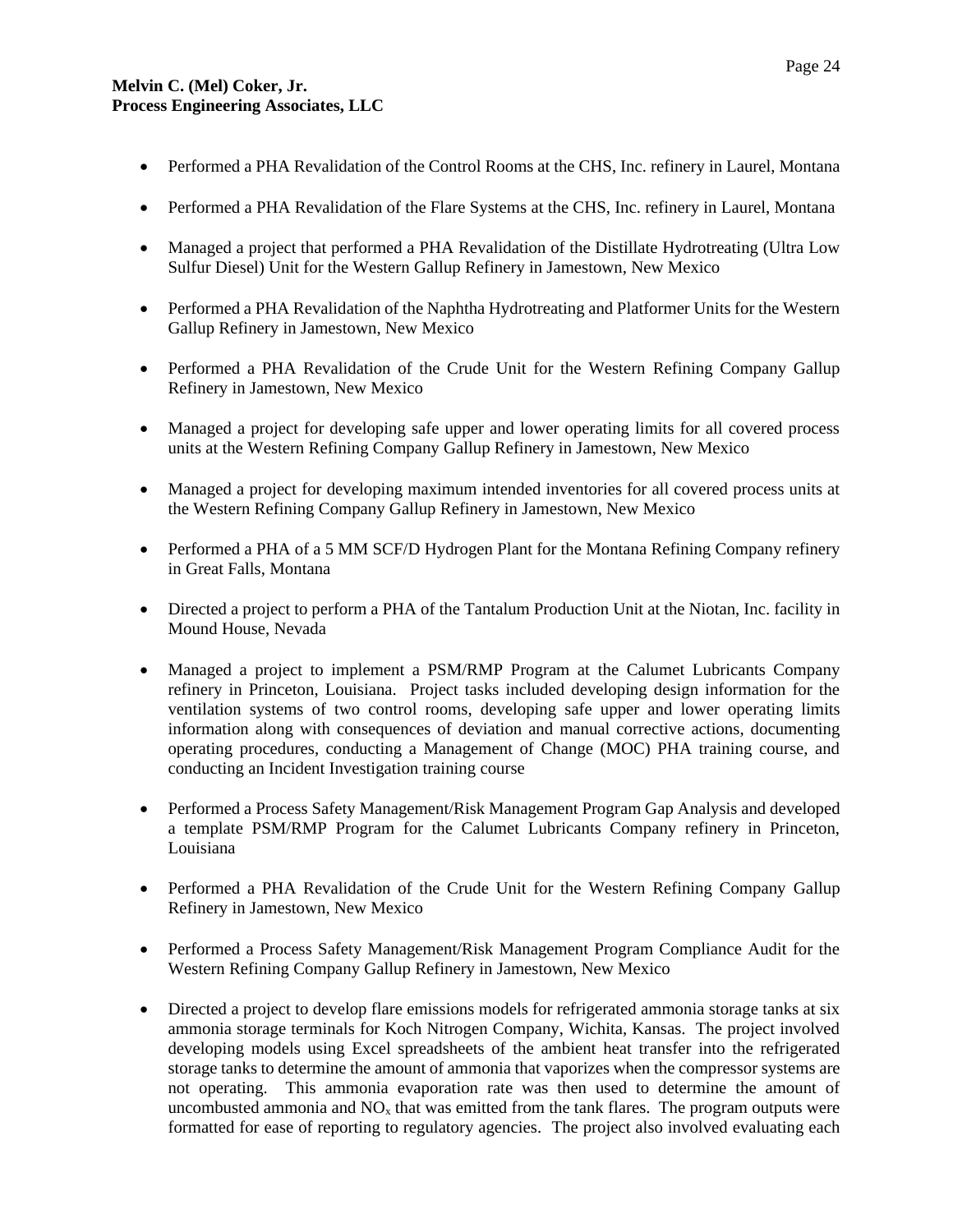flare to ensure that all required parameters of the New Source Performance Standard (NSPS) for flaring were met in order to assume a minimum destruction efficiency of 98%

- Managed a project for developing the Maximum Intended Inventories at the Navajo Refining Company refinery in Artesia, New Mexico
- Performed a PHA of 901 Tank at the Western Refining Company Yorktown Refinery in Grafton, Virginia
- Managed a project for evaluating the overpressure protection for 901 Tank at the Western Refining Company Yorktown Refinery in Grafton, Virginia
- Conducted a Management of Change PHA Leadership Training Class for personnel at the Western Refining Company Yorktown Refinery in Grafton, Virginia
- Performed a PSM Program Development Assessment for IBM Corporation at the IBM plant in Fishkill, New York
- Performed a PHA of the Delayed Coker Unit for the Nizhnekamsk Refinery in Nizhnekamsk, Russia for Foster Wheeler USA Corporation in Houston, Texas
- Performed a Safety Integrity Level (SIL) Selection Analysis of the Combination Vapor Recovery Unit (VRU) and Coker VRU at the Giant Refining Company Yorktown Refinery in Grafton, Virginia
- Performed a PHA Revalidation of the Coker Vapor Recovery Unit (VRU) at the Giant Refining Company Yorktown Refinery in Grafton, Virginia
- Performed a PHA Revalidation of the Combination Vapor Recovery Unit (VRU) at the Giant Refining Company Yorktown Refinery in Grafton, Virginia
- Performed a PHA of the Sulfur Recovery Unit at the Calumet Lubricants Company refinery in Princeton, Louisiana
- Performed a PHA of the Delayed Coker Unit at the Sinclair Refinery in Tulsa, Oklahoma for Foster Wheeler USA Corporation in Houston, Texas
- Performed a PHA of the PetroBeam 1,000 Barrel Per Day Electron Beam Heavy Oil Upgrading Pilot System at the Radiation Dynamics, Inc. facility in Edgewood, New York
- Performed a PHA Revalidation of the Merox Treater Unit at the Montana Refining Company refinery in Great Falls, Montana
- Performed a PHA Revalidation of the Covered Utility Systems at the Montana Refining Company refinery in Great Falls, Montana
- Performed a PHA Revalidation of the Covered Tankage Processes at the Montana Refining Company refinery in Great Falls, Montana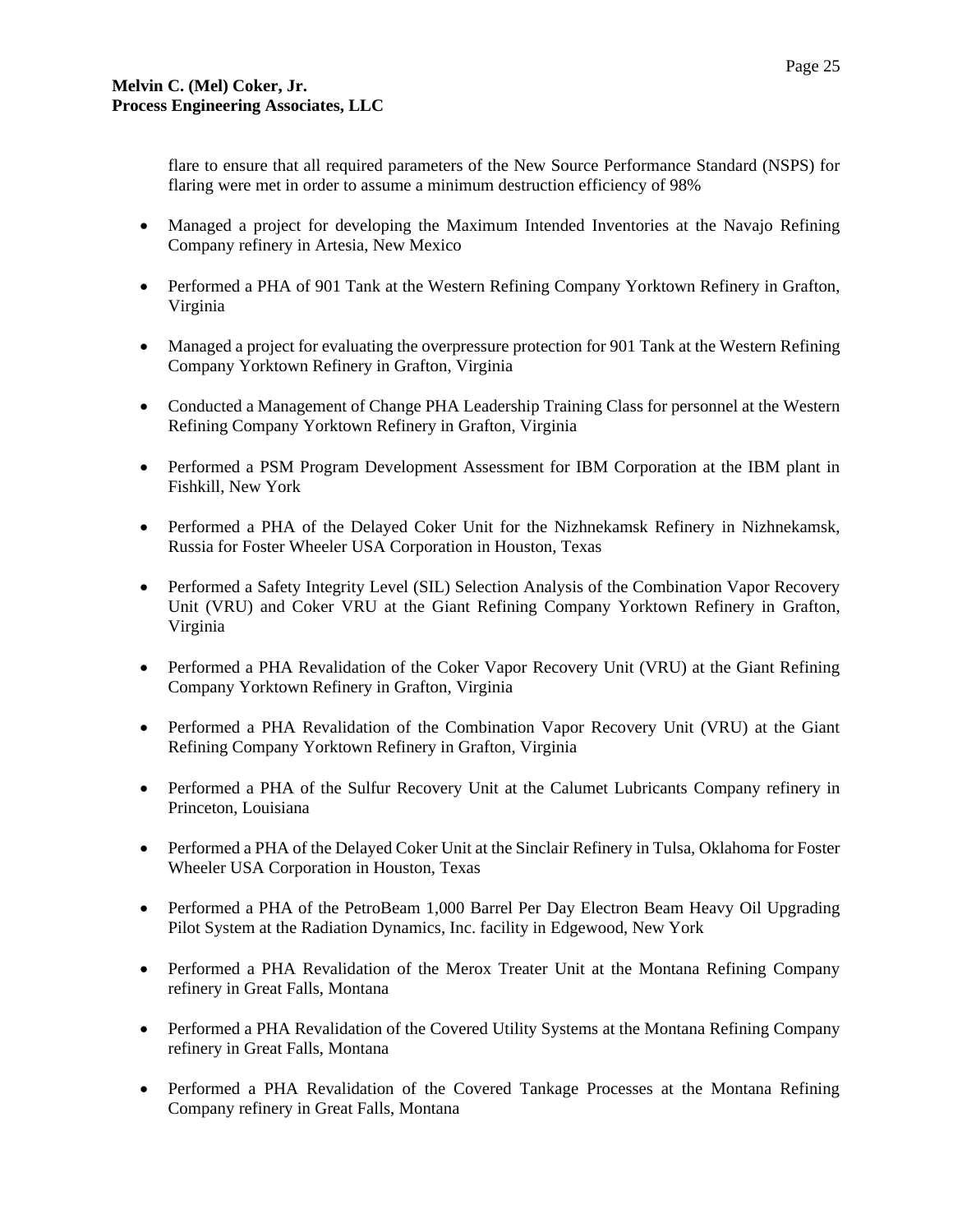- Performed a Process Safety Management/Risk Management Program Compliance Audit for the Montana Refining Company refinery in Great Falls, Montana
- Performed a Management of Change (MOC) PHA of the Crude Unit Revamp Project at the Countrymark Cooperative refinery in Mount Vernon, Indiana
- Performed a Safety Integrity Level (SIL) Selection Analysis of the No. 2 Crude Unit at the CHS, Inc. refinery in Laurel, Montana
- Performed a PHA revalidation of the No. 2 Crude Unit at the CHS, Inc. refinery in Laurel, Montana
- Performed a Process Safety Management/Risk Management Program Compliance Audit for the Navajo Refining Company refinery in Artesia, New Mexico
- Performed a Safety Integrity Level (SIL) Selection Analysis of the Platformer Unit at the CHS, Inc. refinery in Laurel, Montana
- Performed a PHA revalidation of the Platformer Unit at the CHS, Inc. refinery in Laurel, Montana
- Performed a Process Safety Management/Risk Management Program Compliance Audit for the Giant Refining Company Yorktown Refinery in Grafton, Virginia
- Performed a Safety Integrity Level (SIL) Selection Analysis of the Safety Instrumented Systems in the Crude Complex and the Oil Movement and Storage (OM&S) Unit at the Alon USA, LP refinery in Big Spring, Texas
- Performed a PHA Revalidation of the pressurized storage portion of the Oil Movement and Storage (OM&S) Unit at the Alon USA, LP refinery in Big Spring, Texas
- Performed a PHA Revalidation of the Propane Deasphalting (PDA) Unit at the Alon USA, LP refinery in Big Spring, Texas
- Performed a PHA Revalidation of the Naphtha Hydrodesulfurization (HDS) and Catalytic Reformer Units at the Alon USA, LP refinery in Big Spring, Texas
- Performed a PHA Revalidation of the Crude and Vacuum Units at the Alon USA, LP refinery in Big Spring, Texas
- Performed a Management of Change (MOC) PHA of the Caustic Scrubber Systems Project at the Montana Refining Company refinery in Great Falls, Montana
- Performed a PHA of the Metal Melt 12H40 Container Pit Radioactive Waste Transfer Process at the Energy Solutions, LLC Bear Creek Facility in Oak Ridge, Tennessee
- Performed a Management of Change (MOC) PHA and Safety Integrity Level (SIL) Selection Analysis of the Zone A Olefin Splitter and Merox Treater Project at the CHS, Inc. refinery in Laurel, Montana
- Performed a Management of Change (MOC) PHA of the P-4707 Revamp Project for the for the SI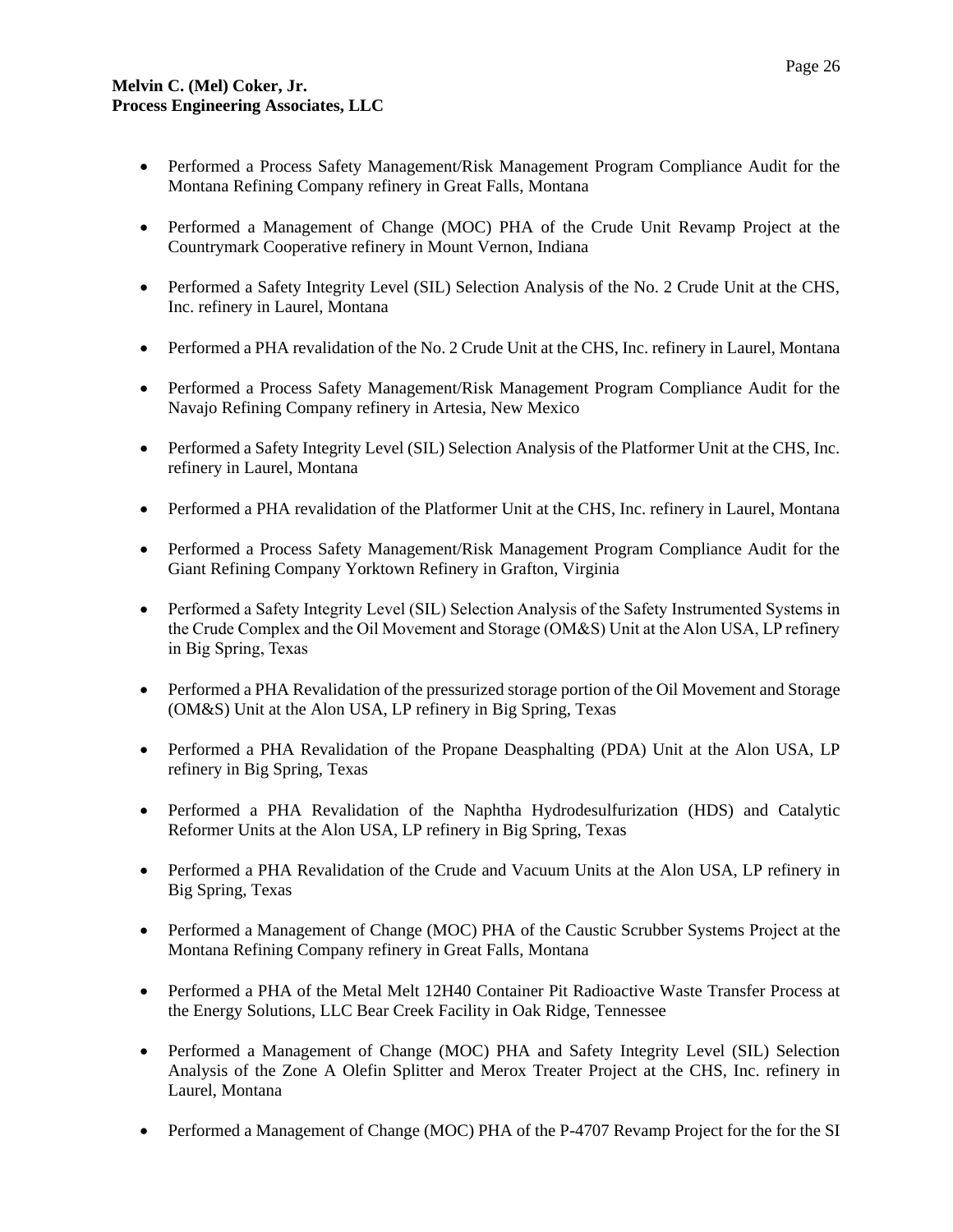Group, Inc. specialty batch chemical processing plant in Newport, Tennessee

- Performed PHA Revalidations of the Crude/Vacuum, Isomerization, and NaHS Units for the Montana Refining Company refinery in Great Falls, Montana
- Performed a Safety Integrity Level (SIL) Selection Analysis of the Zone E Amine, Sour Water Stripper, Sulfur Recovery, and Tail Gas Treating Units at the CHS, Inc. refinery in Laurel, Montana
- Performed a PHA of the Zone E Amine, Sour Water Stripper, Sulfur Recovery, and Tail Gas Treating Units at the CHS, Inc. refinery in Laurel, Montana
- Managed the project for development of process safety information, including electrical classification drawings, safety plot plans, process flow diagrams, safe upper and lower operating limits and consequences of deviations tables, maximum intended inventories, compressor building ventilation studies, and process safety information indexes, for 16 different ammonia terminal sites throughout the midwest and in Texas for Koch Nitrogen Company, Wichita, Kansas
- Performed Process Safety Information Audits at 12 ammonia terminal sites throughout the midwest and in Texas for Koch Nitrogen Company, Wichita, Kansas
- Performed a PHA of the Delayed Coker Unit at the CHS, Inc. refinery in Laurel, Montana
- Managed a project for developing process safety information, including material interaction matrices, maximum intended inventories, safe upper and lower operating limits and consequences of deviations tables, and process descriptions that document process chemistry for the Alon USA, LP refinery in Big Spring, Texas
- Performed a Safety Integrity Level (SIL) Selection Analysis of the Naphtha Hydrotreating (NHT) Unit at the CHS, Inc. refinery in Laurel, Montana
- Performed a PHA of the Naphtha Hydrotreating (NHT) Unit at the CHS, Inc. refinery in Laurel, Montana
- Performed a Safety Integrity Level (SIL) Selection Analysis of the Coker Project Off-Sites Revamp of the FCC, ULSD, and GOH Units at the CHS, Inc. refinery in Laurel, Montana
- Performed a Management of Change (MOC) PHA of the Coker Project Off-Sites Revamp of the FCC, ULSD, and GOH Units at the CHS, Inc. refinery in Laurel, Montana
- Performed a Safety Integrity Level (SIL) Selection Analysis of the Delayed Coker Unit at the CHS, Inc. refinery in Laurel, Montana
- Performed a PHA of the Distillate Hydrotreater (DHT), Amine, Sulfur Recovery, and Sour Water Stripper Units at the Countrymark Cooperative refinery in Mount Vernon, Indiana
- Performed a PSM/RMP Compliance Audit for the Alon USA, LP refinery in Big Spring, Texas
- Performed a Management of Change (MOC) PHA of the Butamer Unit (Unit 4) Revamp Project at the ConocoPhillips, Inc. refining and NGL complex in Borger, Texas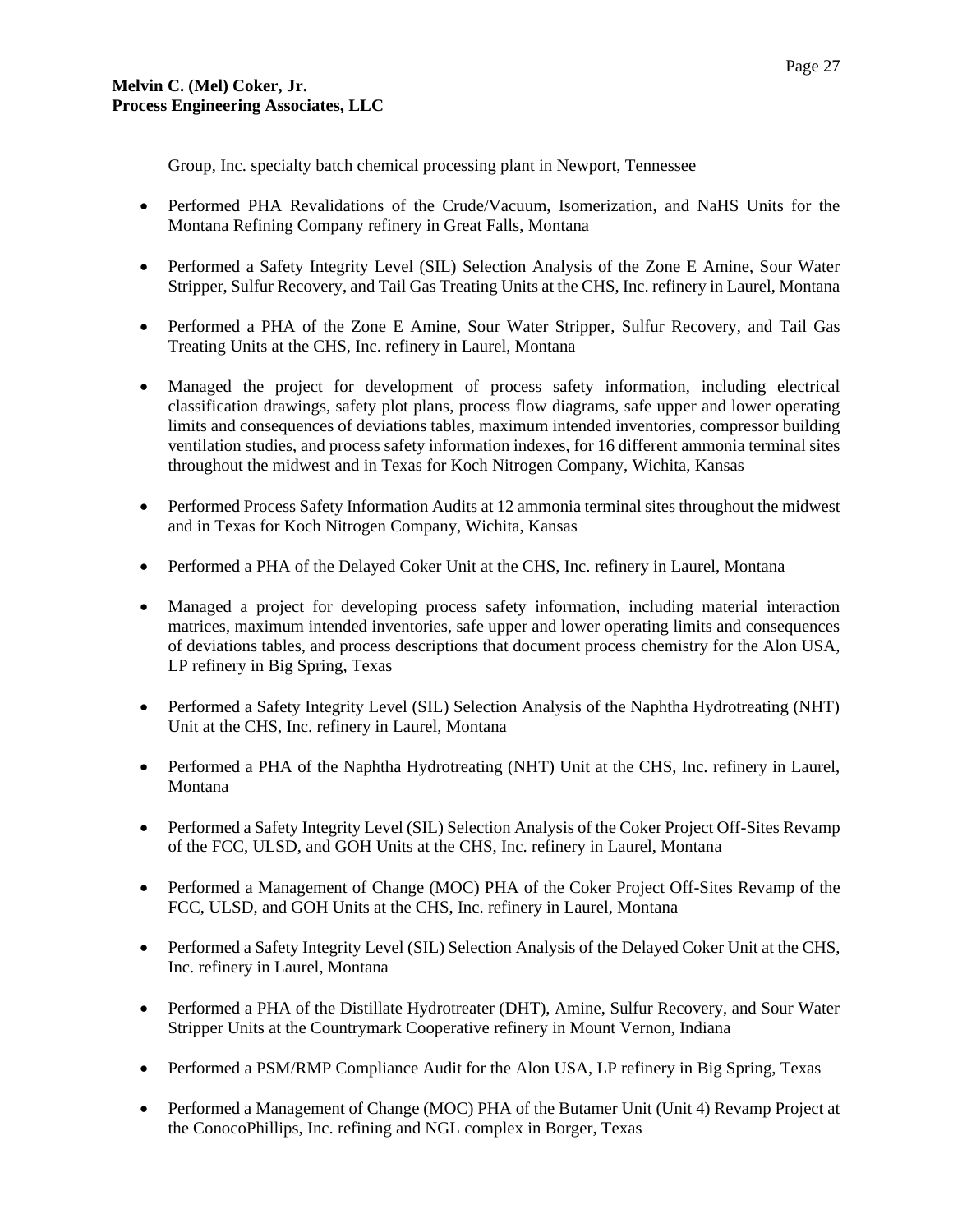- Performed a Management of Change (MOC) PHA of the FCCU (Unit 40) Revamp Project at the ConocoPhillips, Inc. refining and NGL complex in Borger, Texas
- Performed a PHA Revalidation of the NGL Front End Cleanup Unit (Unit 13) at the ConocoPhillips, Inc. refining and NGL complex in Borger, Texas
- Performed a PHA Revalidation of the LPG Storage and Loading Areas at the Giant Refining Company refinery in Gallup, New Mexico
- Performed a Safety Integrity Level (SIL) Selection Analysis of the Safety Instrumented Systems (SISs) in the Zone A Amine, Sulfur Recovery, and Tail Gas Treating Units for the CHS, Inc. refinery in Laurel, Montana
- Performed a PHA Revalidation of the Zone A Amine, Sulfur Recovery, and Tail Gas Treating Units for the CHS, Inc. refinery in Laurel, Montana
- Performed a Safety Integrity Level (SIL) Selection Analysis of the Safety Instrumented Systems (SISs) in the No. 1 Crude and Low Pressure Vapor Recovery (LPVR) Units for the CHS, Inc. refinery in Laurel, Montana
- Performed a PHA Revalidation of the No. 1 Crude and Low Pressure Vapor Recovery (LPVR) Units for the CHS, Inc. refinery in Laurel, Montana
- Performed a PHA of the new design for the Ultra Low Sulfur Diesel (ULSD) process at the Alon USA, LP refinery in Big Spring, Texas
- Performed a PHA of the new design for the Thiosolv and Sulferox Units at the Giant Refining Company refinery in Gallup, New Mexico
- Performed a PHA Revalidation of the processes associated with the No. 6 Control Room at the ConocoPhillips, Inc. refining and NGL complex in Borger, Texas
- Performed a PHA of the new design for the Amine and Sour Water Stripper Units at the Giant Refining Company refinery in Gallup, New Mexico
- Performed a PHA of a new design for the Waste Water Treatment Plant at the Nuclear Fuel Services (NFS) facility in Erwin, Tennessee
- Performed a PHA Revalidation of the Methyl Mercaptan Units (Units 45 and 46) at the ConocoPhillips, Inc. refining and NGL complex in Borger, Texas
- Performed PHA Revalidations of the Aromex Unit, C-8 Column, North Side Flare, Saturates Light Ends Unit, and Propylene Recovery Unit (PRU) at the Alon USA, LP refinery in Big Spring, Texas
- Performed PHA Revalidations of the Crude Units (ACU-1 and ACU-2), the Vacuum Unit, the Sulfolane/BTX Unit, the Saturates Liquids Unit, the Refinery-Wide Flare Systems, the Isomerization Unit, the No. 2 Distillate Hydrotreater (DHT-2) Unit, and the Sour Water Stripper Unit at the Total Petrochemicals USA, Inc. complex in Port Arthur, Texas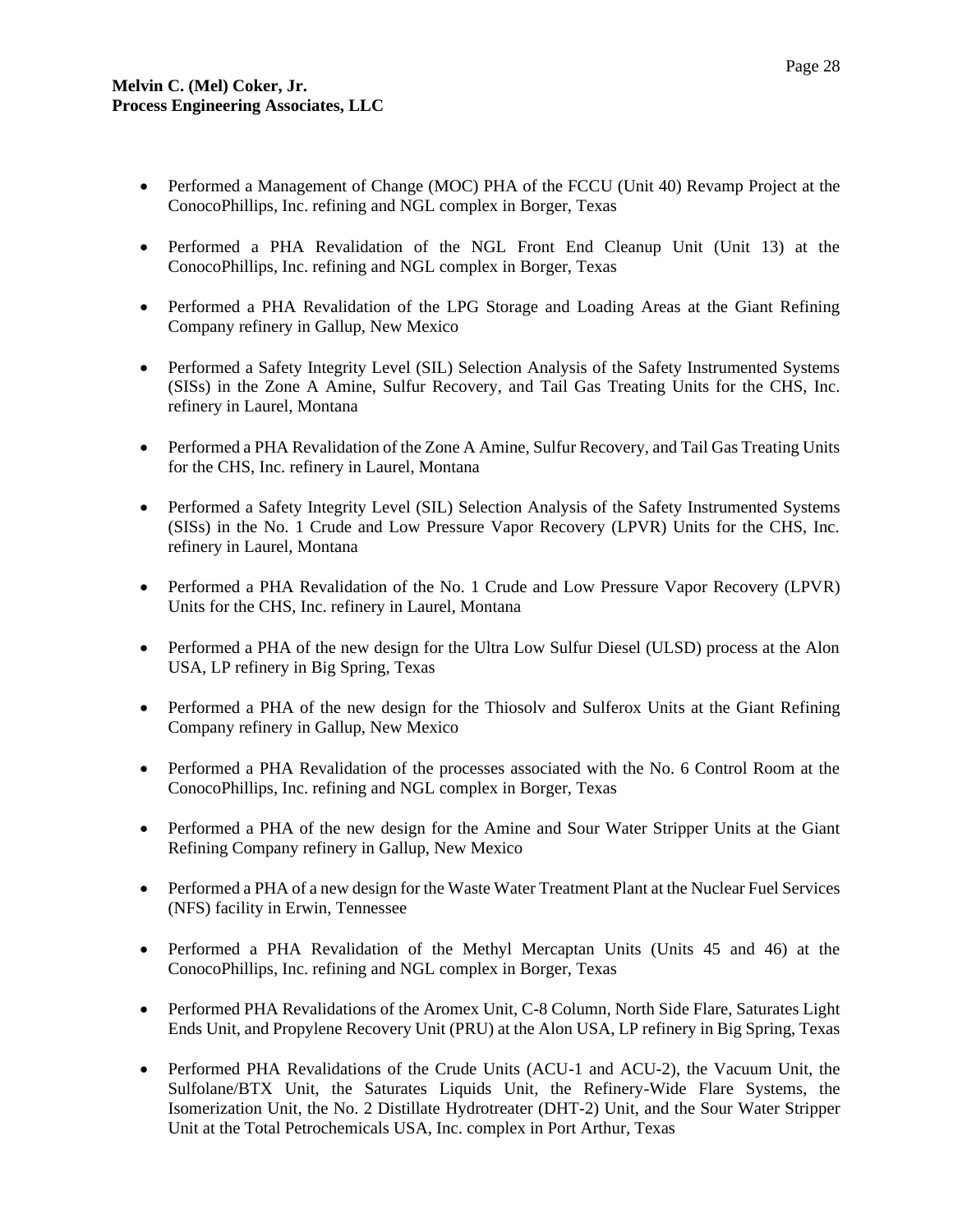- Performed PHA Revalidations of the FCC, Naphtha HDS, Catalytic Reformer, and Kero HDS Units for Montana Refining Company in Great Falls, Montana
- Performed a PHA of the new design for the Ultra Low Sulfur Diesel (ULSD) process at the Giant Refining Company refinery in Gallup, New Mexico
- Performed a PHA Revalidation of the processes associated with the No. 7 Control Room at the ConocoPhillips, Inc. refining and NGL complex in Borger, Texas
- Managed the project to identify the scope for a comprehensive process design package for a uranium process line (CDL Process) at the Nuclear Fuel Services (NFS) facility in Erwin, Tennessee
- Performed a PHA of the P-4704 Project for the Schenectady International, Inc. specialty batch chemical processing plant in Newport, Tennessee
- Performed a PHA Revalidation of the NGL Liquid Gas Recovery Unit (Unit 12) and the Field Gas Gathering Unit (Unit 93) at the ConocoPhillips, Inc. refining and NGL complex in Borger, Texas
- Performed a Safety Integrity Level (SIL) Selection Analysis of the Safety Instrumented Systems (SISs) in the FCC/Gas Concentration Units for the CHS, Inc. refinery in Laurel, Montana
- Performed a PHA Revalidation of the FCC/Gas Concentration Units for the CHS, Inc. refinery in Laurel, Montana
- Performed a PHA of the Phthalic Anhydride Unloading System for the Schenectady International, Inc. specialty batch chemical processing plant in Toronto, Ontario, Canada
- Performed a PSM/RMP Compliance Audit for the Holly Refining Company refinery in Woods Cross, Utah
- Performed PHA Revalidations of the Naphtha and Mid-Distillate Unifiners Units for the CHS, Inc. refinery in Laurel, Montana
- Provided process engineering support for the design of a highly enriched uranium (HEU) downblending process for the Nuclear Fuel Services (NFS) facility in Erwin, Tennessee
- Performed a PHA of the P-4701 Project for the Schenectady International, Inc. specialty batch chemical processing plant in Newport, Tennessee
- Performed PHA Revalidations of the Sulfuric Alkylation Unit, Demex Unit (liquid-liquid) extraction), Sulfur Recovery Unit No. 1 (SRU-1), Shell Claus Offgas Treating (SCOT) Unit, and Amine Unit at the Total Petrochemicals USA, Inc. complex in Port Arthur, Texas
- Performed a review of the Landfill Safety Analysis documentation for a classified landfill at the Y-12 Nuclear Weapons Plant in Oak Ridge, Tennessee
- Provided process engineering support for the decontamination and demolition project for the Neely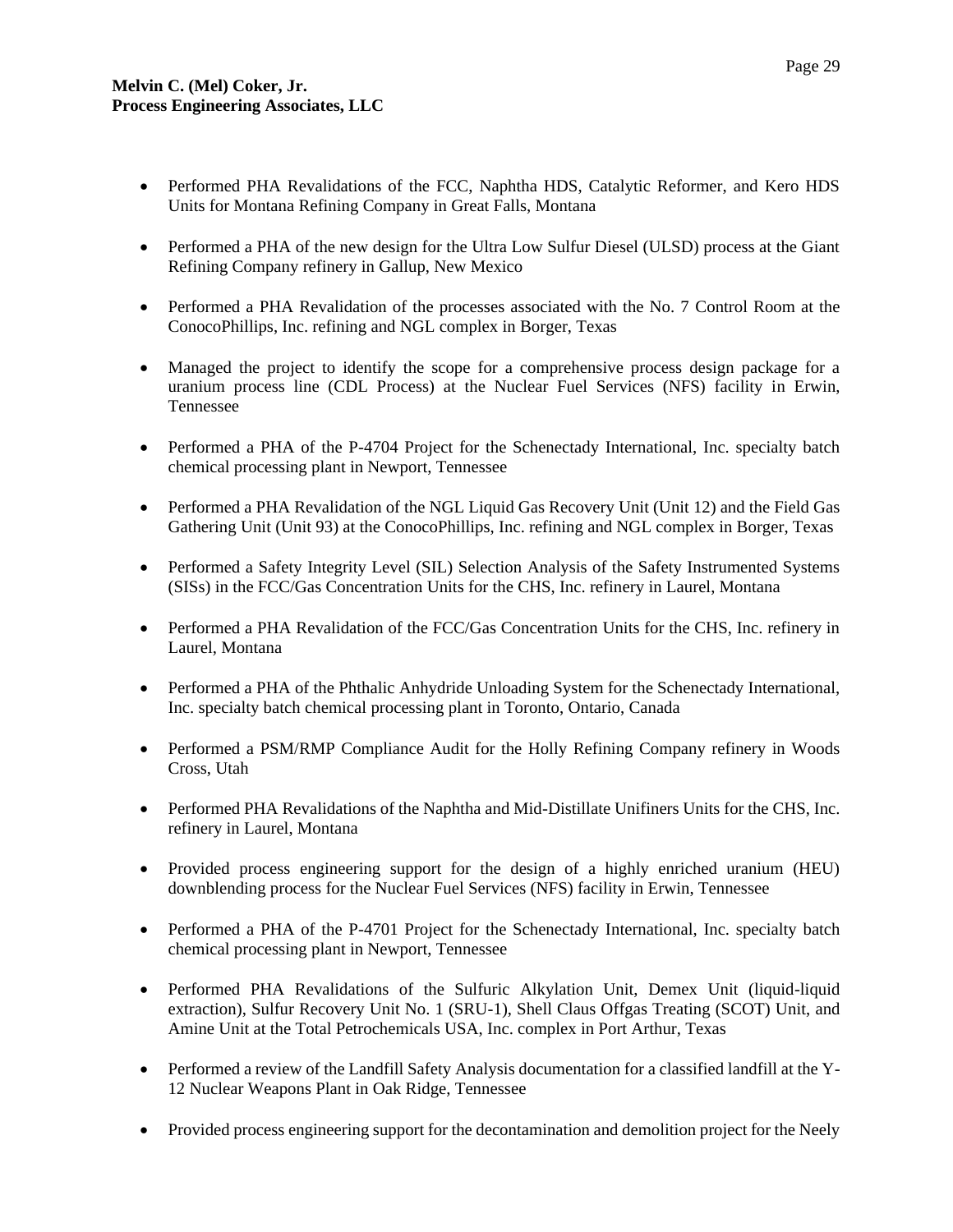Nuclear Research Reactor at the Georgia Institute of Technology campus in Atlanta, Georgia. Project tasks included performing an Environmental Site Assessment and Georgia Environmental Policy Act (GEPA) Audit report to support decontamination and demolition activities

- Provided process engineering support for the process design for a greenfield coke manufacturing facility heat recovery, steam generating, condensate handling, and coke ovens offgas cleaning systems for the Sun Coke facility in Haverhill, Ohio. Process design tasks included: developing the process design basis; computer process simulation of multiple operating cases; preparation of process flow diagrams; preparation of process control system design and piping and instrumentation diagrams (P&IDs); preparation of equipment sizing, design, and specifications data sheets; and preparation of vendor bid packages and evaluation of vendor bids
- Performed PHA Revalidations of the HF Alkylation and Catalytic Polymerization Units for Montana Refining Company in Great Falls, Montana
- Performed a PHA Revalidation of the Propane Deasphalting (PDA) Unit for the CHS, Inc. refinery in Laurel, Montana
- Performed a PSM/RMP Compliance Audit for Montana Refining Company in Great Falls, Montana
- Performed a PSM/RMP Compliance Audit for the CHS, Inc. refinery in Laurel, Montana
- Performed PHA Revalidations of the Distillate Hydrotreater No. 1 (DHT-1) Unit, Unibon Unit, and Sulfur Recovery Unit No. 3 (SRU-3) at the Atofina Petrochemicals, Inc. complex in Port Arthur, Texas
- Performed a PSM/RMP Compliance Audit for Navajo Refining Company at both the Artesia, New Mexico and Lovington, New Mexico refineries
- Performed a complete Redo PHA of the HF Alkylation Unit for the CHS, Inc. refinery in Laurel, Montana
- Managed the project for evaluating the relief header capacity for the CHS, Inc. refinery in Laurel, Montana. Project elements included: determining governing scenarios for the relief header system, modeling the hydraulics of the relief system headers using the fluid flow package from licensed commercial process simulation software, identifying the location of excessive back pressures (i.e., inadequate capacities), modeling modifications that would increase system capacity, and developed additional recommendations to effectively reduce refinery relief loads
- Performed a PHA of the Covered Transfer and Storage Area for the CHS, Inc. refinery in Laurel, Montana
- Performed PHA Revalidations of a Distillate Hydrotreater Unit and a Hydrogen Plant for Montana Refining Company in Great Falls, Montana
- Managed the project for evaluating process relief valves for the Cenex refinery in Laurel, Montana. Project elements included: reviewing mass and energy balances, P&IDs, and equipment specifications; identifying overpressure scenarios; calculating both existing and required relief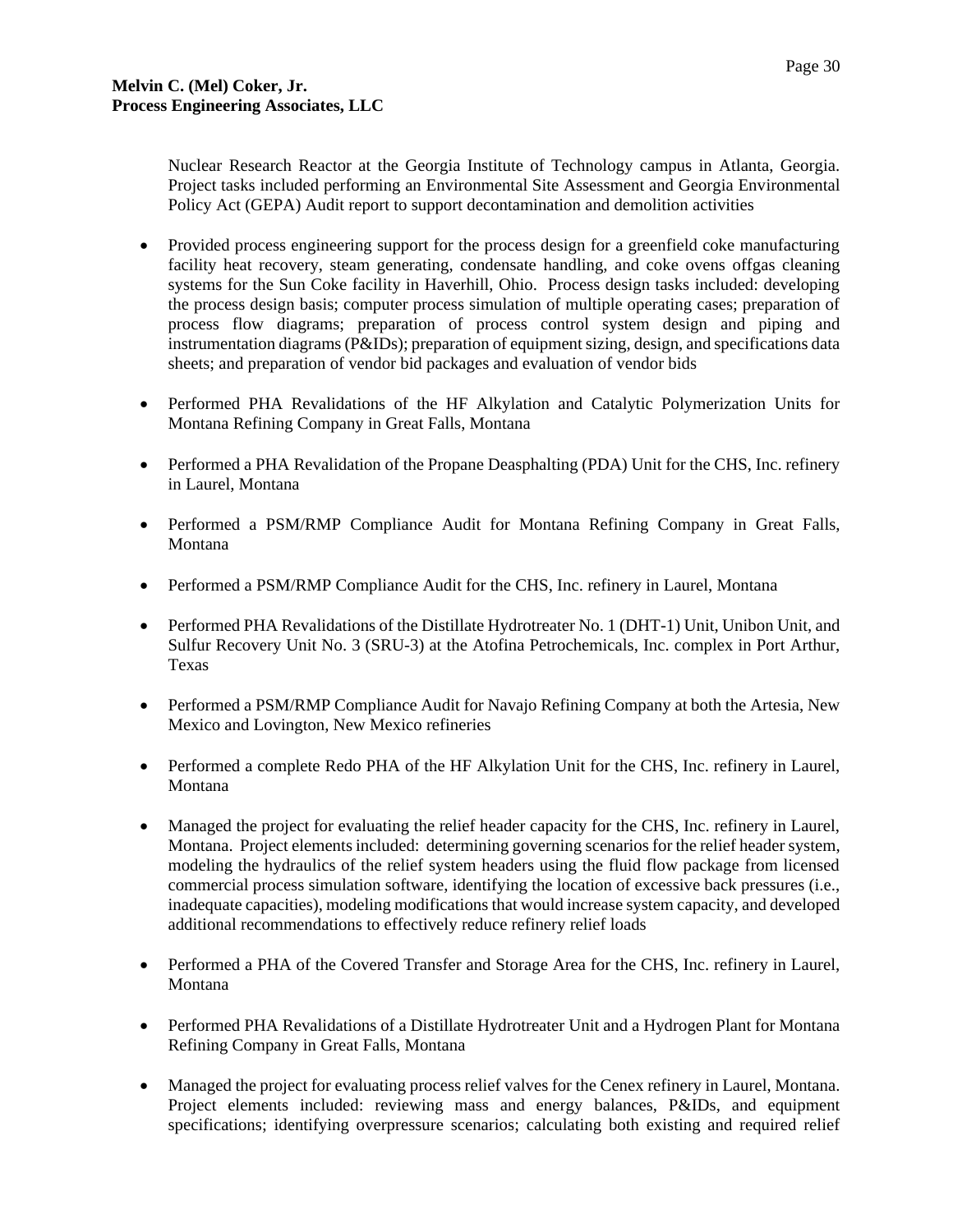valve capacities; and resizing the relief valves if necessary. Licensed commercial process simulation software was used to generate thermophysical properties at relieving conditions. Inhouse spreadsheet programs were used for performing sizing calculations. Relief valves in the following process units were evaluated: two Crude Units, Platformer Unit, Propane Deasphalting Unit, FCC/Gas Concentration Unit, two Naphtha Unifiners, Mid-Distillate Unifiner, two Sulfur Recovery Units, Tailgas Unit, two Amine Units, Hydrogen Plant, Hydrodesulfurization Unit, Saturate Liquids Unit, HF Alkylation Unit, Butamer Unit, and Pressurized Storage

- Performed PHA Revalidations of the Hydrogen Plant, Hydrodesulfurization Unit, Sulfur Recovery Unit, Tailgas Treating Unit, Amine Unit, Sour Water Stripper Unit, Boiler House, Flare System, Cooling Towers, DCS, and Control Rooms for the Cenex Harvest States Cooperatives refinery in Laurel, Montana
- Provided process engineering/process safety support for the detail design of the Purification Prototype Facility, involving specialty batch dissolution and crystallization, at the Y-12 Nuclear Weapons Plant in Oak Ridge, Tennessee. Project elements included: interfacing with facility safety representatives and representatives from the detail design firm to ensure that concerns raised during facility safety reviews were addressed as part of the equipment detail design specifications
- Performed a PSM/RMP Compliance Audit for the Alon USA, L.P. refinery in Big Spring, Texas
- Performed a PHA Revalidation of the FCCU at the Atofina Petrochemicals, Inc. complex in Port Arthur, Texas
- Performed a PHA Revalidation of the FCCU (Unit 29) at the ConocoPhillips, Inc. refining and petrochemical complex in Borger, Texas
- Performed a PHA Revalidation of the Refinery Sulfur/Tailgas Unit (Unit 43) at the ConocoPhillips, Inc. refining and petrochemical complex in Borger, Texas
- Performed a PHA Revalidation of the HF Alkylation, Butamer, and Saturate Liquids Units for the Cenex Harvest States Cooperatives refinery in Laurel, Montana
- Managed the broad-scope process engineering project for Koch Pipeline Company, L.P., Ammonia Division, in Hermann, Missouri. Major project tasks included: developing a comprehensive heat transfer computer model designed to predict product vaporization rates from cryogenic storage tanks in the event the refrigeration system shuts down; performing an alternatives evaluation and developing the design specifications of a vent control system designed to control product vapor rates to system flares; evaluating the operating condition of system flares relative to prescribed parameters condusive for efficient combustion of product vapor and developing recommendations for process modifications and upgrades; developing an orifice hydraulics computer model for predicting product loss rates from breaches in piping and equipment; evaluating ventilation systems in compressor buildings at cold storage facilities and developing recommendations for modifications and upgrades to the ventilation systems; developing computer process simulations and PFDs for refrigeration loops at cold storage facilities; evaluating the performance of a caustic neutralization sparging system and condenser system; and preparing the basis for performance parameters used for reporting flare emission rates to regulatory agencies
- Performed a PHA Revalidation of the No. 2 Crude Unit for the Cenex Harvest States Cooperatives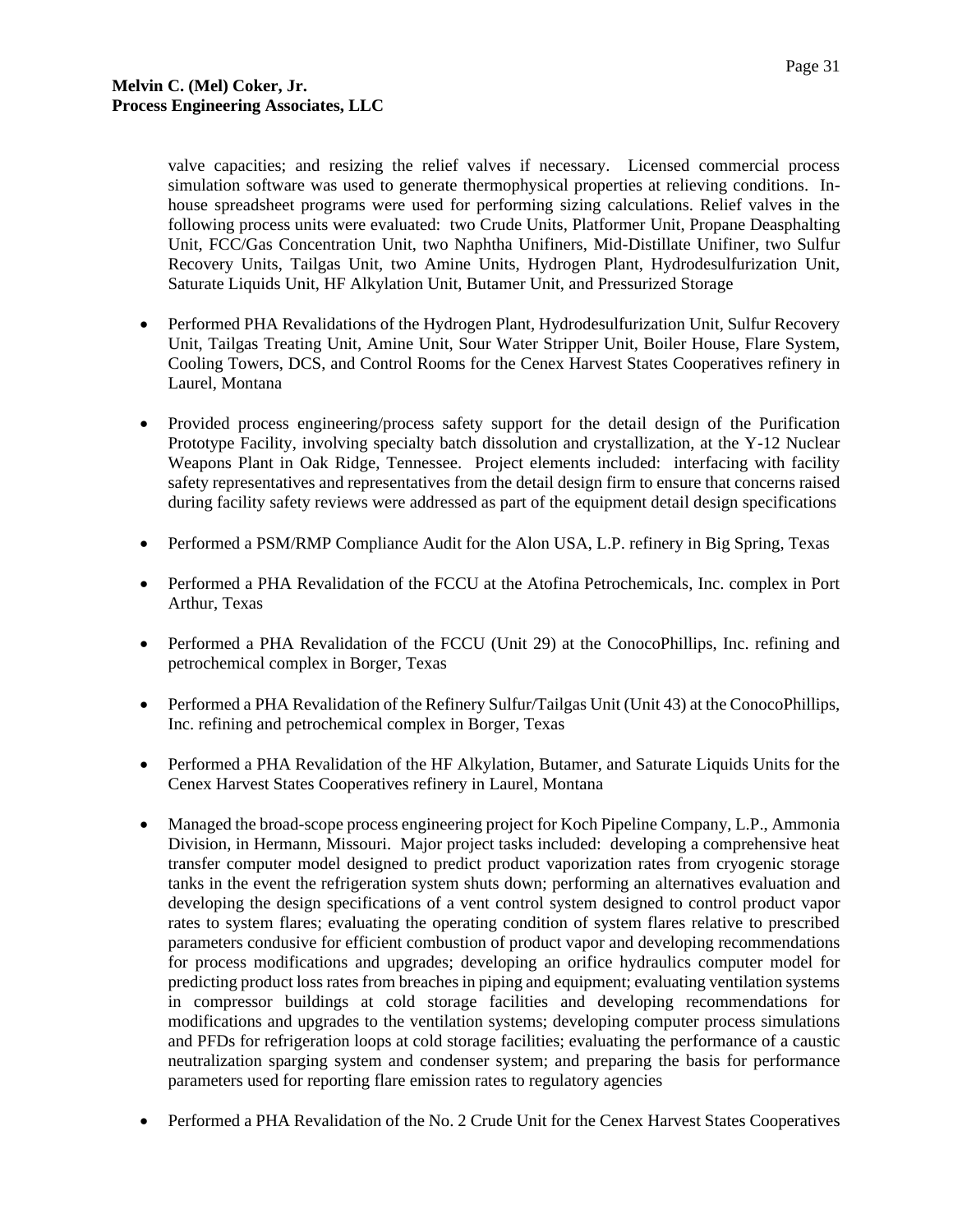refinery in Laurel, Montana

- Performed PHA Revalidations of the Gasoline Rerun Unit (GRU) and the Toluene Disproportionation (TDP) Unit for the Atofina Petrochemicals, Inc. complex in Port Arthur, Texas
- Performed PHA Revalidations of the Merox Treater Unit, the Covered Utility Systems, and the Covered Tankage Processes for the Montana Refining Company refinery in Great Falls, Montana
- Performed a PHA Revalidation of the Platformer Unit for the Cenex Harvest States Cooperatives refinery in Laurel, Montana
- Performed a PHA Revalidation of the NHT/Reformer Unit for the Atofina Petrochemicals, Inc. complex in Port Arthur, Texas
- Managed the project for evaluating process relief valves for the Ultramar Diamond Shamrock refinery in Ardmore, Oklahoma. Project elements included: reviewing mass and energy balances, P&IDs, and equipment specifications; identifying overpressure scenarios; calculating both existing and required relief valve capacities; and resizing the relief valves if necessary. Licensed commercial process simulation software was used to generate thermophysical properties at relieving conditions. In-house spreadsheet programs were used for performing sizing calculations. Relief valves in the following process units were evaluated: Crude/Vacuum Unit, Hydrogen Unit, FCC Unsaturate Gas Unit, FCCU, Saturate Gas Plant, NHT/Reformer, Naphtha Splitter/Isomerization Unit, Sulfur Unit, SCOT Unit, Amine Unit, Cat Feed Hydrotreater, and HF Alkylation Unit
- Performed a PHA Revalidation of the Isomerization Unit for the Atofina Petrochemicals, Inc. complex in Port Arthur, Texas
- Performed a PHA Revalidation of the LPG Loading and Storage Areas for the Atofina Petrochemicals, Inc. complex in Port Arthur, Texas
- Performed an initial PHA of the Gas Oil Hydrotreating (GOH) Unit and the Sour Water Stripper Unit for the Navajo Refining Company refinery in Artesia, New Mexico
- Performed PHA Revalidations of the Crude and Vacuum Units, the Isomerization Unit, and the NaSH Unit for the Montana Refining Company refinery in Great Falls, Montana
- Performed PHA Revalidations of the Crude and Vacuum Units and the Platformer CCR Unit for the Countrymark Cooperative, Inc. refinery in Mount Vernon, Indiana
- Performed Management of Change PHAs of the Unit 43 B-Train Reliability Enhancements Project and the Unit 43 IBM Replacement Project for the Phillips Petroleum Company refining and petrochemical complex in Borger, Texas
- Performed a PHA Revalidation of the Sulfolane, BTX, and Saturate Liquids Units for the Atofina Petrochemicals, Inc. complex in Port Arthur, Texas
- Performed a PHA Revalidation of the No. 1 Crude Unit (ACU-1), No. 2 Crude Unit (ACU-2), and Vacuum Unit for the Atofina Petrochemicals, Inc. complex in Port Arthur, Texas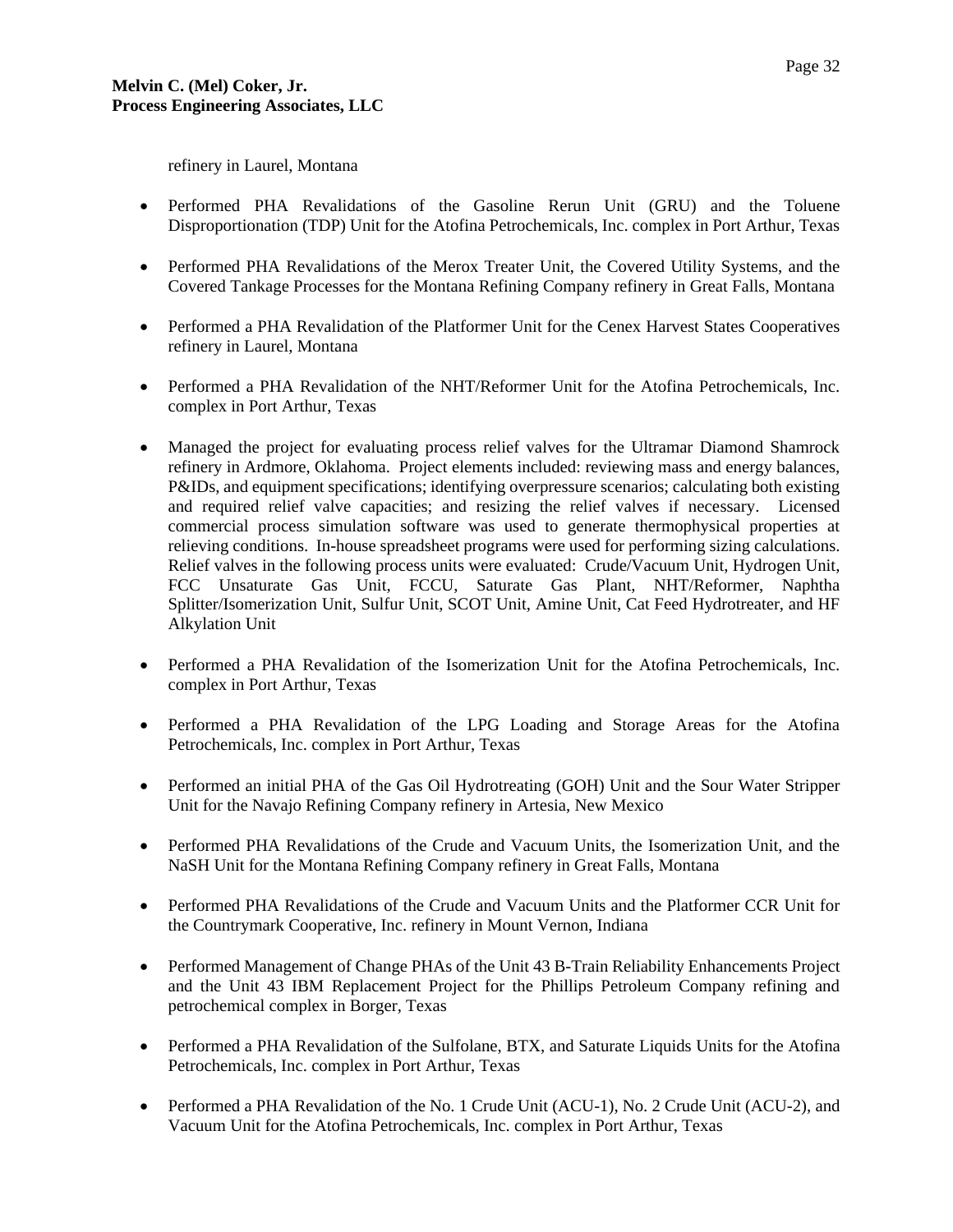- Performed a PHA Revalidation of the Phillips Pipe Line Company terminal in Benedum, Texas
- Performed the initial PHA of the Methyl Mercaptan Units (Units 45 and 46) for the Phillips Petroleum Company refining and petrochemical complex in Borger, Texas
- Performed a PHA Revalidation of the Phillips Pipe Line Company terminal in Paola, Kansas
- Performed a PHA Revalidation of the Diesel Hydrotreater  $-2$  (DHT-2) and Sour Water Stripper Units for the Fina Oil and Chemical Company refinery in Port Arthur, Texas
- Performed project engineering for a flare loading study for the Alon USA, LP refinery in Big Spring, Texas. Project elements included: identifying flare loading scenarios, modeling flare header hydraulics using computer process simulation to determine back pressures on individual relief valves and bottlenecks in the flare header, and preparing a project report that detailed the findings of the flare study and presented engineering recommendations for debottlenecking the flare system
- Performed the Management of Change PHA of the Unit 43 Triconex Project for the Phillips Petroleum Company refining and petrochemical complex in Borger, Texas
- Performed the PHA Revalidations of the FCCU, the Naphtha HDS/Reformer Units, and the Kerosine HDS Unit for the Montana Refining Company refinery in Great Falls, Montana
- Performed the PHA Revalidation of the FCCU and Gas Concentration Unit for the Countrymark Cooperative, Inc. refinery in Mount Vernon, Indiana
- Performed a PHA Revalidation of the Phillips Pipe Line Company terminal in East Chicago, Indiana
- Performed the PHA Revalidation of the Sulfuric Alkylation Unit for the Fina Oil and Chemical Company refinery in Port Arthur, Texas
- Performed a PHA Revalidation of the Penex Isomerization Unit for the Countrymark Cooperative, Inc. refinery in Mount Vernon, Indiana
- Managed the PHA Revalidation project of the NGL Treaters (Units 1.6/1.7/2.1) for the Phillips Petroleum Company refining and petrochemical complex in Borger, Texas
- Performed a PHA Revalidation of the Sulfur Recovery Unit  $-1$  (SRU-1), the SCOT Unit, and the Amine Unit for the Fina Oil and Chemical Company refinery in Port Arthur, Texas
- Performed a series of PHA Revalidations of the Light Distillate Hydrotreater Unit, the Gas Oil Hydrotreater Unit, the FCCU Light Ends Recovery Unit, the Propylene Fractionation Unit, and the Fuel Gas Treating Unit for the Fina Oil and Chemical Company refinery in Big Spring, Texas
- Performed a Process Hazard Analysis of the Aromax Unit for Phillips Petroleum Company at the Phillips Puerto Rico Core Petrochemical Complex in Guayama, Puerto Rico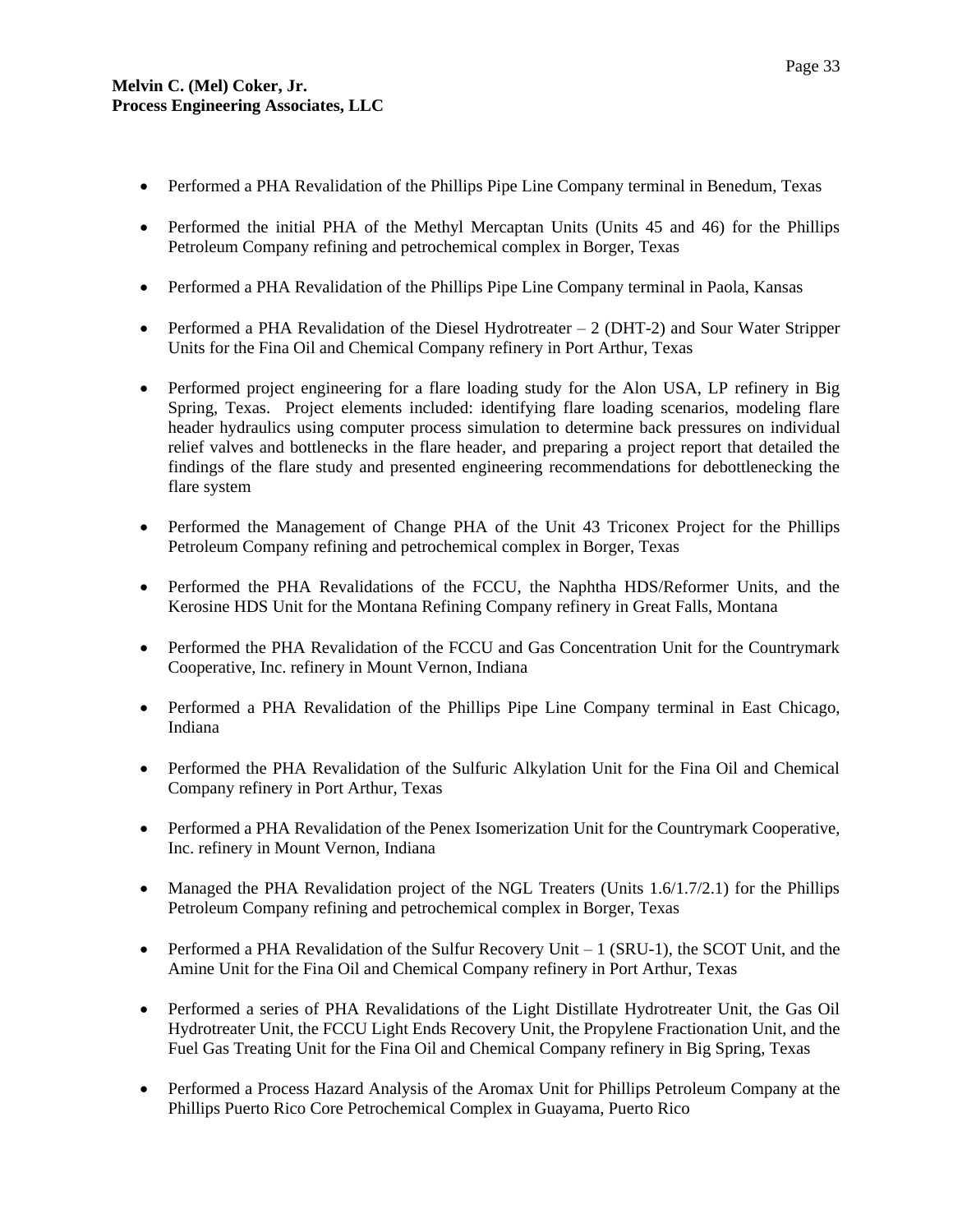- Managed the PHA Revalidation project of the Diesel Hydrotreater (Unit 36) for the Phillips Petroleum Company refining and petrochemical complex in Borger, Texas
- Performed a PHA Revalidation of the Phillips Pipe Line Company terminal in East St. Louis, Illinois
- Performed a PHA Revalidation of the Demex Unit for the Fina Oil and Chemical Company refinery in Port Arthur, Texas
- Performed PHA Revalidations of the HF Alkylation Unit and the Catalytic Polymerization Unit for the Montana Refining Company refinery in Great Falls, Montana
- Performed a PHA Revalidation of the Phillips Pipe Line Company terminal in Kankakee, Illinois
- Performed a PHA Revalidation of the HF Alkylation Unit for the Countrymark Cooperative, Inc. refinery in Mount Vernon, Indiana
- Performed a PHA Revalidation of the Phillips Pipe Line Company terminal in Kansas City, Kansas
- Performed a PHA Revalidation of the Phillips Pipe Line Company terminal in Denver, Colorado
- Performed a PHA Revalidation of the HDS/Platformer Units (Units 2.2 and 7.0) for the Phillips Petroleum Company refining and petrochemical complex in Borger, Texas
- Performed a PHA Revalidation of the Distillate Hydrotreater 1 (DHT-1) Unit for the Fina Oil and Chemical Company refinery in Port Arthur, Texas
- Managed the PHA Revalidation project of the Johnson Tank Farm (Unit 68.4) Cavern Storage for the Phillips Petroleum Company refining and petrochemical complex in Borger, Texas
- Performed a PHA Revalidation of the Unibon Unit for the Fina Oil and Chemical Company refinery in Port Arthur, Texas
- Performed a series of PHA Revalidations of the SRU-1, SRU-2, SCOT, Sour Water Stripper, and HF Alkylation Units for the Fina Oil and Chemical Company refinery in Big Spring, Texas
- Performed a PHA Revalidation of the Sulfur Recovery Unit 3 (SRU-3) for the Fina Oil and Chemical Company refinery in Port Arthur, Texas
- Performed a PHA Revalidation of Unit 6 (comprised of a Benzene Hydrogenation Process, Hexane Isomerization Process, Distillation Process, and a Heavy Alkylate Treating Process) for the Phillips Petroleum Company refining and petrochemical complex in Borger, Texas
- Managed the PHA Revalidation project of the Amine and Sour water Treating Unit (Unit 44) for the Phillips Petroleum Company refining and petrochemical complex in Borger, Texas
- Provided process engineering support as a subcontractor for a major architect and engineering firm to size relief valves for the Great Lakes Chemical Company facility in Newport, Tennessee. Specific project elements included: identifying overpressure scenarios for process equipment and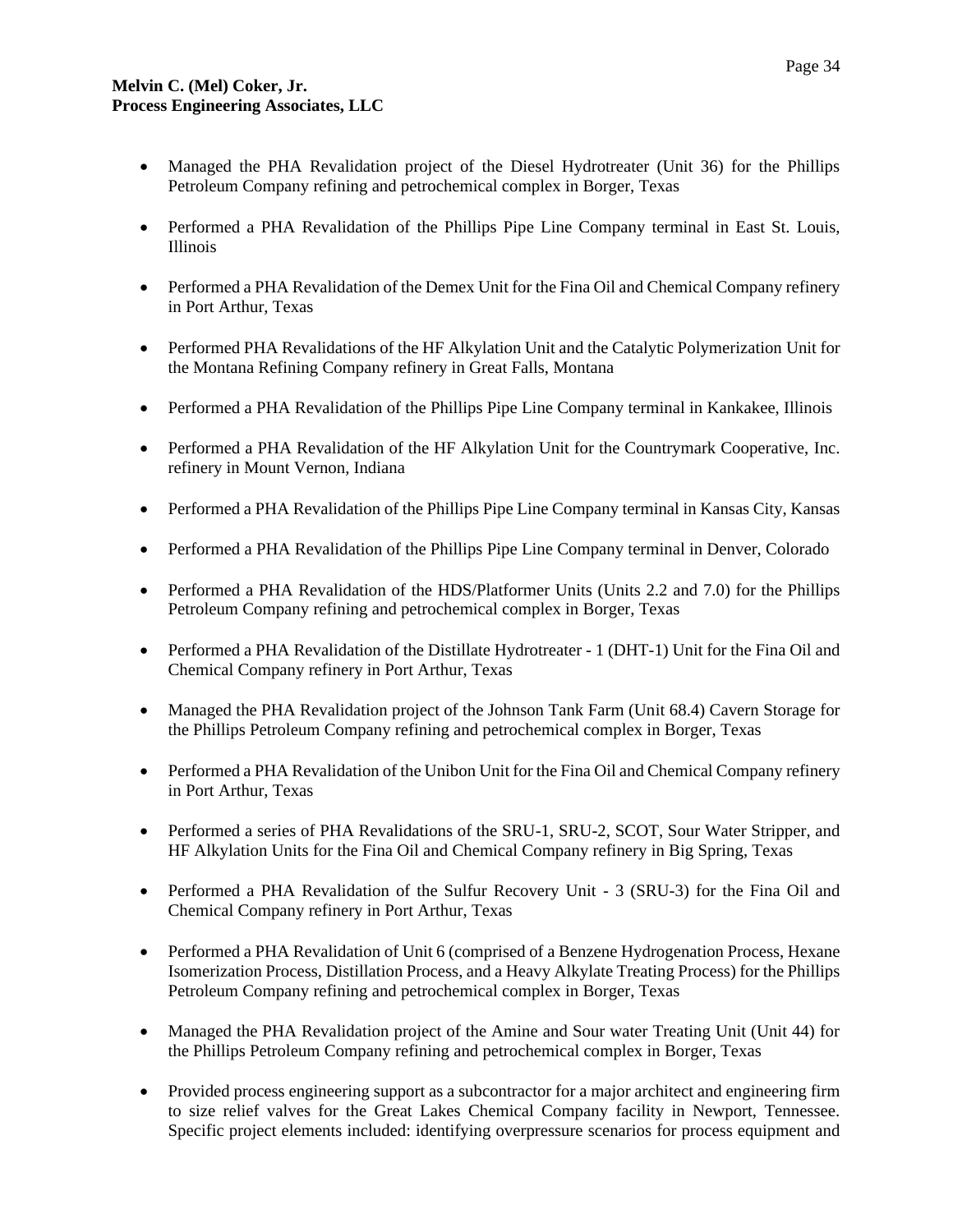sizing pressure relief devices

- Performed a PHA Revalidation of the Hydrogen Reformer Unit (Unit 41) for the Phillips Petroleum Company refining and petrochemical complex in Borger, Texas
- Performed a PHA of the Liquid Hydrogen Unloading System for Phillips Chemical Company at the Philtex/Ryton Complex in Borger, Texas
- Performed PHA Revalidations of a Hydrogen Plant and a Hydrotreater and the initial PHA of a new Loading Rack Incinerator for the Montana Refining Company refinery in Great Falls, Montana
- Performed a PHA Revalidation of the Light Ends Fractionation Unit (Unit 26) and the Amine Treater (Unit 35) for the Phillips Petroleum Company refining and petrochemical complex in Borger, Texas
- Managed a project to perform a Hazard Assessment and prepare a Risk Management Plan for Calumet Lubricants Company in Princeton, Louisiana, to help Calumet comply with the requirements of the EPA Risk Management Program Regulation, 40 CFR 68. Specific project elements included: performing an offsite consequence analysis of release scenarios and preparing the Risk Management Plan for the refinery in a format suitable for submittal to the EPA
- Conducted a study to determine the extent of regulatory coverage by the OSHA Process Safety Management Regulation, 29 CFR 1910.119, and the EPA Risk Management Program Regulation, 40 CFR 68, for Calument Lubricants Company in Princeton, Louisiana. Specific project elements included: conducting information meeting with client; researching regulatory coverage issues; and documentating justification for exclusion of certain areas of the refinery from coverage
- Performed a Process Hazard Analysis Revalidation of the Ethane Recovery Unit (Unit 11) for the Phillips Petroleum Company refining and petrochemical complex in Borger, Texas
- Performed several process engineering and process safety management projects for Fina Oil and Chemical Company in Big Spring, Texas. Specific project elements included: providing process engineering support for the HDS/Reformer Units PHA; verification and development of mass, energy, and vapor-liquid equilibrium calculations; sizing of pressure relief valves; calculation of maximum intended inventories; refinery-wide evaluation of adverse material interactions and documentation in the form of material interaction matrices; preparation of process descriptions; documentation of safe upper and lower operating limits; evaluation of pressure relief alternatives for the crude tower overhead relief system
- Performed a Process Hazard Analysis of the Fluidized Catalytic Cracking Unit (FCCU) for the Navajo Refining Company refinery in Artesia, New Mexico
- Provided process engineering support for the design of a hazardous waste thermal treatment unit for M4 Environmental in Oak Ridge, Tennessee. Specific project elements included: preparing detailed equipment specifications for the feed preparation equipment, documenting a process flow description, and documenting a process control description
- Performed a Hazard and Operability (HAZOP) analysis of the Feed Preparation System of a hazardous waste thermal treatment unit for M4 Environmental in Oak Ridge, Tennessee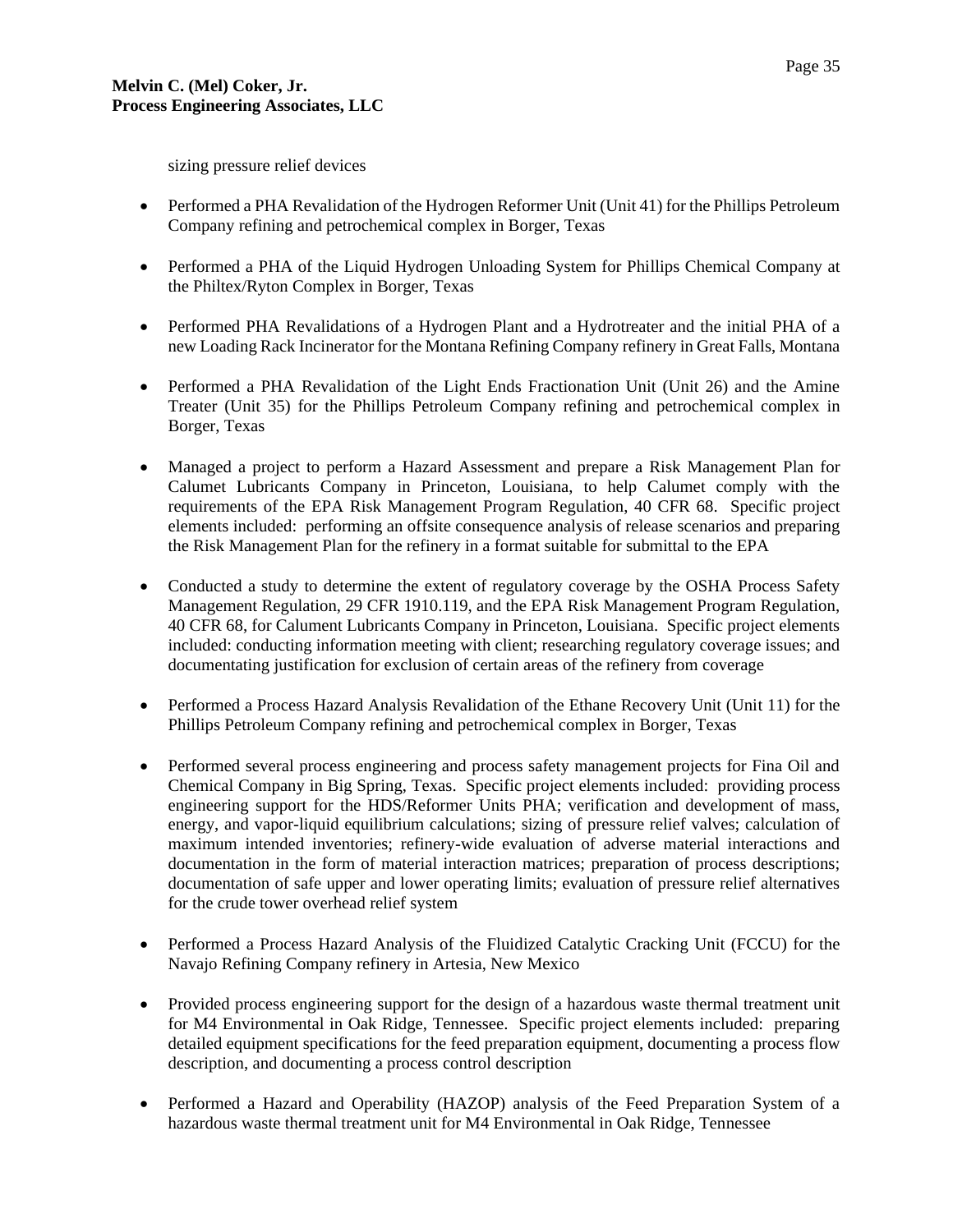## **1990-1997 Process Safety Engineer JBF Associates, Inc., Knoxville, Tennessee**

#### **Responsibilities:**

- Project management for process hazard analyses
- Facilitating PHA meetings, documenting PHA results, training new PHA facilitators and scribes.

### **Specific experience:**

- Performed a Process Hazard Analysis Revalidation of Ethylene Unit 33 for Phillips Petroleum Company at the Sweeny Refining and Petrochemical Complex in Sweeny, Texas
- Performed a Hazard Analysis of LPG Pipeline Unit 58 for Phillips Petroleum Company at the Sweeny Refining and Petrochemical Complex in Sweeny, Texas
- Performed a Hazard Analysis of the San Bernard Terminal for Phillips Petroleum Company in Sweeny, Texas
- Performed a Hazard Analysis of the Jones Creek Terminal for Phillips Petroleum Company in Jones Creek, Texas
- Performed a Process Hazard Analysis of Ethylene Unit 12 for Phillips Petroleum Company at the Sweeny Refining and Petrochemical Complex in Sweeny, Texas
- Performed a Process Hazard Analysis of Ethylene Unit 24 for Phillips Petroleum Company at the Sweeny Refining and Petrochemical Complex in Sweeny, Texas
- Performed a Process Hazard Analysis of Hydrogen Purification Unit 3.3 for Phillips Petroleum Company at the Phillips Puerto Rico Core Petrochemical Complex in Guayama, Puerto Rico
- Performed a Process Hazard Analysis of Hydrogen Purification Unit 26.2 for Phillips Petroleum Company at the Sweeny Refining and Petrochemical Complex in Sweeny, Texas
- Performed a Process Hazard Analysis of Sulfolane Unit 2.4 for Phillips Petroleum Company at the Phillips Puerto Rico Core Petrochemical Complex in Guayama, Puerto Rico
- Performed a Process Hazard Analysis of the ethanol, methanol, and acetone storage and distribution systems and the product mixing and filling systems at the Colgate-Palmolive Sterno Plant in Texarkana, Texas
- Performed a Process Hazard Analysis of Ethylene Unit 22 for Phillips Petroleum Company at the Sweeny Refining and Petrochemical Complex in Sweeny, Texas
- Performed a Process Hazard Analysis of the FCC Charge Hydrotreater Unit at the Ashland Petroleum Company refinery in Canton, Ohio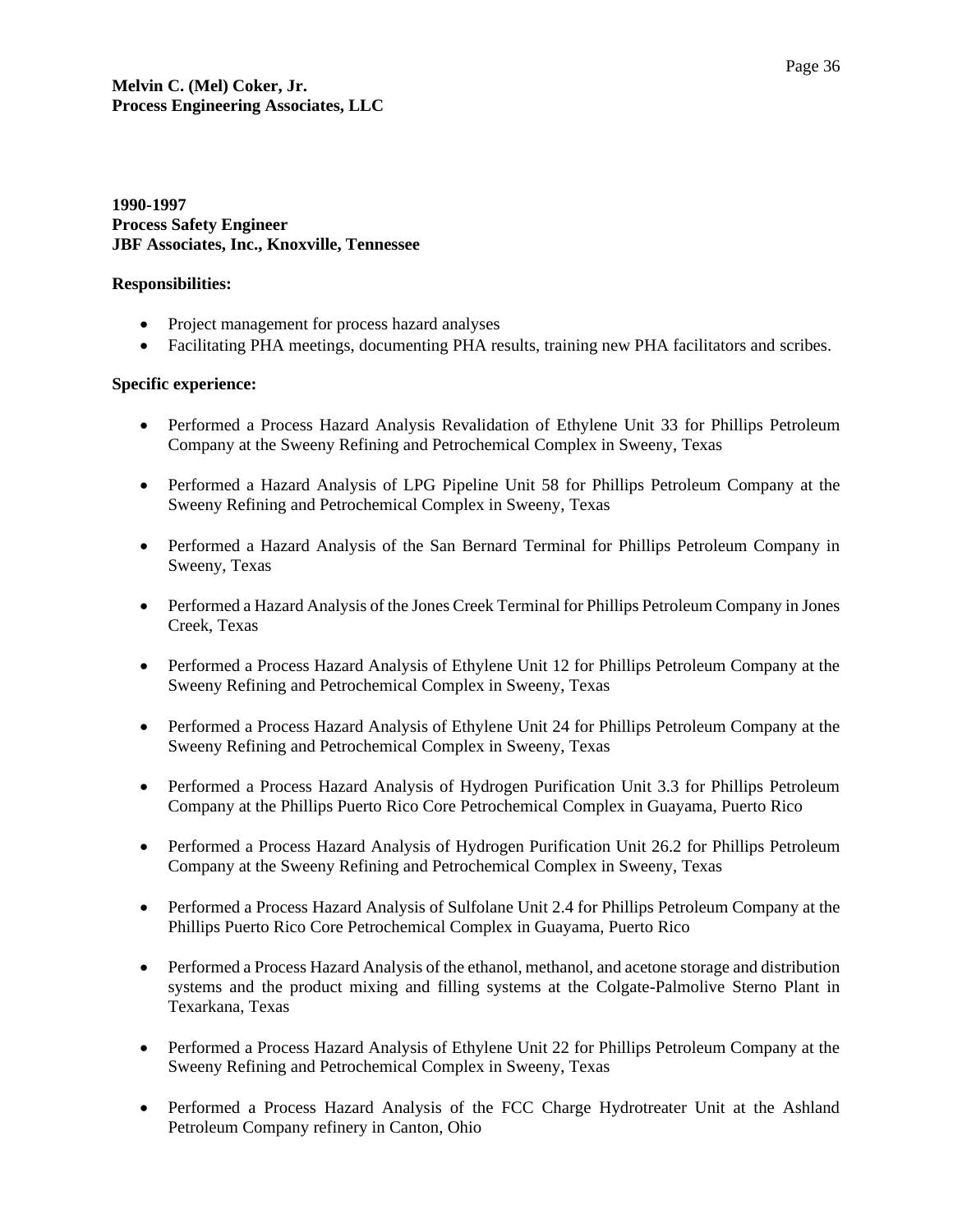- Performed a Process Hazard Analysis of the Diesel Hydrotreater Unit 2 (DHT-2) and the Sour Water Stripper Unit at the Fina Oil and Chemical Company refinery in Port Arthur, Texas
- Performed a Process Hazard Analysis of the ammonia storage, recovery, and shipping facilities at the Monsanto plant in Luling, Louisiana
- Performed a Process Hazard Analysis of the digester system at the Georgia-Pacific paper mill in Crossett, Arkansas
- Performed a Process Hazard Analysis for CSW Development I, Inc. at the Mulberry Ethanol Manufacturing Facility in Bartow, Florida
- Performed a Process Hazard Analysis of Propylene Recovery Unit 18 for Phillips Petroleum Company at the Sweeny Refining and Petrochemical Complex in Sweeny, Texas
- Performed a Process Hazard Analysis of the Demex Unit at the Fina Oil and Chemical Company refinery in Port Arthur, Texas
- Performed a Process Hazard Analysis of the Reformer Unit at the Farmland refinery in Coffeyville, Kansas
- Performed a Process Hazard Analysis of the Sulfur Recovery Unit  $-1$  (SRU-1), the SCOT Tailgas Unit, and the Amine Unit at the Fina Oil and Chemical Company refinery in Port Arthur, Texas
- Performed a Process Hazard Analysis of a chlorine unloading system at the Wisconsin Tissue paper mill in Menasha, Wisconsin
- Performed a Process Hazard Analysis of the Sulfuric Alkylation Unit at the Fina Oil and Chemical Company refinery in Port Arthur, Texas
- Performed a Process Hazard Analysis of the Petrochemical Tankage System at the UNO-VEN Chicago Refinery in Lemont, Illinois
- Performed a Process Hazard Analysis of the Chlorine Dioxide Generation System at the Finch, Pruyn & Company pulp and paper mill in Glens Falls, New York
- Performed a Process Hazard Analysis of the Unisar Unit at the UNO-VEN Chicago Refinery in Lemont, Illinois
- Performed a Process Hazard Analysis of Diesel Hydrotreater Unit  $-1$  (DHT-1) at the Fina Oil and Chemical Company refinery in Port Arthur, Texas
- Performed a Process Hazard Analysis of Light Aromatics Recovery Unit 17 for Phillips Petroleum Company at the Sweeny Refining and Petrochemical Complex in Sweeny, Texas
- Performed a Process Hazard Analysis of the Unibon Unit at the Fina Oil and Chemical Company refinery in Port Arthur, Texas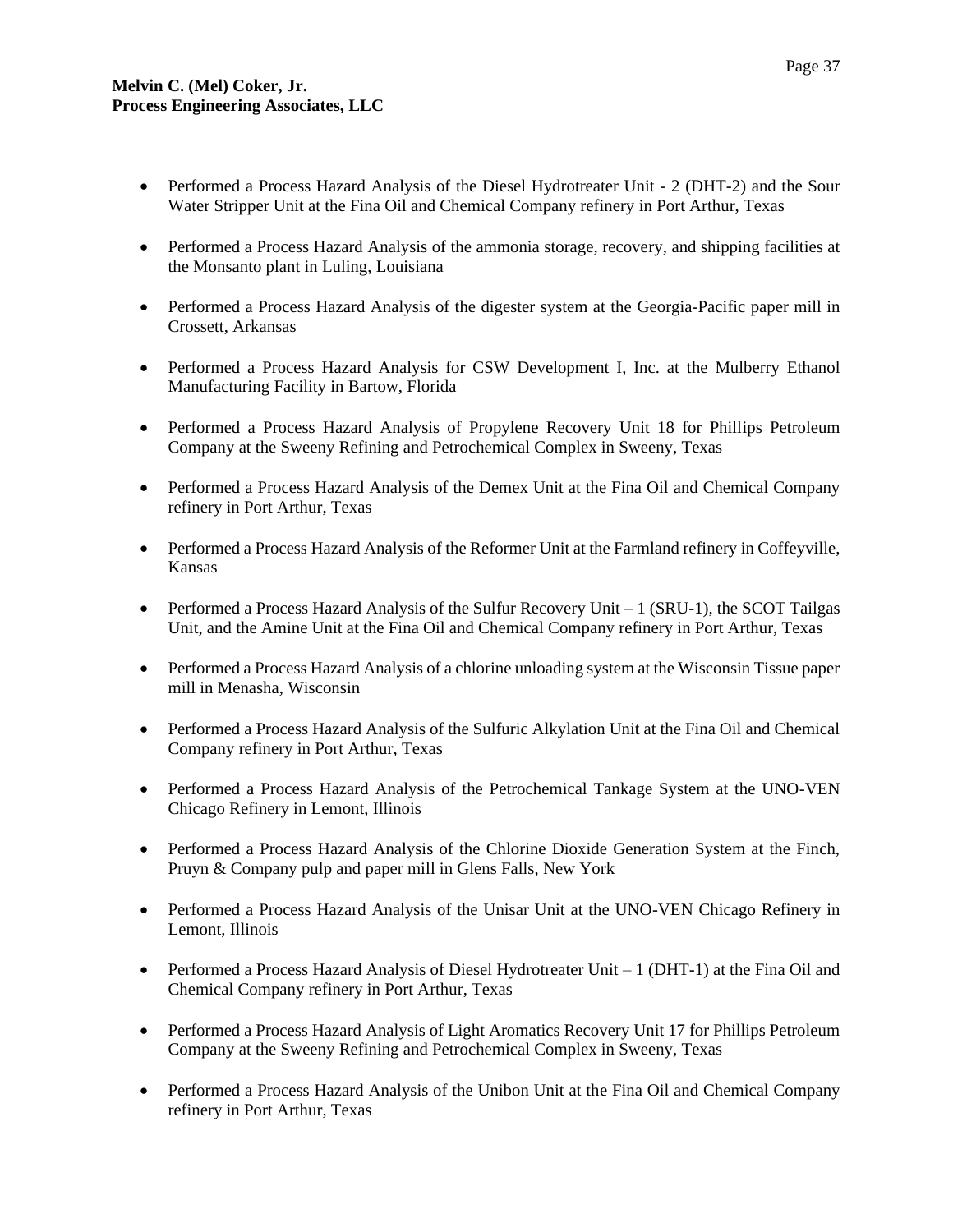- Performed a Process Hazard Analysis of the Sulfonation Plant for the Colgate-Palmolive plant in Cambridge, Ohio
- Performed a Process Hazard Analysis of the LPG unloading and storage area at the S.C. Johnson & Son's Waxdale Facility in Racine, Wisconsin
- Performed a Process Hazard Analysis of the Pyro-Chek Unit at the Keil Chemical Company facility in Hammond, Indiana
- Performed a Process Hazard Analysis of the Isomax Unit at the Clark Oil Refinery in Blue Island, Illinois
- Performed a Process Hazard Analysis of Isomerization Unit 15 for Phillips Petroleum Company at the Sweeny Refining and Petrochemical Complex in Sweeny, Texas
- Performed a HAZOP review of the Plant 2 Pretreater and Reformer Units at the SUNOCO refinery in Sarnia, Ontario
- Performed a Process Hazard Analysis of an expansion project (the HAC project, HC-1024) for the Polypropylene Plant at the Phillips Houston Chemical Complex in Pasadena, Texas
- Performed a HAZOP review of Ethylene Unit 33 for Phillips Petroleum Company at the Sweeny Refining and Petrochemical Complex in Sweeny, Texas
- Performed a HAZOP review of the Sweeny Environmental Control Unit (SECU), a hazardous chemical waste incinerator, for Phillips Petroleum Company at the Sweeny Refining and Petrochemical Complex in Sweeny, Texas
- Performed a Process Hazard Analysis (Phase 2) of the Atmospheric Resid Desulfurization (ARDS) Unit for Phillips Petroleum Company at the Sweeny Refining and Petrochemical Complex in Sweeny, Texas
- Performed a HAZOP review of the Atmospheric Resid Desulfurization (ARDS) Unit for Phillips Petroleum Company at the Sweeny Refining and Petrochemical Complex in Sweeny, Texas

### **Professional Training and Courses of Study:**

- Layer of Protection Analysis, the Process Improvement Institute, 2008
- Hazard Assessment Using Consequence Analysis Techniques, the Process Safety Institute, 1992
- Human Reliability Analysis, the Process Safety Institute, 1991
- Hazard and Operability Analysis, the Process Safety Institute, 1991
- Hazard Evaluation Quantitative Methods, the Process Safety Institute, 1991
- Hazard Evaluation Qualitative Methods, the Process Safety Institute, 1991.